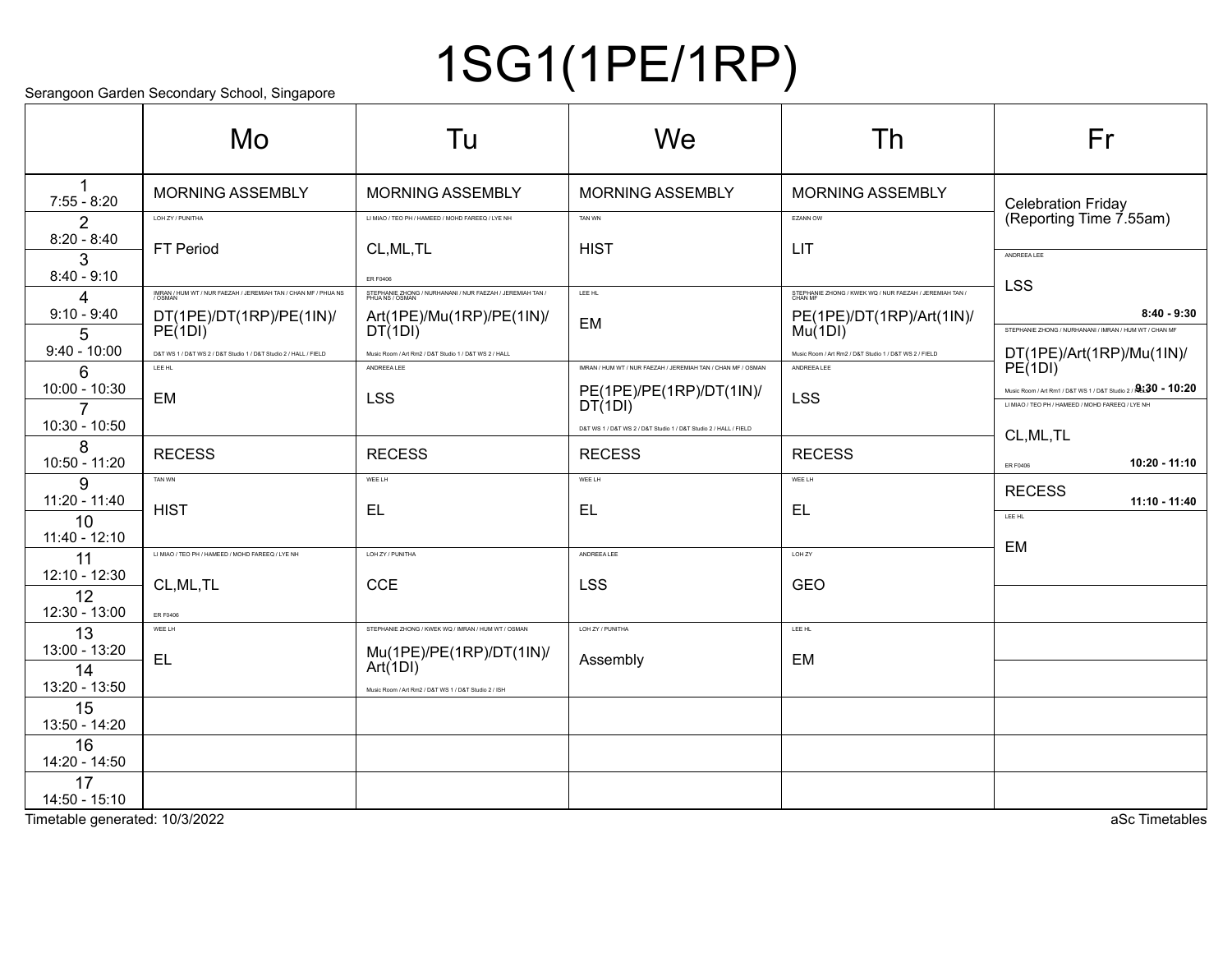# 1SG5(1PE/1RP/1IN/1DI)

Serangoon Garden Secondary School, Singapore

|                       | Mo                                                               | Tu                                                                            | We                                                                                                                     | Τh                                                                                                                     | Fr                                                                                                                     |
|-----------------------|------------------------------------------------------------------|-------------------------------------------------------------------------------|------------------------------------------------------------------------------------------------------------------------|------------------------------------------------------------------------------------------------------------------------|------------------------------------------------------------------------------------------------------------------------|
| $7:55 - 8:20$         | <b>MORNING ASSEMBLY</b>                                          | <b>MORNING ASSEMBLY</b>                                                       | <b>MORNING ASSEMBLY</b>                                                                                                | <b>MORNING ASSEMBLY</b>                                                                                                | <b>Celebration Friday</b>                                                                                              |
| $\mathcal{P}$         | ANDREEA LEE / HAMEED                                             | CHAN SE / CHEW VALERIE / JOHNNY TEE                                           | CHAN SE / CHEW VALERIE / JOHNNY TEE                                                                                    | LINUS CHAN / JOEL YOW / PATHMA / GRACE TAN                                                                             | (Reporting Time 7.55am)                                                                                                |
| $8:20 - 8:40$<br>3    | <b>FT Period</b>                                                 | EM                                                                            | EM                                                                                                                     | EL                                                                                                                     | CHAN SE / CHEW VALERIE / JOHNNY TEE                                                                                    |
| $8:40 - 9:10$         |                                                                  | ER F0405                                                                      | <b>ER F0405</b>                                                                                                        | Commerce Rm 1 / Commerce Rm 2                                                                                          | EM                                                                                                                     |
| 4                     | IMRAN / HUM WT / NUR FAEZAH / JEREMIAH TAN / CHAN MF / PHUA NS   | STEPHANIE ZHONG / NURHANANI / NUR FAEZAH / JEREMIAH TAN /<br>PHIJA NS / OSMAN | ANDREEA LEE                                                                                                            | STEPHANIE ZHONG / KWEK WQ / NUR FAEZAH / JEREMIAH TAN /<br>CHAN MF                                                     |                                                                                                                        |
| $9:10 - 9:40$<br>5    | DT(1PE)/DT(1RP)/PE(1IN)/<br>PE(1DI)                              | Art(1PE)/Mu(1RP)/PE(1IN)/<br>DT(1DI)                                          | <b>LSS</b>                                                                                                             | PE(1PE)/DT(1RP)/Art(1IN)/<br>Mu(1DI)                                                                                   | $8:40 - 9:30$<br>ER F0405<br>STEPHANIE ZHONG / NURHANANI / IMRAN / HUM WT / CHAN MF                                    |
| $9:40 - 10:00$        | D&T WS 1 / D&T WS 2 / D&T Studio 1 / D&T Studio 2 / HALL / FIELD | Music Room / Art Rm2 / D&T Studio 1 / D&T WS 2 / HALL                         |                                                                                                                        | Music Room / Art Rm2 / D&T Studio 1 / D&T WS 2 / FIELD                                                                 | DT(1PE)/Art(1RP)/Mu(1IN)/<br>PE(1DI)                                                                                   |
| 6                     | LINUS CHAN / JOEL YOW / PATHMA / GRACE TAN                       | LINUS CHAN / JOEL YOW / PATHMA / GRACE TAN                                    | IMRAN / HUM WT / NUR FAEZAH / JEREMIAH TAN / CHAN MF / OSMAN                                                           | TAN WN                                                                                                                 |                                                                                                                        |
| 10:00 - 10:30         | EL                                                               | EL                                                                            | PE(1PE)/PE(1RP)/DT(1IN)/<br>DT(1DI)                                                                                    | <b>HIST</b>                                                                                                            | Music Room / Art Rm1 / D&T WS 1 / D&T Studio 2 / 2:30 - 10:20<br>LINUS CHAN / JOEL YOW / PATHMA / GRACE TAN            |
| 10:30 - 10:50         | Commerce Rm 1 / Commerce Rm 2                                    | Commerce Rm 1 / Commerce Rm 2                                                 | D&T WS 1 / D&T WS 2 / D&T Studio 1 / D&T Studio 2 / HALL / FIELD                                                       |                                                                                                                        | EL                                                                                                                     |
| 8<br>10:50 - 11:20    | <b>RECESS</b>                                                    | <b>RECESS</b>                                                                 | <b>RECESS</b>                                                                                                          | <b>RECESS</b>                                                                                                          | 10:20 - 11:10<br>Commerce Rm 1 / Commerce Rm 2                                                                         |
| 9                     | PATHMA                                                           | <b>ANDREEALEE</b>                                                             | HUANG WY / MAJIDAH / NAZURAH / HAMEED / MOHD HASREN /<br>PUNITHA / TEO PH / LYE NH / ZHAO ZX / BHUPATHY / TERRENCE ONG | HUANG WY / MAJIDAH / NAZURAH / HAMEED / MOHD HASREN /<br>PUNITHA / TEO PH / LYE NH / ZHAO ZX / BHUPATHY / TERRENCE ONG | <b>RECESS</b>                                                                                                          |
| $11:20 - 11:40$       | <b>GEO</b>                                                       | <b>LSS</b>                                                                    | CL, ML, TL                                                                                                             | CL, ML, TL                                                                                                             | 11:10 - 11:40                                                                                                          |
| 10<br>11:40 - 12:10   |                                                                  |                                                                               | ER C0302B / ER C0204 / ML Rm / TL Rm / V Hub 1 / V Hub 2 / V Hub Obs                                                   | ER C0302B / ER C0204 / ML Rm / TL Rm / V Hub 1 / V Hub 2 / V Hub Obs                                                   | HUANG WY / MAJIDAH / NAZURAH / HAMEED / MOHD HASREN /<br>PUNITHA / TEO PH / LYE NH / ZHAO ZX / BHUPATHY / TERRENCE ONG |
| 11                    | ANDREEA LEE                                                      | ANDREEA LEE / HAMEED                                                          | <b>TAN WN</b>                                                                                                          | ANDREEA LEE                                                                                                            | CL, ML, TL                                                                                                             |
| 12:10 - 12:30         |                                                                  |                                                                               |                                                                                                                        |                                                                                                                        | ER C0302B / ER C0204 / ML Rm / TL Rm / V Hub 1 / V Hub 2 / V Hub Obs                                                   |
| 12                    | <b>LSS</b>                                                       | <b>CCE</b>                                                                    | <b>HIST</b>                                                                                                            | <b>LSS</b>                                                                                                             |                                                                                                                        |
| 12:30 - 13:00         |                                                                  |                                                                               |                                                                                                                        |                                                                                                                        |                                                                                                                        |
| 13                    | EZANN OW                                                         | STEPHANIE ZHONG / KWEK WQ / IMRAN / HUM WT / OSMAN                            | ANDREEA LEE / HAMEED                                                                                                   | CHAN SE / CHEW VALERIE / JOHNNY TEE                                                                                    |                                                                                                                        |
| 13:00 - 13:20         | LIT                                                              | Mu(1PE)/PE(1RP)/DT(1IN)/<br>Art(1DI)                                          | Assembly                                                                                                               | EM                                                                                                                     |                                                                                                                        |
| 14<br>13:20 - 13:50   |                                                                  | Music Room / Art Rm2 / D&T WS 1 / D&T Studio 2 / ISH                          |                                                                                                                        | <b>ER F0405</b>                                                                                                        |                                                                                                                        |
| 15<br>13:50 - 14:20   |                                                                  |                                                                               |                                                                                                                        |                                                                                                                        |                                                                                                                        |
| 16                    |                                                                  |                                                                               |                                                                                                                        |                                                                                                                        |                                                                                                                        |
| 14:20 - 14:50         |                                                                  |                                                                               |                                                                                                                        |                                                                                                                        |                                                                                                                        |
| 17<br>$14:50 - 15:10$ |                                                                  |                                                                               |                                                                                                                        |                                                                                                                        |                                                                                                                        |

Timetable generated: 10/3/2022 and the state of the state of the state of the state of the state of the state of the state of the state of the state of the state of the state of the state of the state of the state of the s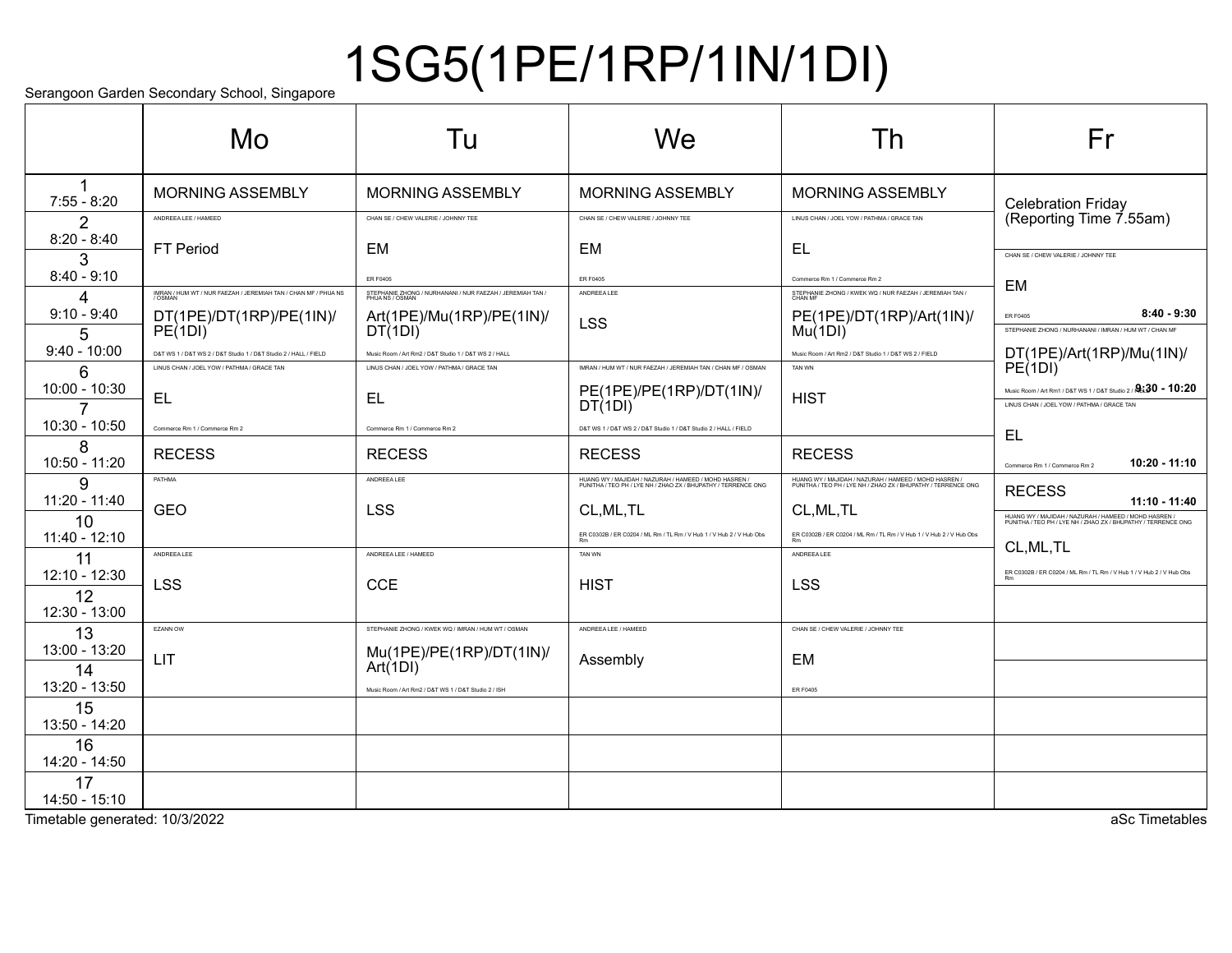# 1SG2(1IN/1DI)

Serangoon Garden Secondary School, Singapore

|                                     | Mo                                                               | Tu                                                                           | We                                                               | Th                                                                 | Fr                                                                                                                            |
|-------------------------------------|------------------------------------------------------------------|------------------------------------------------------------------------------|------------------------------------------------------------------|--------------------------------------------------------------------|-------------------------------------------------------------------------------------------------------------------------------|
| $7:55 - 8:20$                       | <b>MORNING ASSEMBLY</b>                                          | <b>MORNING ASSEMBLY</b>                                                      | <b>MORNING ASSEMBLY</b>                                          | <b>MORNING ASSEMBLY</b>                                            | <b>Celebration Friday</b>                                                                                                     |
| $\mathcal{P}$                       | ANTONY RAJ / CHEN YH                                             | LI MIAO / TEO PH / HAMEED / MOHD FAREEQ / LYE NH                             | <b>JASON WONG</b>                                                | ANTONY RAJ                                                         | (Reporting Time 7.55am)                                                                                                       |
| $8:20 - 8:40$<br>3<br>$8:40 - 9:10$ | <b>FT Period</b>                                                 | CL, ML, TL<br>ER F0406                                                       | <b>HIST</b>                                                      | <b>LSS</b>                                                         | CHEN YH                                                                                                                       |
| $\overline{4}$                      | IMRAN / HUM WT / NUR FAEZAH / JEREMIAH TAN / CHAN MF / PHUA NS   | STEPHANIE ZHONG / NURHANANI / NUR FAEZAH / JEREMIAH TAN /<br>PHUA NS / OSMAN | ANTONY RAJ                                                       | STEPHANIE ZHONG / KWEK WQ / NUR FAEZAH / JEREMIAH TAN /<br>CHAN MF | <b>EM</b>                                                                                                                     |
| $9:10 - 9:40$<br>5                  | DT(1PE)/DT(1RP)/PE(1IN)/<br>PE(1DI)                              | Art(1PE)/Mu(1RP)/PE(1IN)/<br>DT(1DI)                                         | <b>LSS</b>                                                       | PE(1PE)/DT(1RP)/Art(1IN)/<br>Mu(1DI)                               | $8:40 - 9:30$<br>STEPHANIE ZHONG / NURHANANI / IMRAN / HUM WT / CHAN MF                                                       |
| $9:40 - 10:00$                      | D&T WS 1 / D&T WS 2 / D&T Studio 1 / D&T Studio 2 / HALL / FIELD | Music Room / Art Rm2 / D&T Studio 1 / D&T WS 2 / HALL                        |                                                                  | Music Room / Art Rm2 / D&T Studio 1 / D&T WS 2 / FIELD             | DT(1PE)/Art(1RP)/Mu(1IN)/<br>PE(1DI)                                                                                          |
| 6                                   | <b>EZANN OW</b>                                                  | CHEN YH                                                                      | IMRAN / HUM WT / NUR FAEZAH / JEREMIAH TAN / CHAN MF / OSMAN     | LOH ZY                                                             |                                                                                                                               |
| 10:00 - 10:30<br>$\overline{7}$     | <b>LIT</b>                                                       | EM                                                                           | PE(1PE)/PE(1RP)/DT(1IN)/<br>DT(1DI)                              | <b>GEO</b>                                                         | Music Room / Art Rm1 / D&T WS 1 / D&T Studio 2 / $\mathbf{A}$ :30 - 10:20<br>LI MIAO / TEO PH / HAMEED / MOHD FAREEQ / LYE NH |
| 10:30 - 10:50                       |                                                                  |                                                                              | D&T WS 1 / D&T WS 2 / D&T Studio 1 / D&T Studio 2 / HALL / FIELD |                                                                    | CL, ML, TL                                                                                                                    |
| 8<br>10:50 - 11:20                  | <b>RECESS</b>                                                    | <b>RECESS</b>                                                                | <b>RECESS</b>                                                    | <b>RECESS</b>                                                      | $10:20 - 11:10$<br><b>ER F0406</b>                                                                                            |
| 9                                   | ANTONY RAJ                                                       | ANTONY RAJ                                                                   | ANG SH                                                           | JASON WONG                                                         | <b>RECESS</b>                                                                                                                 |
| 11:20 - 11:40<br>10                 | <b>LSS</b>                                                       | <b>LSS</b>                                                                   | EL                                                               | <b>HIST</b>                                                        | 11:10 - 11:40<br>ANG SH                                                                                                       |
| 11:40 - 12:10                       |                                                                  |                                                                              |                                                                  |                                                                    |                                                                                                                               |
| 11                                  | LI MIAO / TEO PH / HAMEED / MOHD FAREEQ / LYE NH                 | ANTONY RAJ / CHEN YH / FENG YY                                               | CHEN YH                                                          | ANG SH                                                             | <b>EL</b>                                                                                                                     |
| 12:10 - 12:30                       | CL, ML, TL                                                       | <b>CCE</b>                                                                   | <b>EM</b>                                                        | <b>EL</b>                                                          |                                                                                                                               |
| 12<br>12:30 - 13:00                 | <b>ER F0406</b>                                                  |                                                                              |                                                                  |                                                                    |                                                                                                                               |
| 13                                  | ANG SH                                                           | STEPHANIE ZHONG / KWEK WQ / IMRAN / HUM WT / OSMAN                           | ANTONY RAJ / CHEN YH                                             | CHEN YH                                                            |                                                                                                                               |
| 13:00 - 13:20                       | <b>EL</b>                                                        | Mu(1PE)/PE(1RP)/DT(1IN)/                                                     | Assembly                                                         | EM                                                                 |                                                                                                                               |
| 14<br>13:20 - 13:50                 |                                                                  | Art(1DI)                                                                     |                                                                  |                                                                    |                                                                                                                               |
| 15                                  |                                                                  | Music Room / Art Rm2 / D&T WS 1 / D&T Studio 2 / ISH                         |                                                                  |                                                                    |                                                                                                                               |
| 13:50 - 14:20                       |                                                                  |                                                                              |                                                                  |                                                                    |                                                                                                                               |
| 16<br>14:20 - 14:50                 |                                                                  |                                                                              |                                                                  |                                                                    |                                                                                                                               |
| 17<br>14:50 - 15:10                 |                                                                  |                                                                              |                                                                  |                                                                    |                                                                                                                               |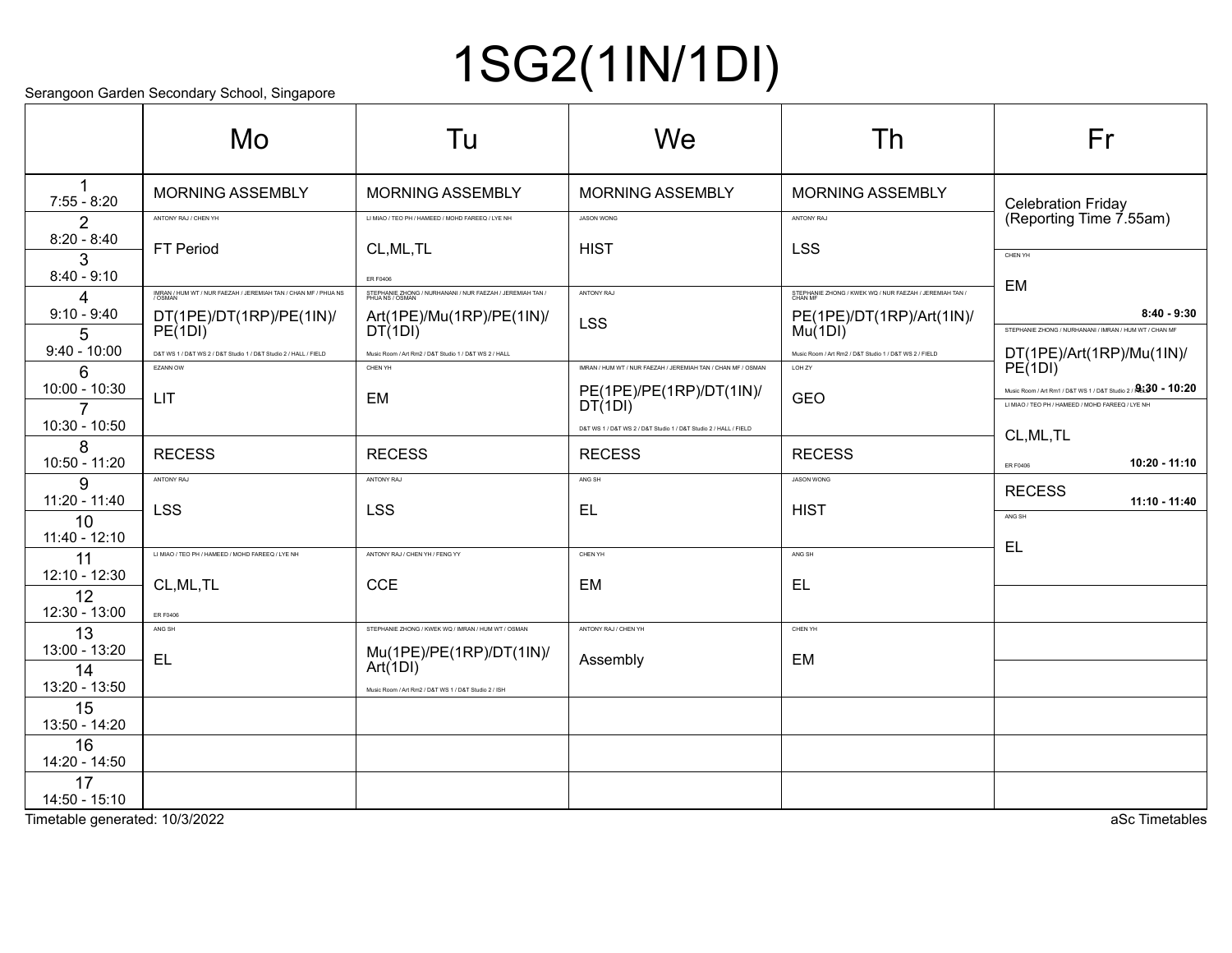# 1SG8(1PE/1RP/1IN/1DI)

Serangoon Garden Secondary School, Singapore

|                     | Mo                                                               | Tu                                                                            | <b>We</b>                                                                                                              | I h                                                                                                                    | Fr                                                                                                                     |
|---------------------|------------------------------------------------------------------|-------------------------------------------------------------------------------|------------------------------------------------------------------------------------------------------------------------|------------------------------------------------------------------------------------------------------------------------|------------------------------------------------------------------------------------------------------------------------|
| 1<br>$7:55 - 8:20$  | <b>MORNING ASSEMBLY</b>                                          | <b>MORNING ASSEMBLY</b>                                                       | <b>MORNING ASSEMBLY</b>                                                                                                | <b>MORNING ASSEMBLY</b>                                                                                                | <b>Celebration Friday</b>                                                                                              |
| 2                   | JOEL YOW / LEE HL                                                | CHAN SE / CHEW VALERIE / JOHNNY TEE                                           | CHAN SE / CHEW VALERIE / JOHNNY TEE                                                                                    | LINUS CHAN / JOEL YOW / PATHMA / GRACE TAN                                                                             | (Reporting Time 7.55am)                                                                                                |
| $8:20 - 8:40$<br>3  | FT Period                                                        | <b>EM</b>                                                                     | <b>EM</b>                                                                                                              | EL                                                                                                                     | CHAN SE / CHEW VALERIE / JOHNNY TEE                                                                                    |
| $8:40 - 9:10$       |                                                                  | <b>ER F0405</b>                                                               | <b>ER F0405</b>                                                                                                        | Commerce Rm 1 / Commerce Rm 2                                                                                          | EM                                                                                                                     |
| 4                   | IMRAN / HUM WT / NUR FAEZAH / JEREMIAH TAN / CHAN MF / PHUA NS   | STEPHANIE ZHONG / NURHANANI / NUR FAEZAH / JEREMIAH TAN /<br>PHIJA NS / OSMAN | TAN SF / DAVID KWONG                                                                                                   | STEPHANIE ZHONG / KWEK WQ / NUR FAEZAH / JEREMIAH TAN /<br>CHAN MF                                                     |                                                                                                                        |
| $9:10 - 9:40$<br>5  | DT(1PE)/DT(1RP)/PE(1IN)/<br>PE(1DI)                              | Art(1PE)/Mu(1RP)/PE(1IN)/<br>DT(1DI)                                          | SS                                                                                                                     | PE(1PE)/DT(1RP)/Art(1IN)/<br>Mu(1DI)                                                                                   | $8:40 - 9:30$<br><b>ER F0405</b><br>STEPHANIE ZHONG / NURHANANI / IMRAN / HUM WT / CHAN MF                             |
| $9:40 - 10:00$      | D&T WS 1 / D&T WS 2 / D&T Studio 1 / D&T Studio 2 / HALL / FIELD | Music Room / Art Rm2 / D&T Studio 1 / D&T WS 2 / HALL                         | V Hub 2                                                                                                                | Music Room / Art Rm2 / D&T Studio 1 / D&T WS 2 / FIELD                                                                 | DT(1PE)/Art(1RP)/Mu(1IN)/<br>PE(1DI)                                                                                   |
| 6                   | LINUS CHAN / JOEL YOW / PATHMA / GRACE TAN                       | LINUS CHAN / JOEL YOW / PATHMA / GRACE TAN                                    | IMRAN / HUM WT / NUR FAEZAH / JEREMIAH TAN / CHAN MF / OSMAN                                                           | LEE HL / LESLIE TAN                                                                                                    |                                                                                                                        |
| $10:00 - 10:30$     | EL                                                               | <b>EL</b>                                                                     | PE(1PE)/PE(1RP)/DT(1IN)/<br>DT(1DI)                                                                                    | CPA                                                                                                                    | Music Room / Art Rm1 / D&T WS 1 / D&T Studio 2 / $2.30 - 10:20$<br>LINUS CHAN / JOEL YOW / PATHMA / GRACE TAN          |
| 10:30 - 10:50       | Commerce Rm 1 / Commerce Rm 2                                    | Commerce Rm 1 / Commerce Rm 2                                                 | D&T WS 1 / D&T WS 2 / D&T Studio 1 / D&T Studio 2 / HALL / FIELD                                                       | Com Lab1 / Com Lab2                                                                                                    | EL                                                                                                                     |
| 8<br>10:50 - 11:20  | <b>RECESS</b>                                                    | <b>RECESS</b>                                                                 | <b>RECESS</b>                                                                                                          | <b>RECESS</b>                                                                                                          | 10:20 - 11:10<br>Commerce Rm 1 / Commerce Rm 2                                                                         |
| 9                   | LEE HL / LESLIE TAN                                              | LEE HL / LESLIE TAN                                                           | HUANG WY / MAJIDAH / NAZURAH / HAMEED / MOHD HASREN /<br>PUNITHA / TEO PH / LYE NH / ZHAO ZX / BHUPATHY / TERRENCE ONG | HUANG WY / MAJIDAH / NAZURAH / HAMEED / MOHD HASREN /<br>PUNITHA / TEO PH / LYE NH / ZHAO ZX / BHUPATHY / TERRENCE ONG | <b>RECESS</b>                                                                                                          |
| 11:20 - 11:40       | <b>CPA</b>                                                       | <b>CPA</b>                                                                    | CL, ML, TL                                                                                                             | CL, ML, TL                                                                                                             | 11:10 - 11:40                                                                                                          |
| 10<br>11:40 - 12:10 | Com Lab1 / Com Lab2                                              | Com Lab1 / Com Lab2                                                           | ER C0302B / ER C0204 / ML Rm / TL Rm / V Hub 1 / V Hub 2 / V Hub Obs                                                   | ER C0302B / ER C0204 / ML Rm / TL Rm / V Hub 1 / V Hub 2 / V Hub Obs                                                   | HUANG WY / MAJIDAH / NAZURAH / HAMEED / MOHD HASREN /<br>PUNITHA / TEO PH / LYE NH / ZHAO ZX / BHUPATHY / TERRENCE ONG |
| 11                  | TAN WZ / TANG ZF / ANTONY RAJ / JOSHUA CHEN                      | JOEL YOW / LEE HL                                                             | TAN WZ / TANG ZF / ANTONY RAJ / JOSHUA CHEN                                                                            | TAN WZ / TANG ZF / ANTONY RAJ / JOSHUA CHEN                                                                            | CL, ML, TL                                                                                                             |
| 12:10 - 12:30<br>12 | <b>LSS</b>                                                       | <b>CCE</b>                                                                    | <b>LSS</b>                                                                                                             | <b>LSS</b>                                                                                                             | ER C0302B / ER C0204 / ML Rm / TL Rm / V Hub 1 / V Hub 2 / V Hub Obs                                                   |
| 12:30 - 13:00       | ER E0305 / V Hub 2                                               |                                                                               | ER E0305 / V Hub 2                                                                                                     | ER E0305 / V Hub 2                                                                                                     |                                                                                                                        |
| 13                  | LOH LC / ALICE YEO / JOHNNY TEE                                  | STEPHANIE ZHONG / KWEK WQ / IMRAN / HUM WT / OSMAN                            | JOEL YOW / LEE HL                                                                                                      | CHAN SE / CHEW VALERIE / JOHNNY TEE                                                                                    |                                                                                                                        |
| 13:00 - 13:20       | <b>MENTORING</b>                                                 | Mu(1PE)/PE(1RP)/DT(1IN)/<br>Art(1DI)                                          | Assembly                                                                                                               | EM                                                                                                                     |                                                                                                                        |
| 14<br>13:20 - 13:50 | Commerce Rm 1 / Commerce Rm 2                                    | Music Room / Art Rm2 / D&T WS 1 / D&T Studio 2 / ISH                          |                                                                                                                        | <b>ER F0405</b>                                                                                                        |                                                                                                                        |
| 15<br>13:50 - 14:20 |                                                                  |                                                                               |                                                                                                                        |                                                                                                                        |                                                                                                                        |
| 16                  |                                                                  | <b>TANG ZF</b>                                                                |                                                                                                                        |                                                                                                                        |                                                                                                                        |
| 14:20 - 14:50       |                                                                  | NT SBB SC                                                                     |                                                                                                                        |                                                                                                                        |                                                                                                                        |
| 17<br>14:50 - 15:10 |                                                                  |                                                                               |                                                                                                                        |                                                                                                                        |                                                                                                                        |

Timetable generated: 10/3/2022 and the state of the state of the state of the state of the state of the state of the state of the state of the state of the state of the state of the state of the state of the state of the s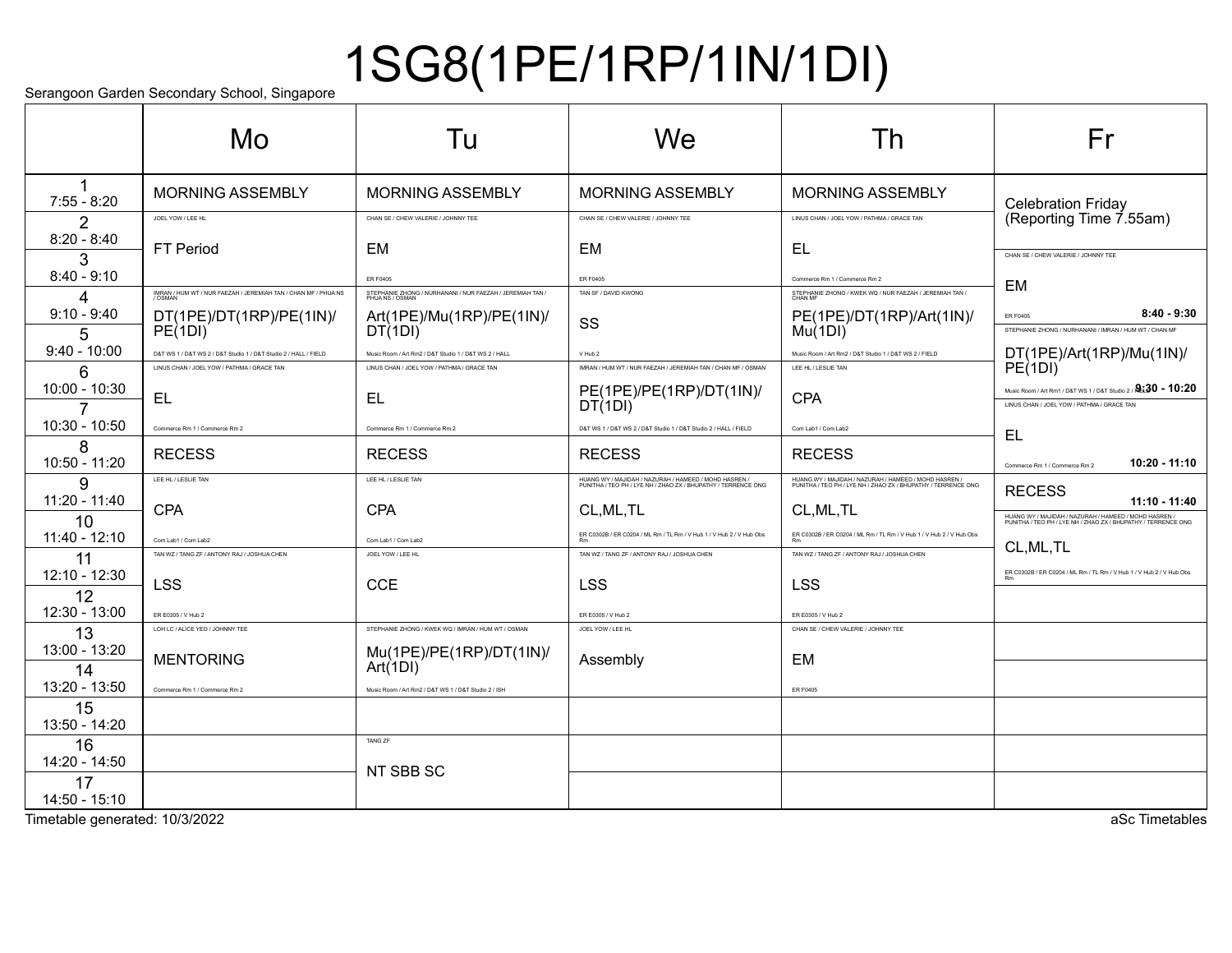## 1SG3(1EP/1RS)

Serangoon Garden Secondary School, Singapore

|                       | colungoon caladh coconadh y conool, ciligapolo<br>Mo             | Tu                                                          | We                                                                                             | Th                                                          | Fr                                               |
|-----------------------|------------------------------------------------------------------|-------------------------------------------------------------|------------------------------------------------------------------------------------------------|-------------------------------------------------------------|--------------------------------------------------|
|                       |                                                                  |                                                             |                                                                                                |                                                             |                                                  |
| $7:55 - 8:20$         | <b>MORNING ASSEMBLY</b>                                          | <b>MORNING ASSEMBLY</b>                                     | <b>MORNING ASSEMBLY</b>                                                                        | MORNING ASSEMBLY                                            | <b>Celebration Friday</b>                        |
| 2                     | AMY CHARLES / TANG ZF                                            | LI MIAO / TEO PH / HAMEED / MOHD FAREEQ / LYE NH            | STEPHANIE ZHONG / KOH WL / NUR FAEZAH / HUM WT / CHAN MF                                       | ANG SH / MANJU                                              | (Reporting Time 7.55am)                          |
| $8:20 - 8:40$         | FT Period                                                        | CL, ML, TL                                                  | DT(1EP)/Art(1RS)/Mu(1CP)/<br>PE(1GT)                                                           | <b>EL</b>                                                   | TANG ZF / DARYL TAN                              |
| 3<br>$8:40 - 9:10$    |                                                                  | ER F0406                                                    | Music Room / Art Rm1 / D&T Studio 2 / D&T WS 2 / ISH                                           |                                                             |                                                  |
| $\Delta$              | ANG SH / MANJU                                                   | CHEW VALERIE / AMY CHARLES                                  | JEREMIAH TAN / WILSON YEO / NUR FAEZAH / HUM WT / CHAN MF /<br>PHUA NS / OSMAN                 | TANG ZF / DARYL TAN                                         | <b>LSS</b>                                       |
| $9:10 - 9:40$         | EL                                                               | EM                                                          | PE(1EP)/PE(1RS)/DT(1CP)/<br>DT(1GT)                                                            | <b>LSS</b>                                                  | $8:40 - 9:30$                                    |
| 5<br>$9:40 - 10:00$   |                                                                  |                                                             |                                                                                                |                                                             | CHEW VALERIE / AMY CHARLES                       |
| 6                     | JEREMIAH TAN / WILSON YEO / NUR FAEZAH / HUM WT / CHAN MF /      | STEPHANIE ZHONG / KOH WL / JEREMIAH TAN / WILSON YEO / CHAN | D&T WS 1 / D&T WS 2 / D&T Studio 1 / D&T Studio 2 / FIELD / HALL<br>CHEW VALERIE / AMY CHARLES | CHEW VALERIE / AMY CHARLES                                  | EM                                               |
| 10:00 - 10:30         | DT(1EP)/DT(1RS)/PE(1CP)/<br>PE(1GT)                              | PE(1EP)/DT(1RS)/Art(1CP)/<br>Mu(1GT)                        | <b>EM</b>                                                                                      | EM                                                          | $9:30 - 10:20$                                   |
| 7                     |                                                                  |                                                             |                                                                                                |                                                             | LI MIAO / TEO PH / HAMEED / MOHD FAREEQ / LYE NH |
| 10:30 - 10:50         | D&T WS 1 / D&T WS 2 / D&T Studio 1 / D&T Studio 2 / HALL / FIELD | Music Room / Art Rm2 / D&T Studio 1 / D&T WS 1 / ISH        |                                                                                                |                                                             | CL, ML, TL                                       |
| 8<br>10:50 - 11:20    | <b>RECESS</b>                                                    | <b>RECESS</b>                                               | <b>RECESS</b>                                                                                  | <b>RECESS</b>                                               | 10:20 - 11:10<br><b>ER F0406</b>                 |
| 9                     | TANG ZF / DARYL TAN                                              | ANG SH / MANJU / SIA BP                                     | <b>JASON WONG</b>                                                                              | JOEL YOW                                                    | <b>RECESS</b>                                    |
| $11:20 - 11:40$<br>10 | <b>LSS</b>                                                       | EL.                                                         | <b>HIST</b>                                                                                    | LIT                                                         | $11:10 - 11:40$<br><b>JASON WONG</b>             |
| 11:40 - 12:10         |                                                                  | ER F0405                                                    |                                                                                                |                                                             |                                                  |
| 11                    | LI MIAO / TEO PH / HAMEED / MOHD FAREEQ / LYE NH                 | TANG ZF / DARYL TAN                                         | ANG SH / MANJU / SIA BP                                                                        | ALICE YEO                                                   | <b>HIST</b>                                      |
| 12:10 - 12:30         | CL, ML, TL                                                       | <b>LSS</b>                                                  | EL.                                                                                            | GEO                                                         |                                                  |
| 12<br>12:30 - 13:00   | <b>ER F0406</b>                                                  |                                                             | <b>ER F0405</b>                                                                                |                                                             |                                                  |
| 13                    | STEPHANIE ZHONG / KOH WL / NUR FAEZAH / HUM WT / PHUA NS /       | AMY CHARLES / TANG ZF / ALICE YEO                           | AMY CHARLES / TANG ZF                                                                          | STEPHANIE ZHONG / KOH WL / JEREMIAH TAN / WILSON YEO / TENG |                                                  |
| 13:00 - 13:20         | Mu(1EP)/PE(1RS)/DT(1CP)/                                         | <b>CCE</b>                                                  | Assembly                                                                                       | Art(1EP)/Mu(1RS)/PE(1CP)/                                   |                                                  |
| 14                    | Art(1GT)                                                         |                                                             |                                                                                                | DT(1GT)                                                     |                                                  |
| 13:20 - 13:50<br>15   | Music Room / Art Rm1 / D&T WS 2 / D&T Studio 2 / HALL            |                                                             |                                                                                                | Music Room / Art Rm2 / D&T WS 1 / D&T Studio 1 / ISH        |                                                  |
| 13:50 - 14:20         |                                                                  |                                                             |                                                                                                |                                                             |                                                  |
| 16                    |                                                                  |                                                             |                                                                                                |                                                             |                                                  |
| 14:20 - 14:50         |                                                                  |                                                             |                                                                                                |                                                             |                                                  |
| 17<br>14:50 - 15:10   |                                                                  |                                                             |                                                                                                |                                                             |                                                  |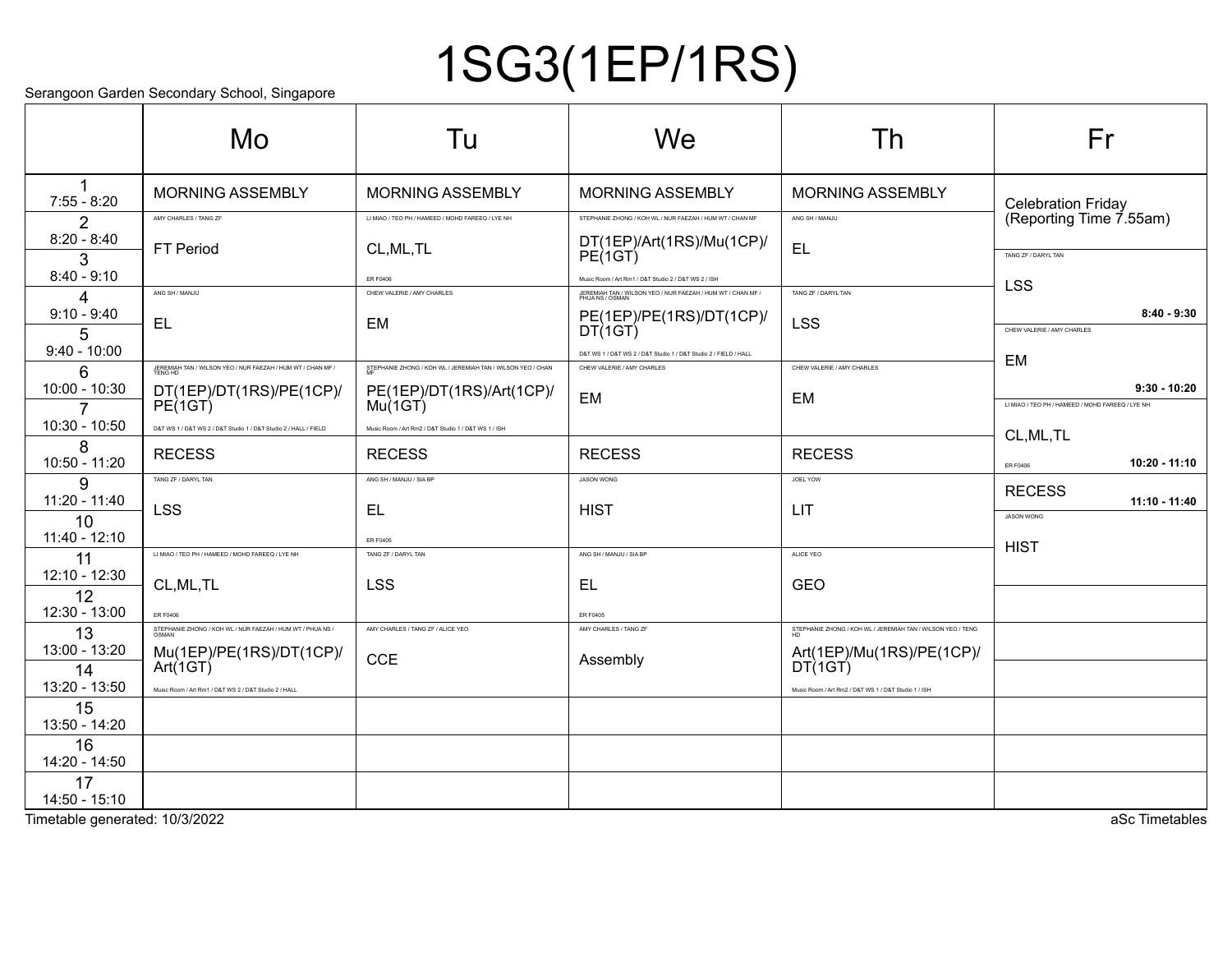## 1SG6(1EP/1RS)

Serangoon Garden Secondary School, Singapore

|                       | coldiguoi caldon cocondary concol, emgapolo<br>Mo                      | Tu                                                          | We                                                                                                                     | Th                                                                                                                     | Fr                                                                                                                                        |
|-----------------------|------------------------------------------------------------------------|-------------------------------------------------------------|------------------------------------------------------------------------------------------------------------------------|------------------------------------------------------------------------------------------------------------------------|-------------------------------------------------------------------------------------------------------------------------------------------|
| $7:55 - 8:20$         | <b>MORNING ASSEMBLY</b>                                                | <b>MORNING ASSEMBLY</b>                                     | <b>MORNING ASSEMBLY</b>                                                                                                | <b>MORNING ASSEMBLY</b>                                                                                                | <b>Celebration Friday</b>                                                                                                                 |
| 2                     | DARYL TAN / VICKY                                                      | EZANN OW                                                    | STEPHANIE ZHONG / KOH WL / NUR FAEZAH / HUM WT / CHAN MF                                                               | ANG SH / MANJU                                                                                                         | (Reporting Time 7.55am)                                                                                                                   |
| $8:20 - 8:40$<br>3    | FT Period                                                              | LIT                                                         | DT(1EP)/Art(1RS)/Mu(1CP)/<br>PE(1GT)                                                                                   | <b>EL</b>                                                                                                              | TANG ZF / DARYL TAN                                                                                                                       |
| $8:40 - 9:10$         |                                                                        |                                                             | Music Room / Art Rm1 / D&T Studio 2 / D&T WS 2 / ISH                                                                   |                                                                                                                        |                                                                                                                                           |
| Δ                     | ANG SH / MANJU                                                         | CHEW VALERIE / AMY CHARLES                                  | JEREMIAH TAN / WILSON YEO / NUR FAEZAH / HUM WT / CHAN MF /<br>PHUA NS / OSMAN                                         | TANG ZF / DARYL TAN                                                                                                    | <b>LSS</b>                                                                                                                                |
| $9:10 - 9:40$<br>5    | <b>EL</b>                                                              | EM                                                          | PE(1EP)/PE(1RS)/DT(1CP)/<br>DT(1GT)                                                                                    | LSS                                                                                                                    | $8:40 - 9:30$<br>CHEW VALERIE / AMY CHARLES                                                                                               |
| $9:40 - 10:00$        |                                                                        |                                                             | D&T WS 1 / D&T WS 2 / D&T Studio 1 / D&T Studio 2 / FIELD / HALL                                                       |                                                                                                                        |                                                                                                                                           |
| 6                     | JEREMIAH TAN / WILSON YEO / NUR FAEZAH / HUM WT / CHAN MF /<br>TENG HD | STEPHANIE ZHONG / KOH WL / JEREMIAH TAN / WILSON YEO / CHAN | CHEW VALERIE / AMY CHARLES                                                                                             | CHEW VALERIE / AMY CHARLES                                                                                             | EM                                                                                                                                        |
| 10:00 - 10:30         | DT(1EP)/DT(1RS)/PE(1CP)/<br>PE(1GT)                                    | PE(1EP)/DT(1RS)/Art(1CP)/<br>Mu(1GT)                        | EM                                                                                                                     | EM                                                                                                                     | $9:30 - 10:20$                                                                                                                            |
| 7<br>10:30 - 10:50    |                                                                        |                                                             |                                                                                                                        |                                                                                                                        | ALFRED LIU / TAN WN                                                                                                                       |
| 8                     | D&T WS 1 / D&T WS 2 / D&T Studio 1 / D&T Studio 2 / HALL / FIELD       | Music Room / Art Rm2 / D&T Studio 1 / D&T WS 1 / ISH        |                                                                                                                        |                                                                                                                        | <b>HIST</b>                                                                                                                               |
| 10:50 - 11:20         | <b>RECESS</b>                                                          | <b>RECESS</b>                                               | <b>RECESS</b>                                                                                                          | <b>RECESS</b>                                                                                                          | 10:20 - 11:10<br><b>ER F0405</b>                                                                                                          |
| 9                     | TANG ZF / DARYL TAN                                                    | ANG SH / MANJU / SIA BP                                     | HUANG WY / MAJIDAH / NAZURAH / HAMEED / MOHD HASREN /<br>PUNITHA / TEO PH / LYE NH / ZHAO ZX / BHUPATHY / TERRENCE ONG | HUANG WY / MAJIDAH / NAZURAH / HAMEED / MOHD HASREN /<br>PUNITHA / TEO PH / LYE NH / ZHAO ZX / BHUPATHY / TERRENCE ONG | <b>RECESS</b>                                                                                                                             |
| 11:20 - 11:40         | <b>LSS</b>                                                             | EL.                                                         | CL, ML, TL                                                                                                             | CL, ML, TL                                                                                                             | $11:10 - 11:40$<br>HUANG WY / MAJIDAH / NAZURAH / HAMEED / MOHD HASREN /<br>PUNITHA / TEO PH / LYE NH / ZHAO ZX / BHUPATHY / TERRENCE ONG |
| 10<br>11:40 - 12:10   |                                                                        | ER F0405                                                    | ER C0302B / ER C0204 / ML Rm / TL Rm / V Hub 1 / V Hub 2 / V Hub Obs                                                   | ER C0302B / ER C0204 / ML Rm / TL Rm / V Hub 1 / V Hub 2 / V Hub Obs                                                   |                                                                                                                                           |
| 11                    | SHAHUL / PATHMA                                                        | TANG ZF / DARYL TAN                                         | ANG SH / MANJU / SIA BP                                                                                                | ALFRED LIU / TAN WN                                                                                                    | CL, ML, TL                                                                                                                                |
| 12:10 - 12:30         | <b>GEO</b>                                                             | <b>LSS</b>                                                  | EL                                                                                                                     | <b>HIST</b>                                                                                                            | ER C0302B / ER C0204 / ML Rm / TL Rm / V Hub 1 / V Hub 2 / V Hub Obs                                                                      |
| 12                    |                                                                        |                                                             |                                                                                                                        |                                                                                                                        |                                                                                                                                           |
| 12:30 - 13:00         | V Hub 1<br>STEPHANIE ZHONG / KOH WL / NUR FAEZAH / HUM WT / PHUA NS /  | DARYL TAN / VICKY                                           | <b>ER F0405</b><br>DARYL TAN / VICKY                                                                                   | ER F0405<br>STEPHANIE ZHONG / KOH WL / JEREMIAH TAN / WILSON YEO / TENG                                                |                                                                                                                                           |
| 13<br>13:00 - 13:20   | Mu(1EP)/PE(1RS)/DT(1CP)/                                               |                                                             |                                                                                                                        | Art(1EP)/Mu(1RS)/PE(1CP)/                                                                                              |                                                                                                                                           |
| 14                    | Art(1GT)                                                               | <b>CCE</b>                                                  | Assembly                                                                                                               | DT(1GT)                                                                                                                |                                                                                                                                           |
| 13:20 - 13:50         | Music Room / Art Rm1 / D&T WS 2 / D&T Studio 2 / HALL                  |                                                             |                                                                                                                        | Music Room / Art Rm2 / D&T WS 1 / D&T Studio 1 / ISH                                                                   |                                                                                                                                           |
| 15<br>13:50 - 14:20   |                                                                        |                                                             |                                                                                                                        |                                                                                                                        |                                                                                                                                           |
| 16                    |                                                                        |                                                             |                                                                                                                        |                                                                                                                        |                                                                                                                                           |
| 14:20 - 14:50         |                                                                        |                                                             |                                                                                                                        |                                                                                                                        |                                                                                                                                           |
| 17<br>$14:50 - 15:10$ |                                                                        |                                                             |                                                                                                                        |                                                                                                                        |                                                                                                                                           |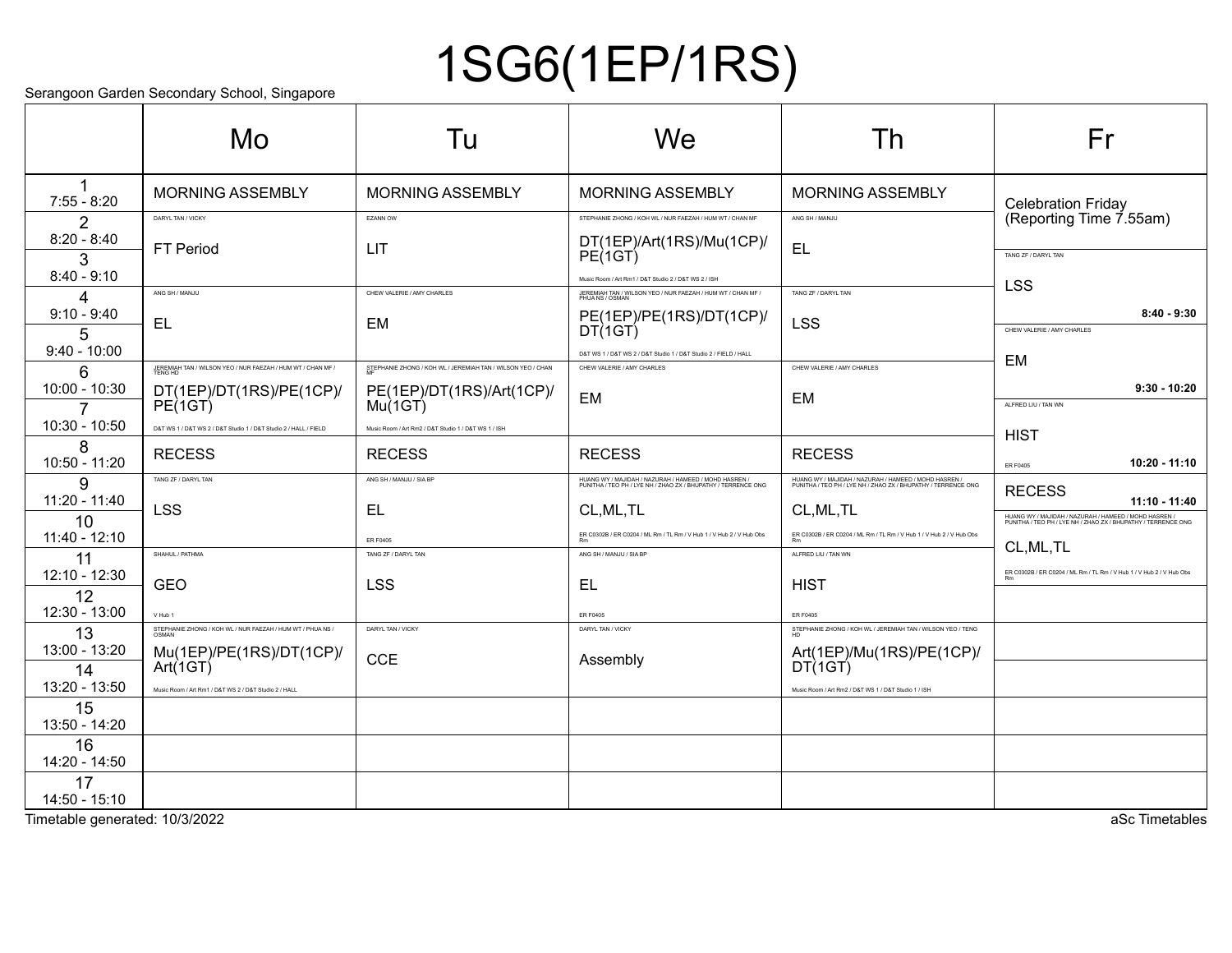# 1SG4(1CP/1GT)

Serangoon Garden Secondary School, Singapore

|                       | Mo                                                                     | Tu                                                          | We                                                                             | Th                                                          | Fr                                               |
|-----------------------|------------------------------------------------------------------------|-------------------------------------------------------------|--------------------------------------------------------------------------------|-------------------------------------------------------------|--------------------------------------------------|
| $7:55 - 8:20$         | MORNING ASSEMBLY                                                       | <b>MORNING ASSEMBLY</b>                                     | <b>MORNING ASSEMBLY</b>                                                        | MORNING ASSEMBLY                                            | <b>Celebration Friday</b>                        |
| 2                     | MOHD FAREEQ / TENG HD                                                  | LI MIAO / TEO PH / HAMEED / MOHD FAREEQ / LYE NH            | STEPHANIE ZHONG / KOH WL / NUR FAEZAH / HUM WT / CHAN MF                       | CHEN YH                                                     | (Reporting Time 7.55am)                          |
| $8:20 - 8:40$<br>3    | <b>FT Period</b>                                                       | CL, ML, TL                                                  | DT(1EP)/Art(1RS)/Mu(1CP)/<br>PE(1GT)                                           | EM                                                          | VICKY / ALFRED LIU                               |
| $8:40 - 9:10$         |                                                                        | ER F0406                                                    | Music Room / Art Rm1 / D&T Studio 2 / D&T WS 2 / ISH                           |                                                             | EL                                               |
| 4                     | VICKY / ALFRED LIU                                                     | TAN ZH                                                      | JEREMIAH TAN / WILSON YEO / NUR FAEZAH / HUM WT / CHAN MF /<br>PHUA NS / OSMAN | VICKY / ALFRED LIU                                          |                                                  |
| $9:10 - 9:40$<br>5    | <b>EL</b>                                                              | <b>HIST</b>                                                 | PE(1EP)/PE(1RS)/DT(1CP)/<br>DT(1GT)                                            | EL                                                          | $8:40 - 9:30$<br>CHEN YH                         |
| $9:40 - 10:00$        |                                                                        |                                                             | D&T WS 1 / D&T WS 2 / D&T Studio 1 / D&T Studio 2 / FIELD / HALL               |                                                             | <b>EM</b>                                        |
| 6                     | JEREMIAH TAN / WILSON YEO / NUR FAEZAH / HUM WT / CHAN MF /<br>TENG HD | STEPHANIE ZHONG / KOH WL / JEREMIAH TAN / WILSON YEO / CHAN | CHEN YH                                                                        | VINCENT THAM                                                |                                                  |
| 10:00 - 10:30         | DT(1EP)/DT(1RS)/PE(1CP)/<br>PE(1GT)                                    | PE(1EP)/DT(1RS)/Art(1CP)/<br>Mu(1GT)                        | <b>EM</b>                                                                      | <b>LSS</b>                                                  | $9:30 - 10:20$                                   |
| 7                     |                                                                        |                                                             |                                                                                |                                                             | LI MIAO / TEO PH / HAMEED / MOHD FAREEQ / LYE NH |
| 10:30 - 10:50         | D&T WS 1 / D&T WS 2 / D&T Studio 1 / D&T Studio 2 / HALL / FIELD       | Music Room / Art Rm2 / D&T Studio 1 / D&T WS 1 / ISH        |                                                                                |                                                             | CL, ML, TL                                       |
| 8<br>10:50 - 11:20    | <b>RECESS</b>                                                          | <b>RECESS</b>                                               | <b>RECESS</b>                                                                  | <b>RECESS</b>                                               | 10:20 - 11:10<br><b>ER F0406</b>                 |
| 9                     | CHEN YH                                                                | VICKY / ALFRED LIU                                          | ALICE YEO                                                                      | TAN ZH                                                      | <b>RECESS</b>                                    |
| 11:20 - 11:40         | EM                                                                     | EL.                                                         | <b>GEO</b>                                                                     | <b>HIST</b>                                                 | 11:10 - 11:40<br><b>VINCENT THAM</b>             |
| 10<br>11:40 - 12:10   |                                                                        |                                                             |                                                                                |                                                             | <b>LSS</b>                                       |
| 11                    | LI MIAO / TEO PH / HAMEED / MOHD FAREEQ / LYE NH                       | <b>VINCENT THAM</b>                                         | VINCENT THAM                                                                   | JOEL YOW                                                    |                                                  |
| 12:10 - 12:30         | CL, ML, TL                                                             | <b>LSS</b>                                                  | <b>LSS</b>                                                                     | LIT                                                         |                                                  |
| 12<br>12:30 - 13:00   | <b>ER F0406</b>                                                        |                                                             |                                                                                |                                                             |                                                  |
| 13                    | STEPHANIE ZHONG / KOH WL / NUR FAEZAH / HUM WT / PHUA NS /             | MOHD FAREEQ / TENG HD                                       | MOHD FAREEQ / TENG HD                                                          | STEPHANIE ZHONG / KOH WL / JEREMIAH TAN / WILSON YEO / TENG |                                                  |
| 13:00 - 13:20         | Mu(1EP)/PE(1RS)/DT(1CP)/                                               |                                                             |                                                                                | Art(1EP)/Mu(1RS)/PE(1CP)/                                   |                                                  |
| 14                    | Art(1GT)                                                               | <b>CCE</b>                                                  | Assembly                                                                       | DT(1GT)                                                     |                                                  |
| 13:20 - 13:50         | Music Room / Art Rm1 / D&T WS 2 / D&T Studio 2 / HALL                  |                                                             |                                                                                | Music Room / Art Rm2 / D&T WS 1 / D&T Studio 1 / ISH        |                                                  |
| 15<br>13:50 - 14:20   |                                                                        |                                                             |                                                                                |                                                             |                                                  |
| 16<br>14:20 - 14:50   |                                                                        |                                                             |                                                                                |                                                             |                                                  |
| 17<br>$14:50 - 15:10$ |                                                                        |                                                             |                                                                                |                                                             |                                                  |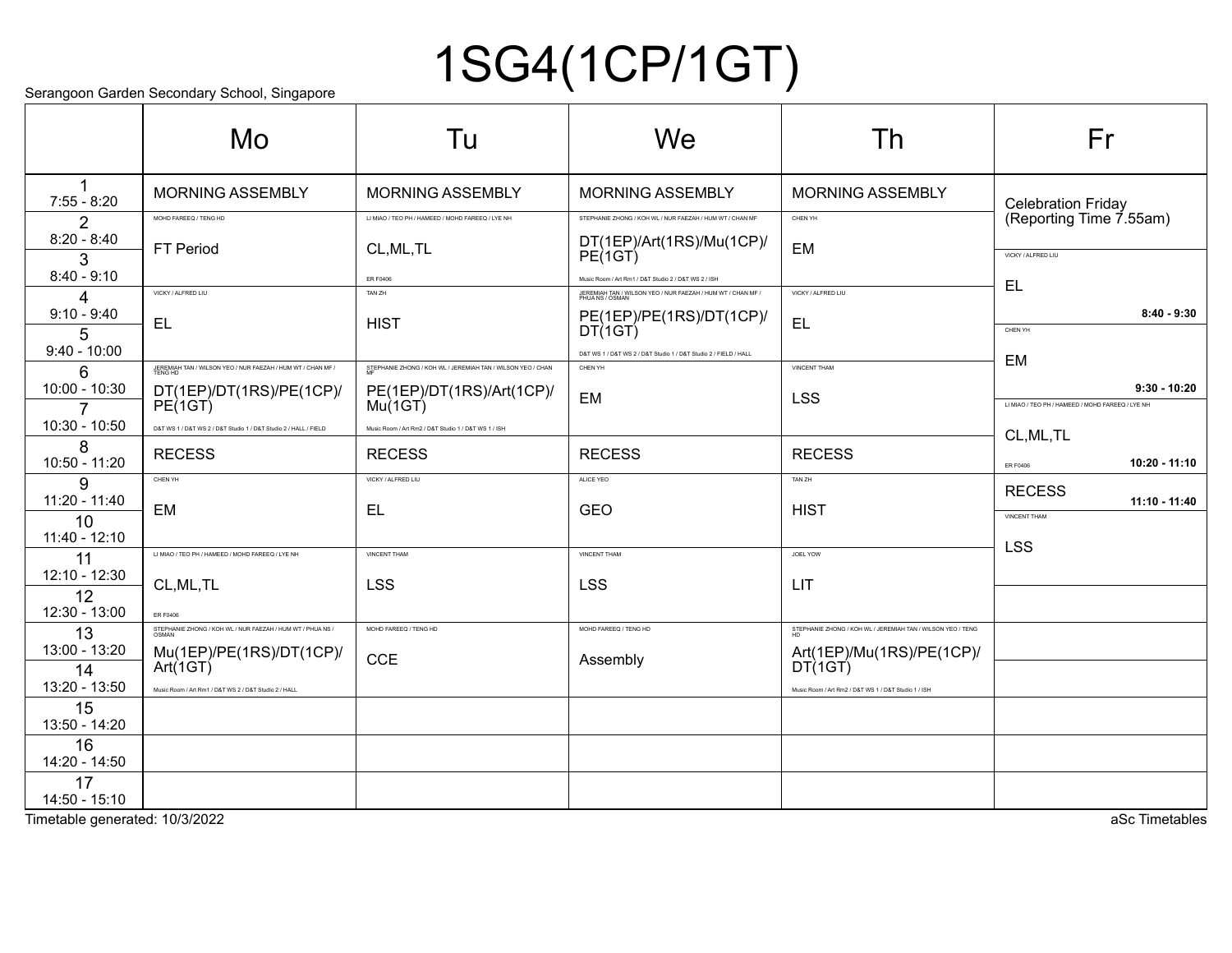# 1SG7(1CP/1GT)

Serangoon Garden Secondary School, Singapore

|                       | Mo                                                                     | Tu                                                          | We                                                                                                                     | Th                                                                                                                     | Fr                                                                                                                     |
|-----------------------|------------------------------------------------------------------------|-------------------------------------------------------------|------------------------------------------------------------------------------------------------------------------------|------------------------------------------------------------------------------------------------------------------------|------------------------------------------------------------------------------------------------------------------------|
| $7:55 - 8:20$         | <b>MORNING ASSEMBLY</b>                                                | <b>MORNING ASSEMBLY</b>                                     | <b>MORNING ASSEMBLY</b>                                                                                                | <b>MORNING ASSEMBLY</b>                                                                                                | <b>Celebration Friday</b>                                                                                              |
| 2                     | KOH WL / LYE NH                                                        | TAN WZ / TANG ZF                                            | STEPHANIE ZHONG / KOH WL / NUR FAEZAH / HUM WT / CHAN MF                                                               | PEH CK                                                                                                                 | (Reporting Time 7.55am)                                                                                                |
| $8:20 - 8:40$<br>3    | <b>FT Period</b>                                                       | LSS(-SBB)                                                   | DT(1EP)/Art(1RS)/Mu(1CP)/<br>PE(1GT)                                                                                   | <b>EM</b>                                                                                                              | VICKY / ALFRED LIU                                                                                                     |
| $8:40 - 9:10$         |                                                                        | V Hub 1                                                     | Music Room / Art Rm1 / D&T Studio 2 / D&T WS 2 / ISH                                                                   |                                                                                                                        |                                                                                                                        |
| 4                     | VICKY / ALFRED LIU                                                     | PEH CK                                                      | JEREMIAH TAN / WILSON YEO / NUR FAEZAH / HUM WT / CHAN MF /<br>PHUA NS / OSMAN                                         | VICKY / ALFRED LIU                                                                                                     | EL                                                                                                                     |
| $9:10 - 9:40$<br>5    | <b>EL</b>                                                              | <b>EM</b>                                                   | PE(1EP)/PE(1RS)/DT(1CP)/<br>DT(1GT)                                                                                    | EL                                                                                                                     | $8:40 - 9:30$<br>PEH CK                                                                                                |
| $9:40 - 10:00$        |                                                                        |                                                             | D&T WS 1 / D&T WS 2 / D&T Studio 1 / D&T Studio 2 / FIELD / HALL                                                       |                                                                                                                        |                                                                                                                        |
| 6                     | JEREMIAH TAN / WILSON YEO / NUR FAEZAH / HUM WT / CHAN MF /<br>TENG HD | STEPHANIE ZHONG / KOH WL / JEREMIAH TAN / WILSON YEO / CHAN | PEH CK                                                                                                                 | EZANN OW                                                                                                               | <b>EM</b>                                                                                                              |
| 10:00 - 10:30         | DT(1EP)/DT(1RS)/PE(1CP)/                                               | PE(1EP)/DT(1RS)/Art(1CP)/<br>Mu(1GT)                        | <b>EM</b>                                                                                                              | LIT                                                                                                                    | $9:30 - 10:20$                                                                                                         |
|                       | $PE$ $(1GT)$                                                           |                                                             |                                                                                                                        |                                                                                                                        | TAN ZH                                                                                                                 |
| 10:30 - 10:50         | D&T WS 1 / D&T WS 2 / D&T Studio 1 / D&T Studio 2 / HALL / FIELD       | Music Room / Art Rm2 / D&T Studio 1 / D&T WS 1 / ISH        |                                                                                                                        |                                                                                                                        | <b>HIST</b>                                                                                                            |
| 8<br>10:50 - 11:20    | <b>RECESS</b>                                                          | <b>RECESS</b>                                               | <b>RECESS</b>                                                                                                          | <b>RECESS</b>                                                                                                          | 10:20 - 11:10                                                                                                          |
| 9                     | LOH ZY / ALICE YEO                                                     | VICKY / ALFRED LIU                                          | HUANG WY / MAJIDAH / NAZURAH / HAMEED / MOHD HASREN /<br>PUNITHA / TEO PH / LYE NH / ZHAO ZX / BHUPATHY / TERRENCE ONG | HUANG WY / MAJIDAH / NAZURAH / HAMEED / MOHD HASREN /<br>PUNITHA / TEO PH / LYE NH / ZHAO ZX / BHUPATHY / TERRENCE ONG | <b>RECESS</b>                                                                                                          |
| 11:20 - 11:40         | <b>GEO</b>                                                             | EL                                                          | CL, ML, TL                                                                                                             | CL, ML, TL                                                                                                             | $11:10 - 11:40$                                                                                                        |
| 10<br>11:40 - 12:10   |                                                                        |                                                             | ER C0302B / ER C0204 / ML Rm / TL Rm / V Hub 1 / V Hub 2 / V Hub Obs                                                   | ER C0302B / ER C0204 / ML Rm / TL Rm / V Hub 1 / V Hub 2 / V Hub Obs                                                   | HUANG WY / MAJIDAH / NAZURAH / HAMEED / MOHD HASREN /<br>PUNITHA / TEO PH / LYE NH / ZHAO ZX / BHUPATHY / TERRENCE ONG |
| 11                    | Com Lab3<br>TAN WZ / TANG ZF / ANTONY RAJ / JOSHUA CHEN                | TAN ZH                                                      | TAN WZ / TANG ZF / ANTONY RAJ / JOSHUA CHEN                                                                            | TAN WZ / TANG ZF / ANTONY RAJ / JOSHUA CHEN                                                                            | CL, ML, TL                                                                                                             |
| 12:10 - 12:30         |                                                                        |                                                             |                                                                                                                        |                                                                                                                        | ER C0302B / ER C0204 / ML Rm / TL Rm / V Hub 1 / V Hub 2 / V Hub Obs                                                   |
| 12                    | LSS                                                                    | <b>HIST</b>                                                 | <b>LSS</b>                                                                                                             | LSS                                                                                                                    |                                                                                                                        |
| 12:30 - 13:00         | ER E0305 / V Hub 2                                                     |                                                             | ER E0305 / V Hub 2                                                                                                     | ER E0305 / V Hub 2                                                                                                     |                                                                                                                        |
| 13                    | STEPHANIE ZHONG / KOH WL / NUR FAEZAH / HUM WT / PHUA NS /             | KOH WL / LYE NH                                             | KOH WL / LYE NH                                                                                                        | STEPHANIE ZHONG / KOH WL / JEREMIAH TAN / WILSON YEO / TENG                                                            |                                                                                                                        |
| 13:00 - 13:20         | Mu(1EP)/PE(1RS)/DT(1CP)/<br>Art(1GT)                                   | <b>CCE</b>                                                  | Assembly                                                                                                               | Art(1EP)/Mu(1RS)/PE(1CP)/<br>DT(1GT)                                                                                   |                                                                                                                        |
| 14<br>13:20 - 13:50   | Music Room / Art Rm1 / D&T WS 2 / D&T Studio 2 / HALL                  |                                                             |                                                                                                                        |                                                                                                                        |                                                                                                                        |
| 15                    |                                                                        |                                                             |                                                                                                                        | Music Room / Art Rm2 / D&T WS 1 / D&T Studio 1 / ISH                                                                   |                                                                                                                        |
| 13:50 - 14:20         |                                                                        |                                                             |                                                                                                                        |                                                                                                                        |                                                                                                                        |
| 16<br>14:20 - 14:50   |                                                                        |                                                             |                                                                                                                        |                                                                                                                        |                                                                                                                        |
| 17<br>$14:50 - 15:10$ |                                                                        |                                                             |                                                                                                                        |                                                                                                                        |                                                                                                                        |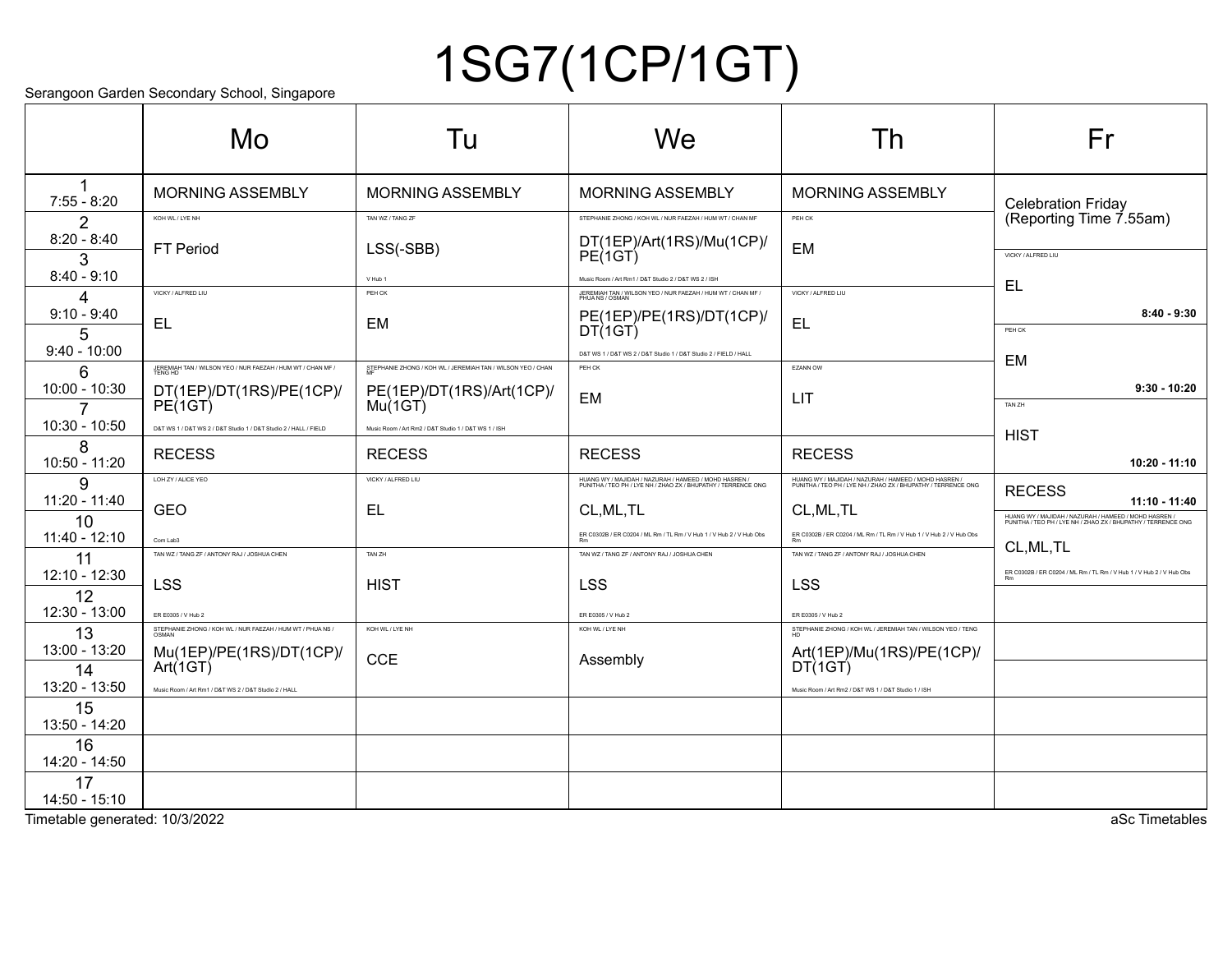#### 2 Perseverance

Serangoon Garden Secondary School, Singapore

|                                 | Mo                                                               | Tu                                          | We                                              | Th                                                      | Fr                                                     |
|---------------------------------|------------------------------------------------------------------|---------------------------------------------|-------------------------------------------------|---------------------------------------------------------|--------------------------------------------------------|
| $7:55 - 8:20$                   | <b>MORNING ASSEMBLY</b>                                          | <b>MORNING ASSEMBLY</b>                     | <b>MORNING ASSEMBLY</b>                         | <b>MORNING ASSEMBLY</b>                                 | Celebration Friday<br>(Reporting Time 7.55am)          |
| 2<br>$8:20 - 8:40$              | CHAN SE / HUM WT / TAN JH                                        | YVONNE KWOK                                 | TAN ZH                                          | CHAN SE                                                 |                                                        |
| 3<br>$8:40 - 9:10$              | FT Period                                                        | EL.                                         | <b>HIST</b>                                     | EM                                                      | DANIEL WEE                                             |
| $\overline{A}$                  | CHAN SE                                                          | CHEONG XL / SAFFIAH                         | YVONNE KWOK                                     | YVONNE KWOK                                             | $PE(B)$ 2                                              |
| $9:10 - 9:40$                   | EM                                                               | <b>FCE</b>                                  | EL                                              | EL                                                      | $8:40 - 9:30$<br>HALL                                  |
| 5<br>$9:40 - 10:00$             |                                                                  |                                             |                                                 |                                                         | ANTONY RAJ / DARYL TAN / JOSHUA CHEN / TAN WZ / TAN JH |
| 6                               | <b>RECESS</b>                                                    | <b>RECESS</b>                               | <b>RECESS</b>                                   | <b>RECESS</b>                                           | <b>LSS</b>                                             |
| 10:00 - 10:30                   | CHEONG XL / SAFFIAH                                              | CHAN SE                                     | CHAN SE                                         | CHAN SE / HUM WT / TAN JH                               | $9:30 - 10:20$<br>ER F0406 / ER F0204                  |
| $\overline{7}$<br>10:30 - 10:50 |                                                                  |                                             |                                                 |                                                         | <b>RECESS</b><br>$10:20 - 10:50$                       |
| 8                               | <b>FCE</b>                                                       | EM                                          | EM                                              | <b>CCE</b>                                              | <b>HEMA KHAIRA</b>                                     |
| 10:50 - 11:20<br>9              | F0103 / F0104<br>LAI YF / LI MIAO / WU PJ / MOHD FAREEQ / HAMEED | LILIAN KUAN                                 | SHAHUL                                          | DANIEL WEE                                              | LIT                                                    |
| 11:20 - 11:40                   | CL, ML, TL                                                       | <b>MUSIC</b>                                | <b>GEO</b>                                      | $PE(A)$ 2                                               |                                                        |
| 10<br>11:40 - 12:10             |                                                                  |                                             |                                                 |                                                         | <b>KWEK WQ</b>                                         |
| 11                              | TL Rm<br>YVONNE KWOK                                             | Music Room<br>JOSHUA CHEN / TAN WZ / TAN JH | LAI YF / LI MIAO / WU PJ / MOHD FAREEQ / HAMEED | HALL<br>LAI YF / LI MIAO / WU PJ / MOHD FAREEQ / HAMEED | <b>ART</b>                                             |
| 12:10 - 12:30                   | <b>EL</b>                                                        | LSS(-SBB)                                   | CL, ML, TL                                      | CL, ML, TL                                              | Art Rm1                                                |
| 12<br>12:30 - 13:00             |                                                                  | <b>ER F0204</b>                             | TL Rm                                           | TL Rm                                                   | <b>HEMA KHAIRA</b>                                     |
| 13                              | ANTONY RAJ / DARYL TAN / JOSHUA CHEN / TAN WZ / TAN JH           | SHAHUL                                      | CHAN SE / HUM WT / TAN JH                       | ANTONY RAJ / DARYL TAN / JOSHUA CHEN / TAN WZ / TAN JH  | ADVLIT2E                                               |
| 13:00 - 13:20                   | <b>LSS</b>                                                       | GEO                                         | Assembly                                        | <b>LSS</b>                                              |                                                        |
| 14<br>13:20 - 13:50             | ER F0406 / ER F0204                                              |                                             |                                                 | ER F0406 / ER F0204                                     |                                                        |
| 15<br>13:50 - 14:20             |                                                                  |                                             |                                                 |                                                         |                                                        |
| 16<br>14:20 - 14:50             |                                                                  |                                             |                                                 |                                                         |                                                        |
| 17<br>$14:50 - 15:10$           |                                                                  |                                             |                                                 |                                                         |                                                        |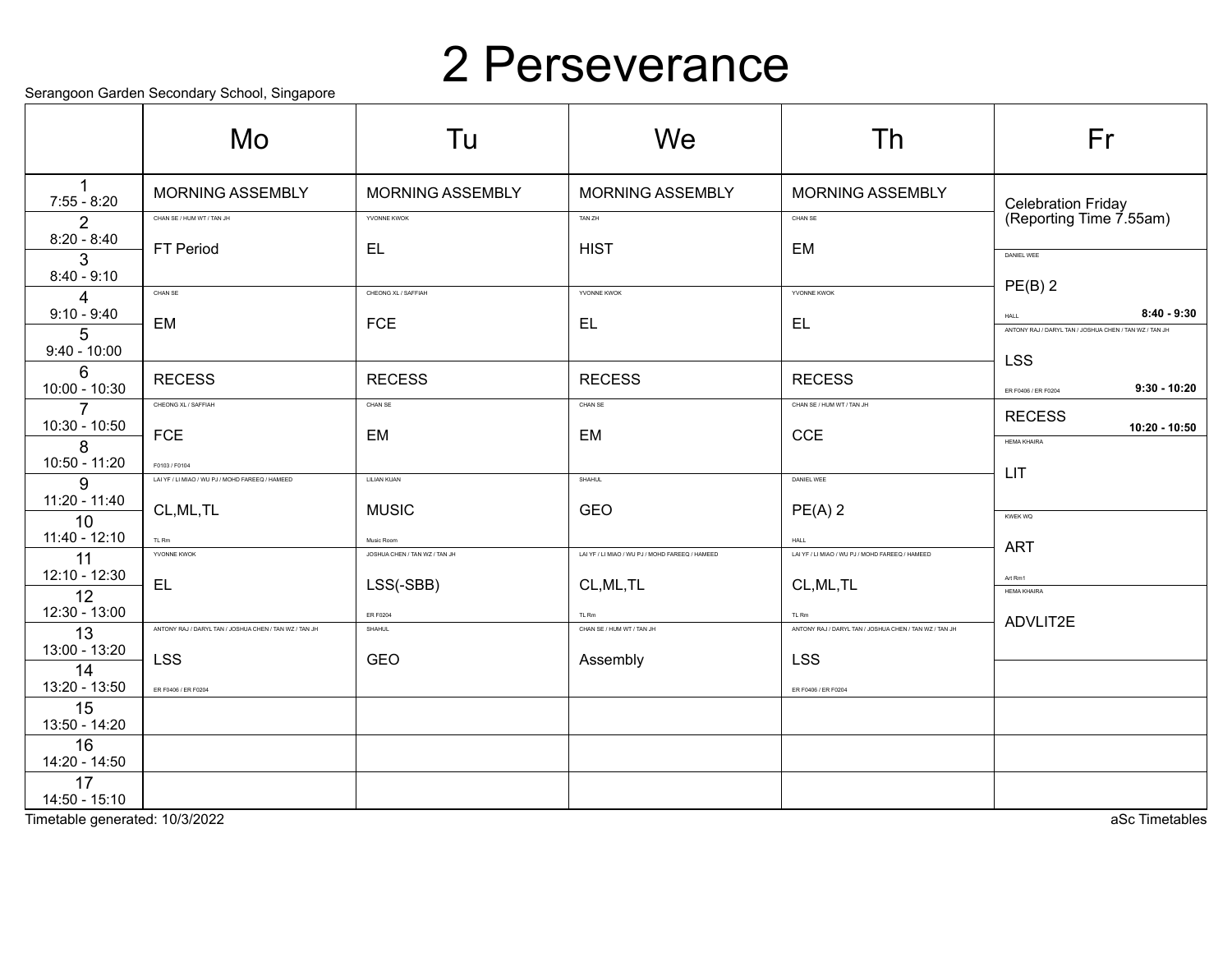## 2 Respect

Serangoon Garden Secondary School, Singapore

|                     | sorangoon Saraon Soconaary Sonoor, Singaporo<br>Mo | Tu                    | We                                              | Th                                              | Fr                                              |
|---------------------|----------------------------------------------------|-----------------------|-------------------------------------------------|-------------------------------------------------|-------------------------------------------------|
| 1<br>$7:55 - 8:20$  | <b>MORNING ASSEMBLY</b>                            | MORNING ASSEMBLY      | <b>MORNING ASSEMBLY</b>                         | <b>MORNING ASSEMBLY</b>                         |                                                 |
| $\overline{2}$      | KWEK WQ / TAN WZ                                   | AW KY                 | LEE SJ / ANNIE WONG / LOH ZY                    | SAFFIAH / REKHA                                 | Celebration Friday<br>(Reporting Time 7.55am)   |
| $8:20 - 8:40$<br>3  | FT Period                                          | $PE(B)$ 2             | GEO                                             | <b>FCE</b>                                      | LIN WT                                          |
| $8:40 - 9:10$       |                                                    | <b>HALL</b>           | Needle Room_F0105                               |                                                 | EM                                              |
| 4<br>$9:10 - 9:40$  | TAN WZ<br><b>LSS</b>                               | LIN WT<br>EM          | JOY FOO / ADELINE YEO<br>EL.                    | TAN WZ<br><b>LSS</b>                            | $8:40 - 9:30$<br>AW KY                          |
| 5<br>$9:40 - 10:00$ |                                                    |                       |                                                 |                                                 | $PE(A)$ 2                                       |
| 6<br>10:00 - 10:30  | <b>RECESS</b>                                      | <b>RECESS</b>         | <b>RECESS</b>                                   | <b>RECESS</b>                                   | $9:30 - 10:20$<br>HALL                          |
| $\overline{7}$      | <b>KWEK WQ</b>                                     | <b>HEMA KHAIRA</b>    | SAFFIAH / REKHA                                 | KWEK WQ / TAN WZ                                | <b>RECESS</b>                                   |
| 10:30 - 10:50<br>8  | <b>ART</b>                                         | LIT                   | <b>FCE</b>                                      | CCE                                             | $10:20 - 10:50$<br>LEE SJ / ANNIE WONG / LOH ZY |
| 10:50 - 11:20       | Art Rm2                                            |                       | F0103 / F0104                                   | JOY FOO / ADELINE YEO                           | <b>GEO</b>                                      |
| 9<br>11:20 - 11:40  | LAI YF / LI MIAO / WU PJ / MOHD FAREEQ / HAMEED    | JOY FOO / ADELINE YEO | TAN WZ                                          |                                                 |                                                 |
| 10                  | CL, ML, TL                                         | EL.                   | <b>LSS</b>                                      | EL                                              | Needle Room_F0105<br>JOY FOO / ADELINE YEO      |
| 11:40 - 12:10<br>11 | TL Rm<br>TAN WN                                    | LILIAN KUAN           | LAI YF / LI MIAO / WU PJ / MOHD FAREEQ / HAMEED | LAI YF / LI MIAO / WU PJ / MOHD FAREEQ / HAMEED | EL,                                             |
| 12:10 - 12:30<br>12 | <b>HIST</b>                                        | <b>MUSIC</b>          | CL, ML, TL                                      | CL, ML, TL                                      | <b>HEMA KHAIRA</b>                              |
| 12:30 - 13:00       |                                                    | Music Room            | TL Rm                                           | TL Rm                                           |                                                 |
| 13<br>13:00 - 13:20 | LIN WT                                             | TAN WZ                | KWEK WQ / TAN WZ                                | LIN WT                                          | ADVLIT2E                                        |
| 14<br>13:20 - 13:50 | EM                                                 | <b>LSS</b>            | Assembly                                        | EM                                              |                                                 |
| 15<br>13:50 - 14:20 |                                                    |                       |                                                 |                                                 |                                                 |
| 16<br>14:20 - 14:50 |                                                    |                       |                                                 |                                                 |                                                 |
| 17<br>14:50 - 15:10 |                                                    |                       |                                                 |                                                 |                                                 |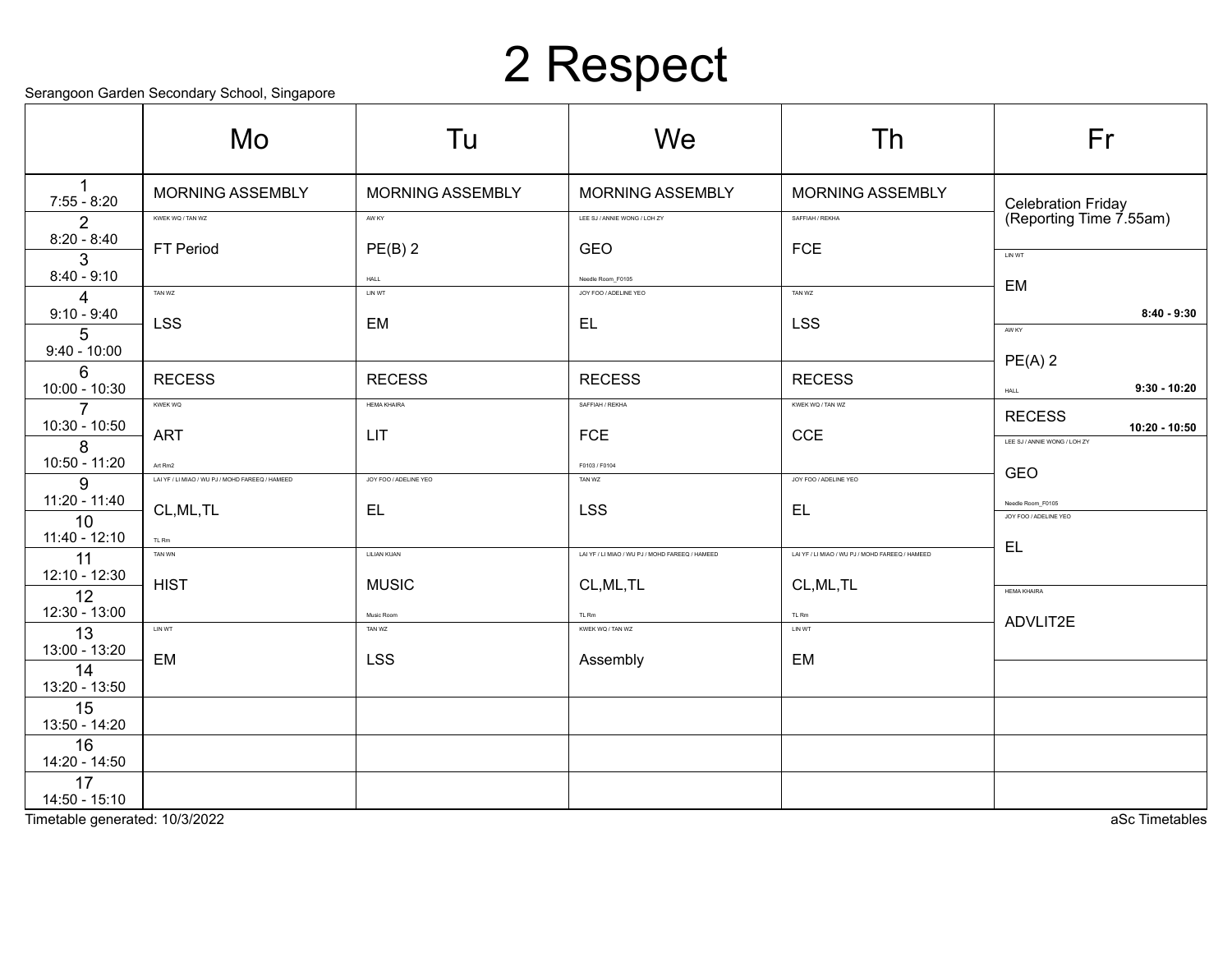# 2 Integrity

|  |  | Serangoon Garden Secondary School, Singapore |  |
|--|--|----------------------------------------------|--|
|  |  |                                              |  |

|                                      | colarigoon carach occoniaary concol, omgaporo<br>Mo | Tu                      | We                                              | Th                                              | Fr                                            |
|--------------------------------------|-----------------------------------------------------|-------------------------|-------------------------------------------------|-------------------------------------------------|-----------------------------------------------|
| 1<br>$7:55 - 8:20$                   | <b>MORNING ASSEMBLY</b>                             | <b>MORNING ASSEMBLY</b> | <b>MORNING ASSEMBLY</b>                         | <b>MORNING ASSEMBLY</b>                         |                                               |
| $\overline{2}$                       | JOSHUA CHEN / ITA                                   | JOSHUA CHEN             | LEE HL                                          | LEE HL                                          | Celebration Friday<br>(Reporting Time 7.55am) |
| $8:20 - 8:40$<br>3                   | FT Period                                           | <b>LSS</b>              | <b>EM</b>                                       | EM                                              | <b>HEMA KHAIRA</b>                            |
| $8:40 - 9:10$                        | YVONNE KWOK                                         | LEE HL                  | ALICE YEO                                       | <b>JOSHUA CHEN</b>                              | LIT                                           |
| 4<br>$9:10 - 9:40$                   |                                                     |                         |                                                 |                                                 | $8:40 - 9:30$                                 |
| 5                                    | EL                                                  | EM                      | GEO                                             | <b>LSS</b>                                      | ITA / REKHA                                   |
| $9:40 - 10:00$                       |                                                     |                         |                                                 |                                                 | <b>FCE</b>                                    |
| 6<br>10:00 - 10:30                   | <b>RECESS</b>                                       | <b>RECESS</b>           | <b>RECESS</b>                                   | <b>RECESS</b>                                   | $9:30 - 10:20$                                |
| $\overline{7}$                       | <b>JOSHUA CHEN</b>                                  | YVONNE KWOK             | YVONNE KWOK                                     | JOSHUA CHEN / ITA                               | <b>RECESS</b>                                 |
| 10:30 - 10:50                        | <b>LSS</b>                                          | EL.                     | <b>EL</b>                                       | CCE                                             | $10:20 - 10:50$<br>YVONNE KWOK                |
| 8<br>10:50 - 11:20                   |                                                     |                         |                                                 |                                                 |                                               |
| 9                                    | LAI YF / LI MIAO / WU PJ / MOHD FAREEQ / HAMEED     | ITA / REKHA             | JOSHUA CHEN                                     | LILIAN KUAN                                     | EL                                            |
| 11:20 - 11:40                        | CL, ML, TL                                          | <b>FCE</b>              | <b>LSS</b>                                      | <b>MUSIC</b>                                    | TAN WN                                        |
| 10<br>11:40 - 12:10                  | TL Rm                                               | F0103 / F0104           |                                                 | Music Room                                      |                                               |
| 11                                   | ALICE YEO                                           | PHUANS                  | LAI YF / LI MIAO / WU PJ / MOHD FAREEQ / HAMEED | LAI YF / LI MIAO / WU PJ / MOHD FAREEQ / HAMEED | <b>HIST</b>                                   |
| 12:10 - 12:30                        | <b>GEO</b>                                          | $PE(B)$ 2               | CL, ML, TL                                      | CL, ML, TL                                      | <b>HEMA KHAIRA</b>                            |
| 12<br>12:30 - 13:00                  |                                                     | HALL                    | TL Rm                                           | TL Rm                                           |                                               |
| 13                                   | LEE HL                                              | NURHANANI               | JOSHUA CHEN / ITA                               | PHUANS                                          | ADVLIT2E                                      |
| 13:00 - 13:20                        | EM                                                  | <b>ART</b>              | Assembly                                        | $PE(A)$ 2                                       |                                               |
| 14<br>13:20 - 13:50                  |                                                     | Art Rm1                 |                                                 | ${\sf HALL}$                                    |                                               |
| 15<br>13:50 - 14:20                  |                                                     |                         |                                                 |                                                 |                                               |
| 16                                   |                                                     |                         |                                                 |                                                 |                                               |
| 14:20 - 14:50<br>17<br>14:50 - 15:10 |                                                     |                         |                                                 |                                                 |                                               |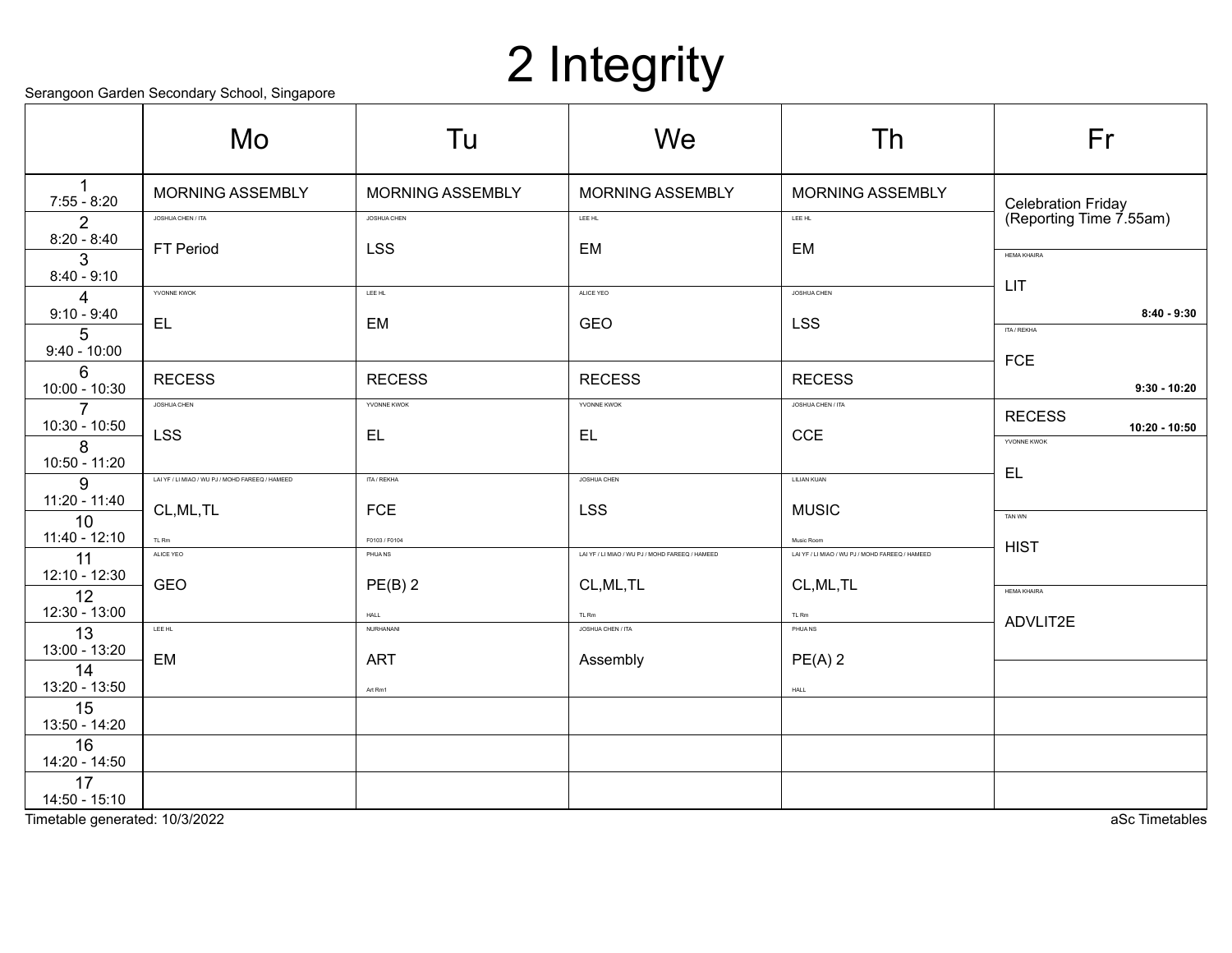## 2 Diligence

Serangoon Garden Secondary School, Singapore

|                     | colunguon caladh coconadh conodi, cingapolo<br>Mo | Tu                       | We                                              | Th                                              | Fr                                            |
|---------------------|---------------------------------------------------|--------------------------|-------------------------------------------------|-------------------------------------------------|-----------------------------------------------|
| 1<br>$7:55 - 8:20$  | <b>MORNING ASSEMBLY</b>                           | <b>MORNING ASSEMBLY</b>  | <b>MORNING ASSEMBLY</b>                         | <b>MORNING ASSEMBLY</b>                         |                                               |
| 2                   | NURHANANI / ADELINE YEO                           | ANTONY RAJ               | <b>PHUANS</b>                                   | PHUANS                                          | Celebration Friday<br>(Reporting Time 7.55am) |
| $8:20 - 8:40$<br>3  | FT Period                                         | <b>LSS</b>               | $PE(A)$ 2                                       | $PE(B)$ 2                                       | ADELINE YEO                                   |
| $8:40 - 9:10$       | ADELINE YEO                                       | PATHMA                   | HALL<br>NURHANANI                               | HALL<br>CHAN SE                                 | EL.                                           |
| 4<br>$9:10 - 9:40$  |                                                   |                          |                                                 |                                                 | $8:40 - 9:30$                                 |
| 5                   | EL.                                               | <b>GEO</b>               | <b>ART</b>                                      | EM                                              | CHAN SE                                       |
| $9:40 - 10:00$      |                                                   |                          | Art Rm2                                         |                                                 | EM                                            |
| 6<br>10:00 - 10:30  | <b>RECESS</b>                                     | <b>RECESS</b>            | <b>RECESS</b>                                   | <b>RECESS</b>                                   | $9:30 - 10:20$                                |
| $\overline{7}$      | LILIAN KUAN                                       | ADELINE YEO              | ADELINE YEO                                     | NURHANANI / ADELINE YEO                         | <b>RECESS</b>                                 |
| 10:30 - 10:50<br>8  | <b>MUSIC</b>                                      | EL                       | EL.                                             | <b>CCE</b>                                      | 10:20 - 10:50<br>ANTONY RAJ                   |
| 10:50 - 11:20       | Music Room                                        |                          |                                                 |                                                 | <b>LSS</b>                                    |
| 9                   | LAI YF / LI MIAO / WU PJ / MOHD FAREEQ / HAMEED   | $\text{CHAN}\ \text{SE}$ | ANTONY RAJ                                      | ANTONY RAJ                                      |                                               |
| 11:20 - 11:40<br>10 | CL, ML, TL                                        | EM                       | <b>LSS</b>                                      | <b>LSS</b>                                      | CHEONG XL / SAFFIAH                           |
| 11:40 - 12:10       | TL Rm                                             |                          |                                                 |                                                 | <b>FCE</b>                                    |
| 11<br>12:10 - 12:30 | CHAN SE                                           | <b>HEMA KHAIRA</b>       | LAI YF / LI MIAO / WU PJ / MOHD FAREEQ / HAMEED | LAI YF / LI MIAO / WU PJ / MOHD FAREEQ / HAMEED |                                               |
| 12                  | EM                                                | <b>LIT</b>               | CL, ML, TL                                      | CL, ML, TL                                      | <b>HEMA KHAIRA</b>                            |
| 12:30 - 13:00       |                                                   |                          | TL Rm                                           | TL Rm                                           | ADVLIT2E                                      |
| 13<br>13:00 - 13:20 | CHEONG XL / SAFFIAH                               | DAVID KWONG              | NURHANANI / ADELINE YEO                         | PATHMA                                          |                                               |
| 14                  | <b>FCE</b>                                        | <b>HIST</b>              | Assembly                                        | GEO                                             |                                               |
| 13:20 - 13:50       | F0103 / F0104                                     |                          |                                                 |                                                 |                                               |
| 15<br>13:50 - 14:20 |                                                   |                          |                                                 |                                                 |                                               |
| 16<br>14:20 - 14:50 |                                                   |                          |                                                 |                                                 |                                               |
| 17<br>14:50 - 15:10 |                                                   |                          |                                                 |                                                 |                                               |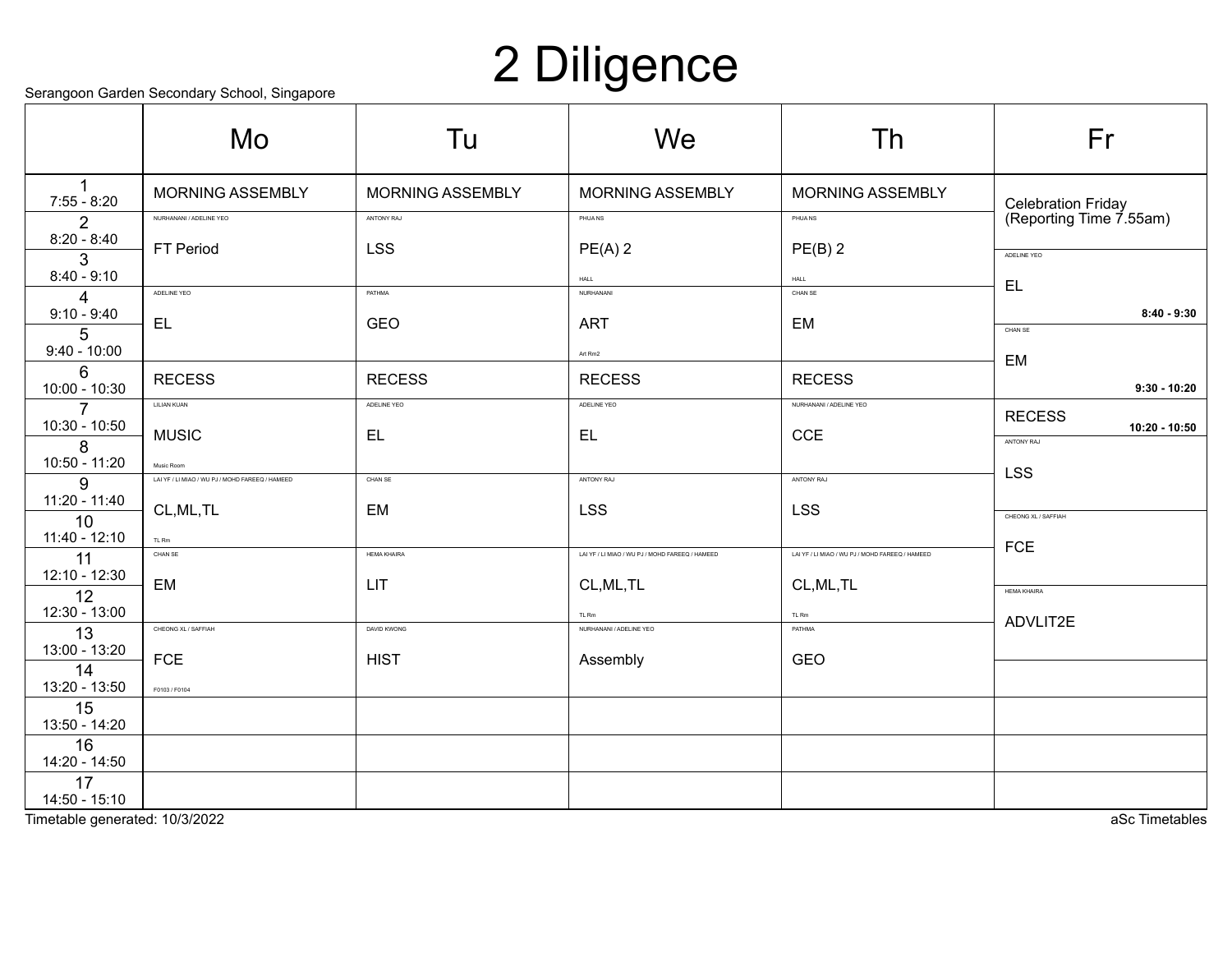# Serangoon Garden Secondary School, Singapore $2$ SG1(2EP/2RS/2CP/2GT)

|                       | Mo                                                                    | Tu                                                                                                         | We                                                                      | Th                                                                                                         | Fr                                                                                                         |
|-----------------------|-----------------------------------------------------------------------|------------------------------------------------------------------------------------------------------------|-------------------------------------------------------------------------|------------------------------------------------------------------------------------------------------------|------------------------------------------------------------------------------------------------------------|
| 1<br>$7:55 - 8:20$    | <b>MORNING ASSEMBLY</b>                                               | <b>MORNING ASSEMBLY</b>                                                                                    | <b>MORNING ASSEMBLY</b>                                                 | <b>MORNING ASSEMBLY</b>                                                                                    | <b>Celebration Friday</b>                                                                                  |
| $\overline{2}$        | CASSANDRA CHOO / JEREMIAH TAN                                         | CASSANDRA CHOO / JEREMIAH TAN                                                                              | CHEN YH / TAN SK / CHEW KQ                                              | TEO PH / ZHAO ZX / NAZURAH / LAI YF / MOHD HASREN / PUNITHA /<br>BHUPATHY / MOHD FAREEQ / LEE CY / LI MIAO | (Reporting Time 7.55am)                                                                                    |
| $8:20 - 8:40$<br>3    | <b>FT Period</b>                                                      | <b>CCE</b>                                                                                                 | <b>EM</b>                                                               | CL, ML, TL                                                                                                 | TEO PH / ZHAO ZX / NAZURAH / LAI YF / MOHD HASREN / PUNITHA /<br>BHUPATHY / MOHD FAREEQ / LEE CY / LI MIAO |
| $8:40 - 9:10$         |                                                                       |                                                                                                            | <b>ER F0204</b>                                                         | ER C0302B / V Hub Obs Rm / TL Rm / ML Rm / V Hub 1 / ER C0204                                              | CL, ML, TL                                                                                                 |
| 4                     | TAN ZH                                                                | TEO PH / ZHAO ZX / NAZURAH / LAI YF / MOHD HASREN / PUNITHA /<br>BHUPATHY / MOHD FAREEQ / LEE CY / LI MIAO | CASSANDRA CHOO                                                          | AW KY / PHUA NS / CHEONG XL / ITA / REKHA / SAFFIAH                                                        |                                                                                                            |
| $9:10 - 9:40$<br>5    | <b>HIST</b>                                                           | CL, ML, TL                                                                                                 | EL                                                                      | FCE(2EP)/FCE(2RS)/PE(2C<br>P)/PE(2GT)                                                                      | ER C0302B / V Hub Obs Rm / TL Rm / ML Rm / V Hub $\mathbf{8.40}_{20}$ $\mathbf{9.30}$<br>CASSANDRA CHOO    |
| $9:40 - 10:00$        |                                                                       | ER C0302B / V Hub Obs Rm / TL Rm / ML Rm / V Hub 1 / ER C0204                                              |                                                                         | BASKETBALL COURT / HALL                                                                                    | <b>EL</b>                                                                                                  |
| 6<br>10:00 - 10:30    | <b>RECESS</b>                                                         | <b>RECESS</b>                                                                                              | <b>RECESS</b>                                                           | <b>RECESS</b>                                                                                              | $9:30 - 10:20$                                                                                             |
| $\overline{7}$        | CHEN YH / TAN SK / CHEW KQ                                            | DARYL TAN / TANG ZF                                                                                        | DARYL TAN / TANG ZF                                                     | DARYL TAN / TANG ZF                                                                                        | <b>RECESS</b>                                                                                              |
| 10:30 - 10:50         | EM                                                                    | <b>LSS</b>                                                                                                 | <b>LSS</b>                                                              | <b>LSS</b>                                                                                                 | $10:20 - 10:50$<br>DARYL TAN / TANG ZF                                                                     |
| 8<br>10:50 - 11:20    | <b>ER F0204</b>                                                       | V Hub 2                                                                                                    | V Hub 2                                                                 | V Hub 2                                                                                                    | <b>LSS</b>                                                                                                 |
| 9                     | AW KY / REKHA / SAFFIAH / CHARLENE TAN / NURHANANI / LILIAN           | CHEN YH / TAN SK / CHEW KQ                                                                                 | CHAN MF / CHEONG XL / ITA / KWEK WQ / CHARLENE TAN /<br>STEPHANIE ZHONG | HEMA KHAIRA / ANG SH                                                                                       |                                                                                                            |
| 11:20 - 11:40<br>10   | FCE(2EP)/Art(2RS)/Mu(2CP)/<br>)/ PE(2GT)                              | <b>EM</b>                                                                                                  | PE(2EP)/FCE(2RS)/Art(2CP)<br>)/ Mu(2GT)                                 | LIT                                                                                                        | V Hub 2<br>CHEN YH / TAN SK / CHEW KQ                                                                      |
| 11:40 - 12:10         | HALL / F0103 / F0104 / Art Rm2 / Music Room                           | ER F0204                                                                                                   | HALL / F0103 / F0104 / Art Rm1 / Music Room                             | Needle Room_F0105                                                                                          | EM                                                                                                         |
| 11                    | PHUA NS / CHEONG XL / ITA / NURHANANI / CHARLENE TAN / LILIAN<br>KUAN | LEE SJ / SHAHUL                                                                                            | LEE SJ / SHAHUL                                                         | AW KY / REKHA / SAFFIAH / KWEK WQ / CHARLENE TAN / LILIAN KUAN                                             |                                                                                                            |
| 12:10 - 12:30<br>12   | Art(2EP)/Mu(2RS)/PE(2CP)/<br>FCE(2GT)                                 | <b>GEO</b>                                                                                                 | <b>GEO</b>                                                              | Mu(2EP)/PE(2RS)/FCE(2CP)<br>)/ Art(2GT)                                                                    | ER F0204                                                                                                   |
| 12:30 - 13:00         | HALL / F0103 / F0104 / Art Rm2 / Music Room                           | D&T Studio 1                                                                                               | D&T Studio 1                                                            | HALL / F0103 / F0104 / Art Rm2 / Music Room                                                                |                                                                                                            |
| 13                    | CASSANDRA CHOO                                                        | AW KY / CHAN MF / CHEONG XL / ITA / REKHA / SAFFIAH                                                        | CASSANDRA CHOO / JEREMIAH TAN                                           | CASSANDRA CHOO                                                                                             |                                                                                                            |
| 13:00 - 13:20         | <b>EL</b>                                                             | PE(2EP)/PE(2RS)/FCE(2CP)<br>)/ FCE(2GT)                                                                    | Assembly                                                                | <b>EL</b>                                                                                                  |                                                                                                            |
| 14<br>13:20 - 13:50   |                                                                       | BASKETBALL COURT / HALL                                                                                    |                                                                         |                                                                                                            |                                                                                                            |
| 15<br>13:50 - 14:20   |                                                                       |                                                                                                            |                                                                         |                                                                                                            |                                                                                                            |
| 16<br>14:20 - 14:50   |                                                                       |                                                                                                            |                                                                         |                                                                                                            |                                                                                                            |
| 17<br>$14:50 - 15:10$ |                                                                       |                                                                                                            |                                                                         |                                                                                                            |                                                                                                            |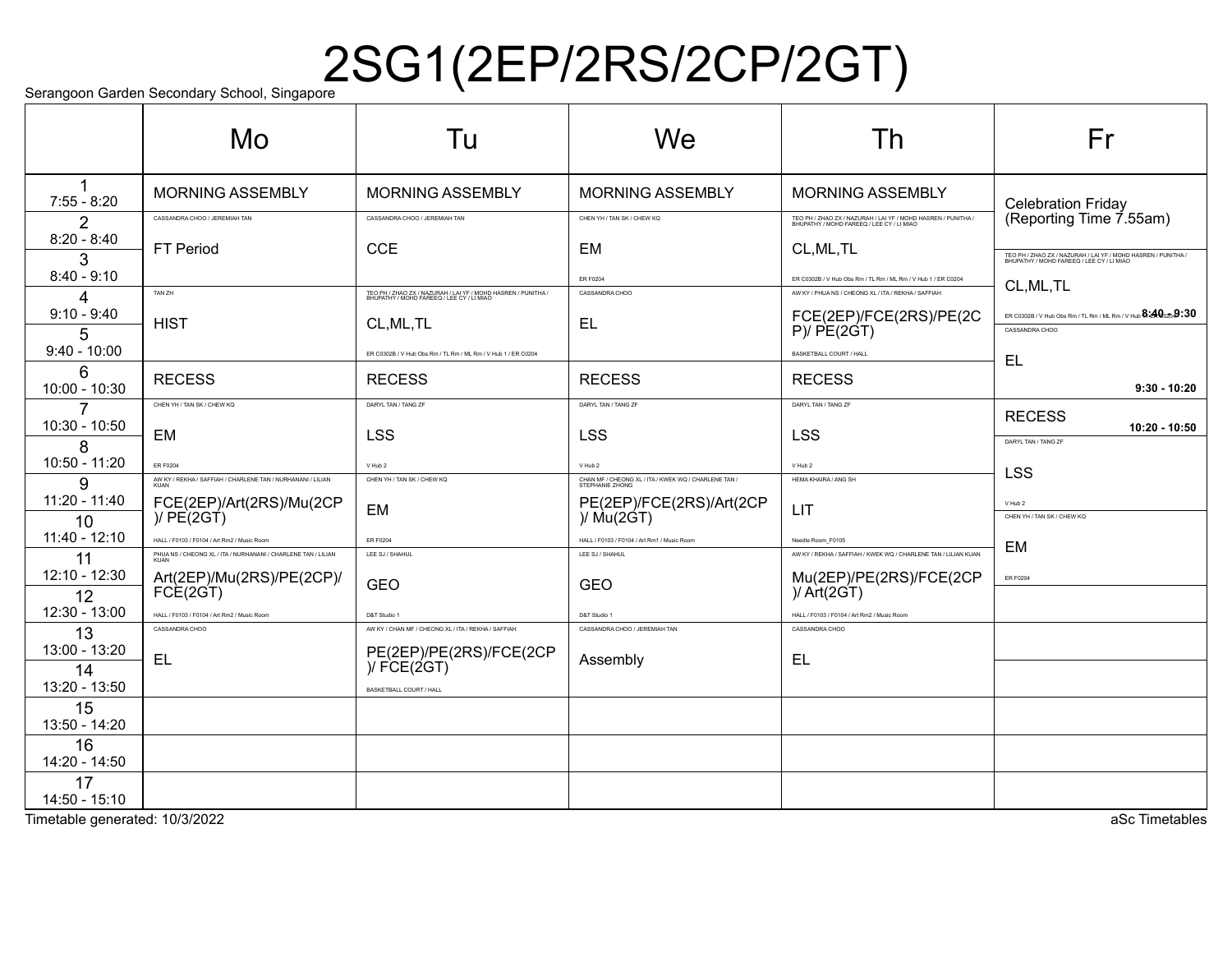# $\mathrm{S}_{\mathsf{errangoon\ Garden\ Secondary\ School,\ Singapore}} 2\mathrm{SG2}(2\mathrm{EP}/2\mathrm{RS}/2\mathrm{CP}/2\mathrm{GT})$

|                         | Mo                                                                                                           | Tu                                                                                                         | We                                                                      | Th                                                                                                                   | Fr                                                                                                                    |
|-------------------------|--------------------------------------------------------------------------------------------------------------|------------------------------------------------------------------------------------------------------------|-------------------------------------------------------------------------|----------------------------------------------------------------------------------------------------------------------|-----------------------------------------------------------------------------------------------------------------------|
| 1<br>$7:55 - 8:20$      | <b>MORNING ASSEMBLY</b>                                                                                      | <b>MORNING ASSEMBLY</b>                                                                                    | <b>MORNING ASSEMBLY</b>                                                 | <b>MORNING ASSEMBLY</b>                                                                                              | <b>Celebration Friday</b>                                                                                             |
| $\mathcal{P}$           | BEEVI / PATHMA / ZHAO ZX                                                                                     | BEEVI / PATHMA / ZHAO ZX                                                                                   | CASSANDRA CHOO                                                          | TEO PH / ZHAO ZX / NAZURAH / LAI YF / MOHD HASREN / PUNITHA /<br>BHUPATHY / MOHD FAREEQ / LEE CY / LI MIAO           | (Reporting Time 7.55am)                                                                                               |
| $8:20 - 8:40$<br>3      | FT Period                                                                                                    | <b>CCE</b>                                                                                                 | EL                                                                      | CL, ML, TL                                                                                                           | TEO PH / ZHAO ZX / NAZURAH / LAI YF / MOHD HASREN / PUNITHA /<br>BHUPATHY / MOHD FAREEQ / LEE CY / LI MIAO            |
| $8:40 - 9:10$           | DARYL TAN / TAN JH                                                                                           | TEO PH / ZHAO ZX / NAZURAH / LAI YF / MOHD HASREN / PUNITHA /<br>BHUPATHY / MOHD FAREEQ / LEE CY / LI MIAO | SHAHUL / ANNIE WONG                                                     | ER C0302B / V Hub Obs Rm / TL Rm / ML Rm / V Hub 1 / ER C0204<br>AW KY / PHUA NS / CHEONG XL / ITA / REKHA / SAFFIAH | CL, ML, TL                                                                                                            |
| 4<br>$9:10 - 9:40$<br>5 | <b>LSS</b>                                                                                                   | CL, ML, TL                                                                                                 | <b>GEO</b>                                                              | FCE(2EP)/FCE(2RS)/PE(2C<br>P)/PE(2GT)                                                                                | ER C0302B / V Hub Obs Rm / TL Rm / ML Rm / V Hub $\mathbf{8.40}_{\scriptscriptstyle{0.20}}$ $\mathbf{9.30}$<br>LIN WT |
| $9:40 - 10:00$          | Commerce Rm 1                                                                                                | ER C0302B / V Hub Obs Rm / TL Rm / ML Rm / V Hub 1 / ER C0204                                              | V Hub 1                                                                 | BASKETBALL COURT / HALL                                                                                              |                                                                                                                       |
| 6<br>10:00 - 10:30      | <b>RECESS</b>                                                                                                | <b>RECESS</b>                                                                                              | <b>RECESS</b>                                                           | <b>RECESS</b>                                                                                                        | EM<br>$9:30 - 10:20$                                                                                                  |
| 7<br>10:30 - 10:50      | LIN WT                                                                                                       | CASSANDRA CHOO                                                                                             | LIN WT                                                                  | CASSANDRA CHOO                                                                                                       | <b>RECESS</b><br>$10:20 - 10:50$                                                                                      |
| 8<br>10:50 - 11:20      | EM                                                                                                           | <b>EL</b>                                                                                                  | <b>EM</b>                                                               | <b>EL</b>                                                                                                            | CASSANDRA CHOO                                                                                                        |
| 9                       | AW KY / REKHA / SAFFIAH / CHARLENE TAN / NURHANANI / LILIAN                                                  | TAN WN / TAN ZH                                                                                            | CHAN MF / CHEONG XL / ITA / KWEK WQ / CHARLENE TAN /<br>STEPHANIE ZHONG | DARYL TAN / TAN JH                                                                                                   | EL                                                                                                                    |
| $11:20 - 11:40$<br>10   | FCE(2EP)/Art(2RS)/Mu(2CP)/<br>)/ PE(2GT)                                                                     | <b>HIST</b>                                                                                                | PE(2EP)/FCE(2RS)/Art(2CP)<br>)/ Mu(2GT)                                 | <b>LSS</b>                                                                                                           | DARYL TAN / TAN JH                                                                                                    |
| $11:40 - 12:10$<br>11   | HALL / F0103 / F0104 / Art Rm2 / Music Room<br>PHUA NS / CHEONG XL / ITA / NURHANANI / CHARLENE TAN / LILIAN | ER F0206<br>LIN WT                                                                                         | HALL / F0103 / F0104 / Art Rm1 / Music Room<br>DARYL TAN / TAN JH       | Commerce Rm 1<br>AW KY / REKHA / SAFFIAH / KWEK WQ / CHARLENE TAN / LILIAN KUAN                                      | <b>LSS</b>                                                                                                            |
| 12:10 - 12:30<br>12     | Art(2EP)/Mu(2RS)/PE(2CP)/<br>FCE(2GT)                                                                        | EM                                                                                                         | <b>LSS</b>                                                              | Mu(2EP)/PE(2RS)/FCE(2CP)<br>)/ Art(2GT)                                                                              | Commerce Rm 1                                                                                                         |
| 12:30 - 13:00           | HALL / F0103 / F0104 / Art Rm2 / Music Room                                                                  |                                                                                                            | Commerce Rm 1                                                           | HALL / F0103 / F0104 / Art Rm2 / Music Room                                                                          |                                                                                                                       |
| 13                      | SHAHUL / ANNIE WONG                                                                                          | AW KY / CHAN MF / CHEONG XL / ITA / REKHA / SAFFIAH                                                        | BEEVI / PATHMA / ZHAO ZX                                                | HEMA KHAIRA / ANG SH                                                                                                 |                                                                                                                       |
| 13:00 - 13:20<br>14     | <b>GEO</b>                                                                                                   | PE(2EP)/PE(2RS)/FCE(2CP)<br>)/FCE(2GT)                                                                     | Assembly                                                                | <b>LIT</b>                                                                                                           |                                                                                                                       |
| 13:20 - 13:50           | V Hub 1                                                                                                      | BASKETBALL COURT / HALL                                                                                    |                                                                         | Needle Room_F0105                                                                                                    |                                                                                                                       |
| 15<br>13:50 - 14:20     |                                                                                                              |                                                                                                            |                                                                         |                                                                                                                      |                                                                                                                       |
| 16<br>14:20 - 14:50     |                                                                                                              |                                                                                                            |                                                                         |                                                                                                                      |                                                                                                                       |
| 17<br>14:50 - 15:10     |                                                                                                              |                                                                                                            |                                                                         |                                                                                                                      |                                                                                                                       |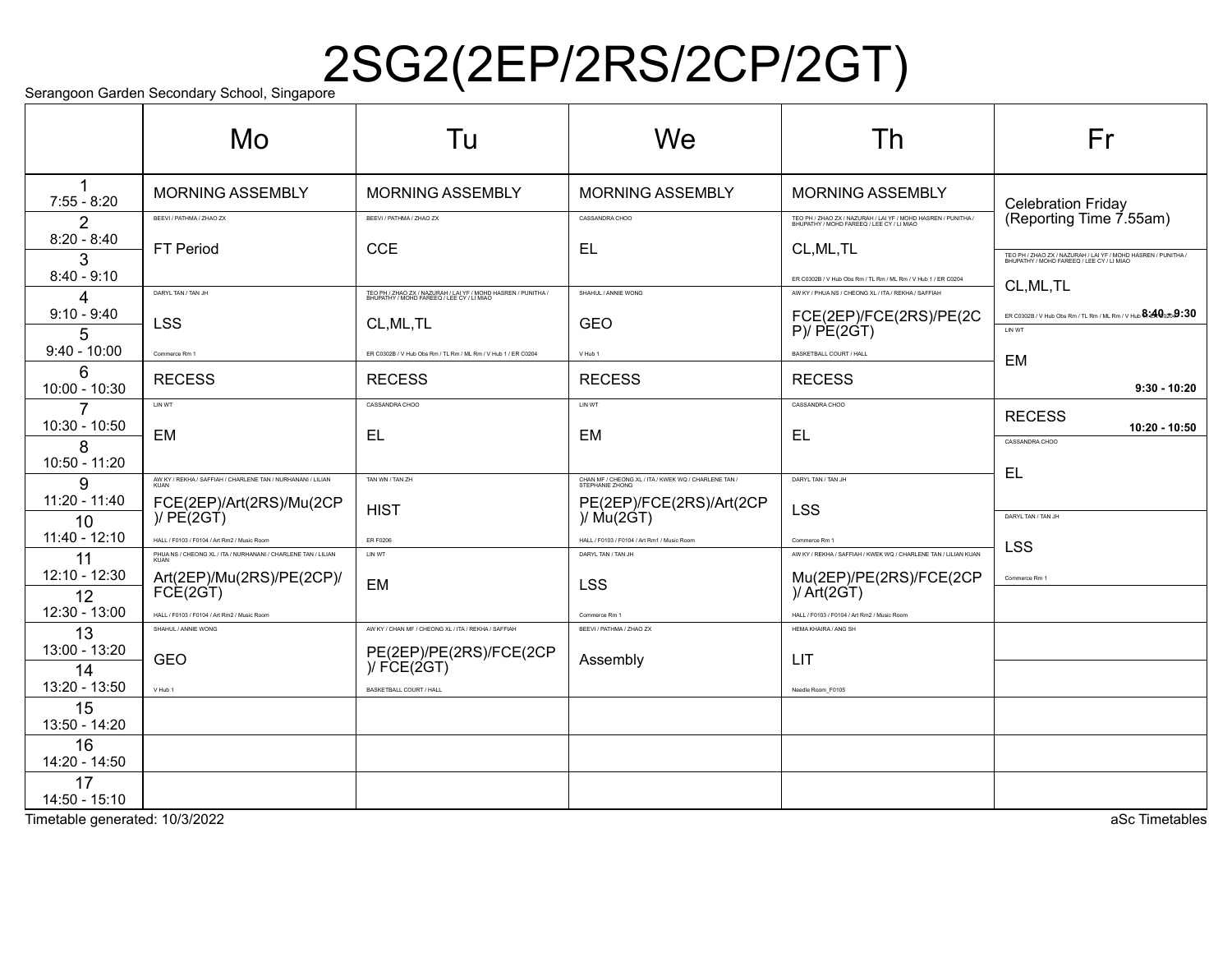# $\mathrm{S}_{\mathsf{errangoon\ Garden\ Secondary\ School,\ Singapore}} 2\mathrm{SG3}(2\mathrm{EP}/2\mathrm{RS}/2\mathrm{CP}/2\mathrm{GT})$

|                       | Mo                                                                  | Tu                                                                                                         | We                                                                      | Th                                                                                                         | Fr                                                                                                                                                                                             |
|-----------------------|---------------------------------------------------------------------|------------------------------------------------------------------------------------------------------------|-------------------------------------------------------------------------|------------------------------------------------------------------------------------------------------------|------------------------------------------------------------------------------------------------------------------------------------------------------------------------------------------------|
| 1<br>$7:55 - 8:20$    | <b>MORNING ASSEMBLY</b>                                             | <b>MORNING ASSEMBLY</b>                                                                                    | <b>MORNING ASSEMBLY</b>                                                 | <b>MORNING ASSEMBLY</b>                                                                                    | <b>Celebration Friday</b>                                                                                                                                                                      |
| $\mathcal{P}$         | PHUA NS / TAN WN                                                    | PHUA NS / TAN WN / ALICE YEO                                                                               | LEE SJ / ANNIE WONG / LOH ZY                                            | TEO PH / ZHAO ZX / NAZURAH / LAI YF / MOHD HASREN / PUNITHA /<br>BHUPATHY / MOHD FAREEQ / LEE CY / LI MIAO | (Reporting Time 7.55am)                                                                                                                                                                        |
| $8:20 - 8:40$<br>3    | <b>FT Period</b>                                                    | <b>CCE</b>                                                                                                 | <b>GEO</b>                                                              | CL, ML, TL                                                                                                 | TEO PH / ZHAO ZX / NAZURAH / LAI YF / MOHD HASREN / PUNITHA /<br>BHUPATHY / MOHD FAREEQ / LEE CY / LI MIAO                                                                                     |
| $8:40 - 9:10$         |                                                                     |                                                                                                            | Needle Room F0105                                                       | ER C0302B / V Hub Obs Rm / TL Rm / ML Rm / V Hub 1 / ER C0204                                              | CL, ML, TL                                                                                                                                                                                     |
| 4                     | CHEW KQ / LIN WT                                                    | TEO PH / ZHAO ZX / NAZURAH / LAI YF / MOHD HASREN / PUNITHA /<br>BHUPATHY / MOHD FAREEQ / LEE CY / LI MIAO | JOY FOO / ADELINE YEO                                                   | AW KY / PHUA NS / CHEONG XL / ITA / REKHA / SAFFIAH                                                        |                                                                                                                                                                                                |
| $9:10 - 9:40$<br>5    | <b>EM</b>                                                           | CL, ML, TL                                                                                                 | EL                                                                      | FCE(2EP)/FCE(2RS)/PE(2C<br>P)/ PE(2GT)                                                                     | ER C0302B / V Hub Obs Rm / TL Rm / ML Rm / V Hub $\mathbf{\$}$ i $\mathbf{\mathcal{A}\mathbb{Q}}_{0\mathbb{Z}0}\mathbf{9}\text{:}30$<br>ANTONY RAJ / DARYL TAN / JOSHUA CHEN / TAN WZ / TAN JH |
| $9:40 - 10:00$        | <b>ER F0406</b>                                                     | ER C0302B / V Hub Obs Rm / TL Rm / ML Rm / V Hub 1 / ER C0204                                              |                                                                         | <b>BASKETBALL COURT / HALL</b>                                                                             | <b>LSS</b>                                                                                                                                                                                     |
| 6<br>10:00 - 10:30    | <b>RECESS</b>                                                       | <b>RECESS</b>                                                                                              | <b>RECESS</b>                                                           | <b>RECESS</b>                                                                                              | $9:30 - 10:20$<br>ER F0406 / ER F0204                                                                                                                                                          |
| 7                     | HEMA KHAIRA / ANG SH                                                | CHEW KQ / LIN WT                                                                                           | TAN ZH                                                                  | CHEW KQ / LIN WT                                                                                           | <b>RECESS</b>                                                                                                                                                                                  |
| 10:30 - 10:50<br>8    | LIT                                                                 | <b>EM</b>                                                                                                  | <b>HIST</b>                                                             | <b>EM</b>                                                                                                  | $10:20 - 10:50$<br>LEE SJ / ANNIE WONG / LOH ZY                                                                                                                                                |
| 10:50 - 11:20         | <b>ER E0305</b>                                                     | ER F0406                                                                                                   |                                                                         | <b>ER F0406</b>                                                                                            | <b>GEO</b>                                                                                                                                                                                     |
| 9                     | AW KY / REKHA / SAFFIAH / CHARLENE TAN / NURHANANI / LILIAN<br>KUAN | JOY FOO / ADELINE YEO                                                                                      | CHAN MF / CHEONG XL / ITA / KWEK WQ / CHARLENE TAN /<br>STEPHANIE ZHONG | JOY FOO / ADELINE YEO                                                                                      |                                                                                                                                                                                                |
| $11:20 - 11:40$<br>10 | FCE(2EP)/Art(2RS)/Mu(2CP)/<br>)/ PE(2GT)                            | <b>EL</b>                                                                                                  | PE(2EP)/FCE(2RS)/Art(2CP)/<br>)/ Mu(2GT)                                | <b>EL</b>                                                                                                  | Needle Room_F0105<br>JOY FOO / ADELINE YEO                                                                                                                                                     |
| 11:40 - 12:10         | HALL / F0103 / F0104 / Art Rm2 / Music Room                         |                                                                                                            | HALL / F0103 / F0104 / Art Rm1 / Music Room                             |                                                                                                            |                                                                                                                                                                                                |
| 11                    | PHUA NS / CHEONG XL / ITA / NURHANANI / CHARLENE TAN / LILIAN       | JOSHUA CHEN / TAN WZ / TAN JH                                                                              | CHEW KO / LIN WT                                                        | AW KY / REKHA / SAFFIAH / KWEK WQ / CHARLENE TAN / LILIAN KUAN                                             | EL                                                                                                                                                                                             |
| 12:10 - 12:30<br>12   | Art(2EP)/Mu(2RS)/PE(2CP)/<br>FCE(2GT)                               | LSS(-SBB)                                                                                                  | <b>EM</b>                                                               | Mu(2EP)/PE(2RS)/FCE(2CP)<br>)/ Art(2GT)                                                                    |                                                                                                                                                                                                |
| 12:30 - 13:00         | HALL / F0103 / F0104 / Art Rm2 / Music Room                         | <b>ER F0204</b>                                                                                            | <b>ER F0406</b>                                                         | HALL / E0103 / E0104 / Art Rm2 / Music Room                                                                |                                                                                                                                                                                                |
| 13                    | ANTONY RAJ / DARYL TAN / JOSHUA CHEN / TAN WZ / TAN JH              | AW KY / CHAN MF / CHEONG XL / ITA / REKHA / SAFFIAH                                                        | PHUANS / TAN WN                                                         | ANTONY RAJ / DARYL TAN / JOSHUA CHEN / TAN WZ / TAN JH                                                     |                                                                                                                                                                                                |
| 13:00 - 13:20<br>14   | <b>LSS</b>                                                          | PE(2EP)/PE(2RS)/FCE(2CP)<br>)/FCE(2GT)                                                                     | Assembly                                                                | <b>LSS</b>                                                                                                 |                                                                                                                                                                                                |
| 13:20 - 13:50         | ER F0406 / ER F0204                                                 | BASKETBALL COURT / HALL                                                                                    |                                                                         | ER F0406 / ER F0204                                                                                        |                                                                                                                                                                                                |
| 15<br>13:50 - 14:20   |                                                                     |                                                                                                            |                                                                         |                                                                                                            |                                                                                                                                                                                                |
| 16<br>14:20 - 14:50   |                                                                     |                                                                                                            |                                                                         |                                                                                                            |                                                                                                                                                                                                |
| 17<br>14:50 - 15:10   |                                                                     |                                                                                                            |                                                                         |                                                                                                            |                                                                                                                                                                                                |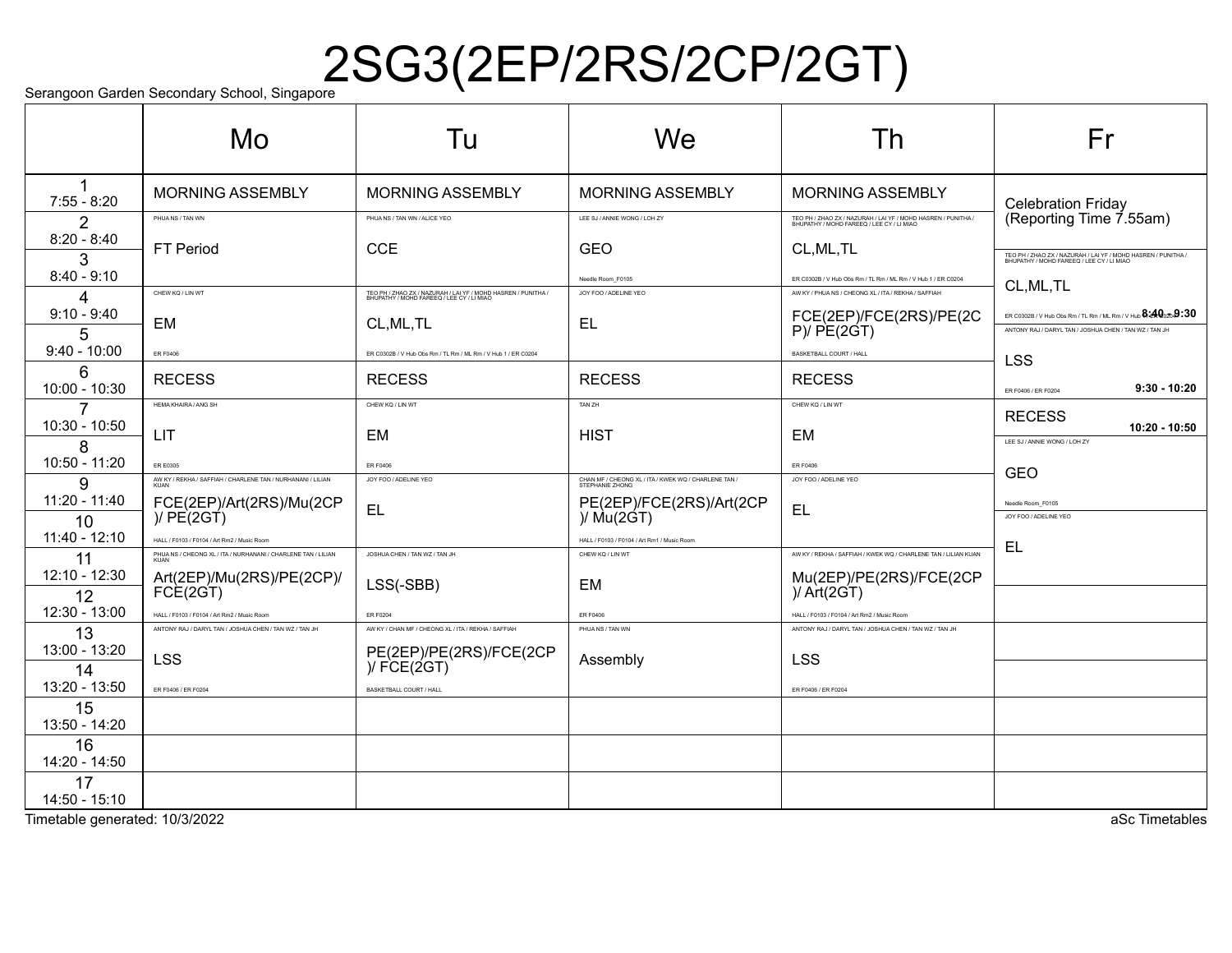# $\mathrm{S}_{\mathsf{errangoon\ Garden\ Secondary\ School,\ Singapore}} 2\mathrm{SG4}(2\mathrm{EP}/2\mathrm{RS}/2\mathrm{CP}/2\mathrm{GT})$

|                      | Mo                                                                    | Tu                                                                                                         | We                                                   | Th                                                                                                         | Fr                                                                                                                                         |
|----------------------|-----------------------------------------------------------------------|------------------------------------------------------------------------------------------------------------|------------------------------------------------------|------------------------------------------------------------------------------------------------------------|--------------------------------------------------------------------------------------------------------------------------------------------|
| 1<br>$7:55 - 8:20$   | <b>MORNING ASSEMBLY</b>                                               | <b>MORNING ASSEMBLY</b>                                                                                    | <b>MORNING ASSEMBLY</b>                              | <b>MORNING ASSEMBLY</b>                                                                                    | <b>Celebration Friday</b>                                                                                                                  |
| $\mathcal{P}$        | JOY FOO / LAI YF                                                      | JOY FOO / LAI YF                                                                                           | CHEN YH / TAN SK / CHEW KQ                           | TEO PH / ZHAO ZX / NAZURAH / LAI YF / MOHD HASREN / PUNITHA /<br>BHUPATHY / MOHD FAREEQ / LEE CY / LI MIAO | (Reporting Time 7.55am)                                                                                                                    |
| $8:20 - 8:40$<br>3   | <b>FT Period</b>                                                      | <b>CCE</b>                                                                                                 | <b>EM</b>                                            | CL, ML, TL                                                                                                 | TEO PH / ZHAO ZX / NAZURAH / LAI YF / MOHD HASREN / PUNITHA /<br>BHUPATHY / MOHD FAREEQ / LEE CY / LI MIAO                                 |
| $8:40 - 9:10$        |                                                                       |                                                                                                            | ER F0204                                             | ER C0302B / V Hub Obs Rm / TL Rm / ML Rm / V Hub 1 / ER C0204                                              | CL, ML, TL                                                                                                                                 |
| 4                    | SULTANAH / THERESA PONG                                               | TEO PH / ZHAO ZX / NAZURAH / LAI YF / MOHD HASREN / PUNITHA /<br>BHUPATHY / MOHD FAREEQ / LEE CY / LI MIAO | BEN TOH / TAN ZH                                     | AW KY / PHUA NS / CHEONG XL / ITA / REKHA / SAFFIAH                                                        |                                                                                                                                            |
| $9:10 - 9:40$<br>5   | <b>EL</b>                                                             | CL, ML, TL                                                                                                 | SS                                                   | FCE(2EP)/FCE(2RS)/PE(2C<br>P)/ PE(2GT)                                                                     | ER C0302B / V Hub Obs Rm / TL Rm / ML Rm / V Hub $\mathbf{8.40}$ $\mathbf{.923}$<br>ANTONY RAJ / DARYL TAN / JOSHUA CHEN / TAN WZ / TAN JH |
| $9:40 - 10:00$       | Commerce Rm 2                                                         | ER C0302B / V Hub Obs Rm / TL Rm / ML Rm / V Hub 1 / ER C0204                                              | <b>ER F0405</b>                                      | BASKETBALL COURT / HALL                                                                                    | <b>LSS</b>                                                                                                                                 |
| 6<br>$10:00 - 10:30$ | <b>RECESS</b>                                                         | <b>RECESS</b>                                                                                              | <b>RECESS</b>                                        | <b>RECESS</b>                                                                                              | $9:30 - 10:20$<br>ER F0406 / ER F0204                                                                                                      |
| 7                    | CHEN YH / TAN SK / CHEW KQ                                            | LEE HL / PHUANS                                                                                            | LEE HL / PHUA NS                                     | SULTANAH / THERESA PONG                                                                                    | <b>RECESS</b>                                                                                                                              |
| 10:30 - 10:50<br>8   | EM                                                                    | <b>CPA</b>                                                                                                 | <b>CPA</b>                                           | EL                                                                                                         | 10:20 - 10:50<br>LEE HL / PHUANS                                                                                                           |
| 10:50 - 11:20        | <b>ER F0204</b>                                                       | Com Lab1 / Com Lab2                                                                                        | Com Lab1 / Com Lab2                                  | Commerce Rm 2                                                                                              |                                                                                                                                            |
| 9                    | AW KY / REKHA / SAFFIAH / CHARLENE TAN / NURHANANI / LILIAN<br>KUAN   | CHEN YH / TAN SK / CHEW KQ                                                                                 | CHAN MF / CHEONG XL / ITA / KWEK WQ / CHARLENE TAN / | CHEN YH / TAN SK                                                                                           | <b>CPA</b>                                                                                                                                 |
| 11:20 - 11:40<br>10  | FCE(2EP)/Art(2RS)/Mu(2CP<br>)/ $PE(2GT)$                              | <b>EM</b>                                                                                                  | PE(2EP)/FCE(2RS)/Art(2CP)<br>)/ Mu(2GT)              | EM                                                                                                         | Com Lab1 / Com Lab2<br>CHEN YH / TAN SK / CHEW KO                                                                                          |
| 11:40 - 12:10        | HALL / F0103 / F0104 / Art Rm2 / Music Room                           | <b>ER F0204</b>                                                                                            | HALL / F0103 / F0104 / Art Rm1 / Music Room          | ER F0204                                                                                                   |                                                                                                                                            |
| 11                   | PHUA NS / CHEONG XL / ITA / NURHANANI / CHARLENE TAN / LILIAN<br>KUAN | SULTANAH / THERESA PONG                                                                                    | SULTANAH / THERESA PONG                              | AW KY / REKHA / SAFFIAH / KWEK WQ / CHARLENE TAN / LILIAN KUAN                                             | <b>EM</b>                                                                                                                                  |
| 12:10 - 12:30<br>12  | Art(2EP)/Mu(2RS)/PE(2CP)/<br>FCE(2GT)                                 | <b>EL</b>                                                                                                  | <b>EL</b>                                            | Mu(2EP)/PE(2RS)/FCE(2CP)/Art(2GT)                                                                          | <b>ER F0204</b>                                                                                                                            |
| 12:30 - 13:00        | HALL / F0103 / F0104 / Art Rm2 / Music Room                           | Commerce Rm 2                                                                                              | Commerce Rm 2                                        | HALL / F0103 / F0104 / Art Rm2 / Music Room                                                                |                                                                                                                                            |
| 13                   | ANTONY RAJ / DARYL TAN / JOSHUA CHEN / TAN WZ / TAN JH                | AW KY / CHAN MF / CHEONG XL / ITA / REKHA / SAFFIAH                                                        | JOY FOO / LAI YF                                     | ANTONY RAJ / DARYL TAN / JOSHUA CHEN / TAN WZ / TAN JH                                                     |                                                                                                                                            |
| 13:00 - 13:20<br>14  | <b>LSS</b>                                                            | PE(2EP)/PE(2RS)/FCE(2CP)<br>)/FCE(2GT)                                                                     | Assembly                                             | <b>LSS</b>                                                                                                 |                                                                                                                                            |
| 13:20 - 13:50        | ER F0406 / ER F0204                                                   | BASKETBALL COURT / HALL                                                                                    |                                                      | ER F0406 / ER F0204                                                                                        |                                                                                                                                            |
| 15<br>13:50 - 14:20  |                                                                       |                                                                                                            |                                                      |                                                                                                            |                                                                                                                                            |
| 16                   |                                                                       | <b>JOSHUA CHEN</b>                                                                                         |                                                      |                                                                                                            |                                                                                                                                            |
| 14:20 - 14:50        |                                                                       | NT SBB SC                                                                                                  |                                                      |                                                                                                            |                                                                                                                                            |
| 17<br>14:50 - 15:10  |                                                                       |                                                                                                            |                                                      |                                                                                                            |                                                                                                                                            |

Timetable generated: 10/3/2022 and the state of the state of the state of the state of the state of the state of the state of the state of the state of the state of the state of the state of the state of the state of the s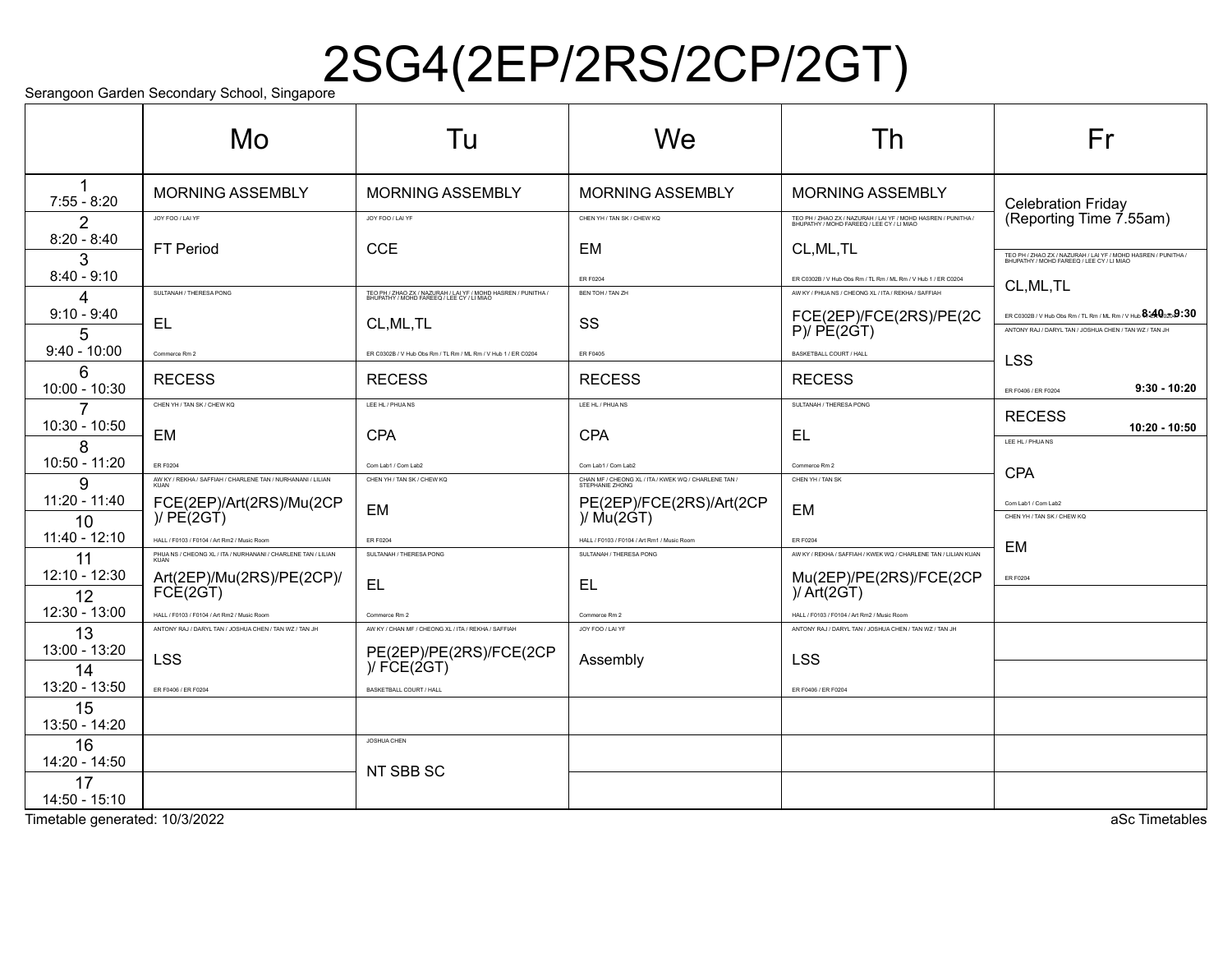#### 3 Perseverance

Serangoon Garden Secondary School, Singapore

|                                 | Mo                                                                                                        | Tu                                                                                              | We                                                                                              | Th                                       | Fr                                                                                                        |
|---------------------------------|-----------------------------------------------------------------------------------------------------------|-------------------------------------------------------------------------------------------------|-------------------------------------------------------------------------------------------------|------------------------------------------|-----------------------------------------------------------------------------------------------------------|
| $7:55 - 8:20$                   | <b>MORNING ASSEMBLY</b>                                                                                   | <b>MORNING ASSEMBLY</b>                                                                         | <b>MORNING ASSEMBLY</b>                                                                         | <b>MORNING ASSEMBLY</b>                  | <b>Celebration Friday</b>                                                                                 |
| $\overline{2}$                  | MAGESHWARI / SEOW HT                                                                                      | ADELINE YEO                                                                                     | SEOW HT / TAN WZ                                                                                | BENJAMIN TAN / VINCENT THAM / MAGESHWARI | (Reporting Time 7.55am)                                                                                   |
| $8:20 - 8:40$<br>3              | FT Period                                                                                                 | <b>EL</b>                                                                                       | <b>SCC</b>                                                                                      | SCP, SCB                                 | JOEL YOW / TAN WN / TAN ZH / LEE SJ / ELAINE JOHN / TAN SF / JASON<br>WONG / LOH ZY / GWEN CHIEW / PATHMA |
| $8:40 - 9:10$                   |                                                                                                           |                                                                                                 | D&T Studio 1                                                                                    | D&T Studio 1                             | GEO, HIST, LIT                                                                                            |
| 4<br>$9:10 - 9:40$              | CHARLENE TAN / AMIRAH                                                                                     | CHARLENE TAN / AMIRAH                                                                           | TERRENCE ONG / TEO PH / LEE CY / MOHD FAREEQ / BEEVI /<br>BHUPATHY / LYE NH / ZHAO ZX / LI MIAO | POH WR                                   | VG1 C0302 / ER E0305 / D&T Studio 1 / Needle Room $\frac{a}{2}$ $49 - 9:30$                               |
| 5                               | ART, NFS                                                                                                  | ART, NFS                                                                                        | CL, ML, TL                                                                                      | EM                                       | TERRENCE ONG / TEO PH / LEE CY / MOHD FAREEQ / BEEVI.<br>BHUPATHY / LYE NH / ZHAO ZX / LI MIAO            |
| $9:40 - 10:00$                  | Art Rm2                                                                                                   | Art Rm1                                                                                         | Com Lab4 / ML Rm / TL Rm / ER C0204                                                             |                                          | CL, ML, TL                                                                                                |
| 6                               | ADELINE YEO                                                                                               | TERRENCE ONG / TEO PH / LEE CY / MOHD FAREEQ / BEEVI /<br>BHUPATHY / LYE NH / ZHAO ZX / LI MIAO | CHARLENE TAN / AMIRAH                                                                           | TENG HD                                  |                                                                                                           |
| 10:00 - 10:30<br>$\overline{7}$ | EL                                                                                                        | CL, ML, TL                                                                                      | ART, NFS                                                                                        | $PE(A)$ 3E                               | $9:30 - 10:20$<br>Com Lab4 / ML Rm / TL Rm / ER C0204<br>BENJAMIN TAN / VINCENT THAM / MAGESHWARI         |
| 10:30 - 10:50                   |                                                                                                           | Com Lab4 / ML Rm / TL Rm / ER C0204                                                             | Art Rm2                                                                                         | <b>ISH</b>                               |                                                                                                           |
| 8                               | <b>RECESS</b>                                                                                             | <b>RECESS</b>                                                                                   | <b>RECESS</b>                                                                                   | <b>RECESS</b>                            | SCP, SCB                                                                                                  |
| 10:50 - 11:20                   | POH WR                                                                                                    | POH WR                                                                                          | POH WR                                                                                          | MAGESHWARI / SEOW HT                     | 10:20 - 11:10<br>D&T Studio 1                                                                             |
| 9<br>11:20 - 11:40              |                                                                                                           |                                                                                                 |                                                                                                 |                                          | <b>RECESS</b><br>11:10 - 11:40                                                                            |
| 10                              | EM                                                                                                        | EM                                                                                              | EM                                                                                              | <b>CCE</b>                               | SEOW HT / TAN WZ                                                                                          |
| $11:40 - 12:10$                 |                                                                                                           |                                                                                                 |                                                                                                 |                                          | <b>SCC</b>                                                                                                |
| 11<br>12:10 - 12:30             | TENG HD                                                                                                   | DAVID KWONG                                                                                     | ADELINE YEO                                                                                     | ADELINE YEO                              |                                                                                                           |
| 12                              | $PE(B)$ 3E                                                                                                | SS                                                                                              | EL                                                                                              | <b>EL</b>                                | D&T Studio 1                                                                                              |
| 12:30 - 13:00                   | <b>ISH</b>                                                                                                |                                                                                                 |                                                                                                 |                                          |                                                                                                           |
| 13                              | JOEL YOW / TAN WN / TAN ZH / LEE SJ / ELAINE JOHN / TAN SF / JASON<br>WONG / LOH ZY / GWEN CHIEW / PATHMA | BENJAMIN TAN / VINCENT THAM / MAGESHWARI                                                        | MAGESHWARI / SEOW HT                                                                            | <b>DAVID KWONG</b>                       |                                                                                                           |
| 13:00 - 13:20<br>14             | GEO, HIST, LIT                                                                                            | SCP, SCB                                                                                        | Assembly                                                                                        | SS                                       |                                                                                                           |
| 13:20 - 13:50                   | VG1 C0302 / ER E0305 / D&T Studio 1 / Needle Room_F0105                                                   | D&T Studio 1                                                                                    |                                                                                                 |                                          |                                                                                                           |
| 15<br>13:50 - 14:20             |                                                                                                           |                                                                                                 |                                                                                                 |                                          |                                                                                                           |
| 16<br>14:20 - 14:50             |                                                                                                           |                                                                                                 |                                                                                                 |                                          |                                                                                                           |
| 17<br>$14:50 - 15:10$           |                                                                                                           |                                                                                                 |                                                                                                 |                                          |                                                                                                           |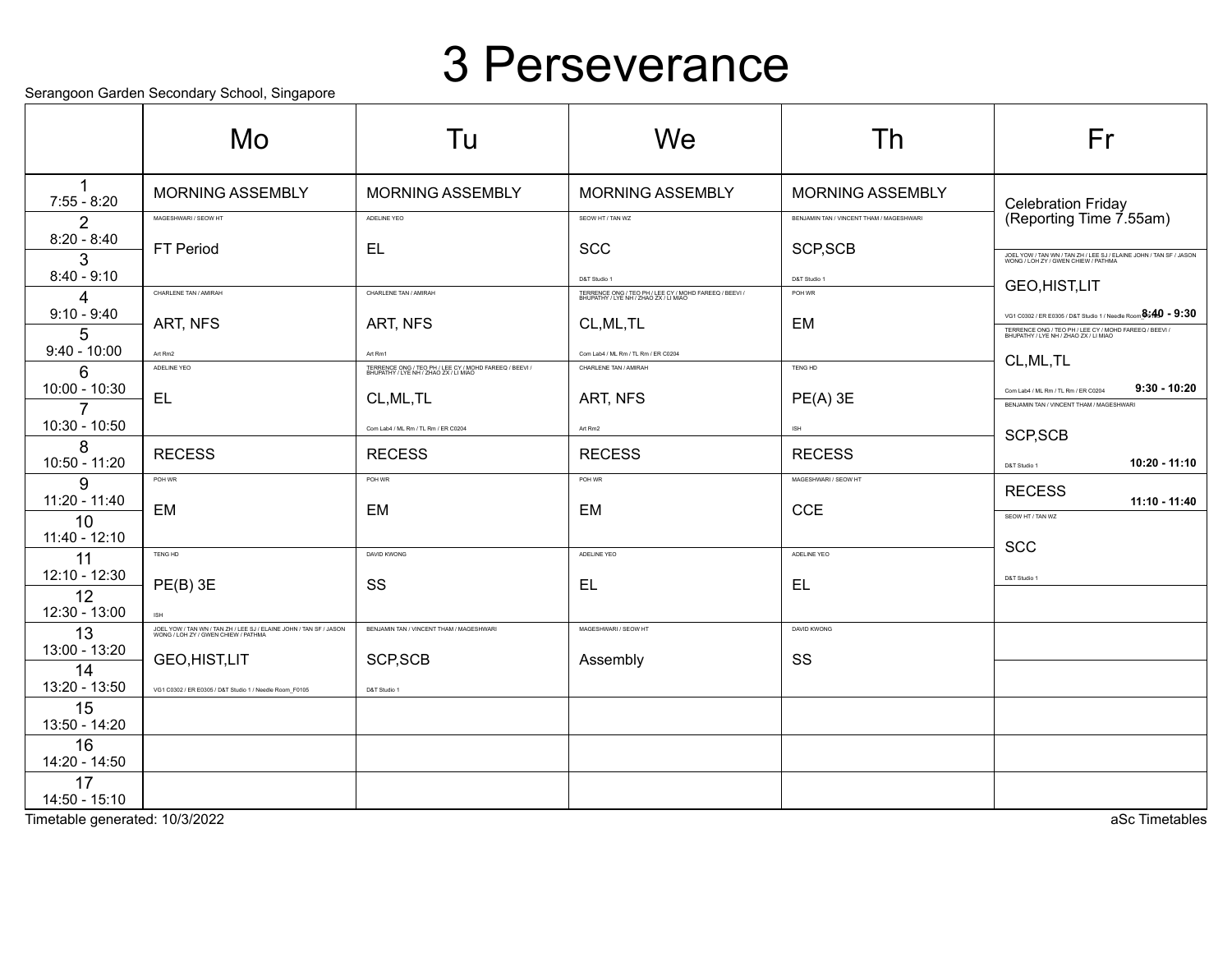## 3 Respect

Serangoon Garden Secondary School, Singapore

|                                     | ocialigoon Gardon ocoonidary Gonool, Olligaporo<br>Mo                                                     | Tu                                                                                              | We                                                                                                           | Th                                                   | Fr                                                                                                                                                                        |
|-------------------------------------|-----------------------------------------------------------------------------------------------------------|-------------------------------------------------------------------------------------------------|--------------------------------------------------------------------------------------------------------------|------------------------------------------------------|---------------------------------------------------------------------------------------------------------------------------------------------------------------------------|
| $7:55 - 8:20$                       | <b>MORNING ASSEMBLY</b>                                                                                   | <b>MORNING ASSEMBLY</b>                                                                         | <b>MORNING ASSEMBLY</b>                                                                                      | <b>MORNING ASSEMBLY</b>                              |                                                                                                                                                                           |
| 2                                   | DAVID YEE / LIN WT                                                                                        | MANJU / AMY CHARLES / LIN WT / JOANNE ZHANG / PEH CK                                            | MANJU / AMY CHARLES / LIN WT / JOANNE ZHANG / PEH CK                                                         | DAVID YEE / LIN WT                                   | Celebration Friday<br>(Reporting Time 7.55am)                                                                                                                             |
| $8:20 - 8:40$<br>3<br>$8:40 - 9:10$ | <b>FT Period</b>                                                                                          | EM                                                                                              | <b>EM</b>                                                                                                    | <b>CCE</b>                                           | JOEL YOW / TAN WN / TAN ZH / LEE SJ / ELAINE JOHN / TAN SF / JASON<br>WONG / LOH ZY / GWEN CHIEW / PATHMA                                                                 |
| 4                                   | JOY FOO                                                                                                   | VG1 C0302<br>SEOW HT / SIM KH                                                                   | VG1 C0302<br>TERRENCE ONG / TEO PH / LEE CY / MOHD FAREEQ / BEEVI /<br>BHUPATHY / LYE NH / ZHAO ZX / LI MIAO | MANJU / AMY CHARLES / LIN WT / JOANNE ZHANG / PEH CK | GEO, HIST, LIT                                                                                                                                                            |
| $9:10 - 9:40$<br>5                  | EL                                                                                                        | <b>SCC</b>                                                                                      | CL, ML, TL                                                                                                   | EM                                                   | VG1 C0302 / ER E0305 / D&T Studio 1 / Needle Room $^{8,40}_{-}$ - 9:30<br>TERRENCE ONG / TEO PH / LEE CY / MOHD FAREEQ / BEEVI /<br>BHUPATHY / LYE NH / ZHAO ZX / LI MIAO |
| $9:40 - 10:00$                      |                                                                                                           | Com Lab4                                                                                        | Com Lab4 / ML Rm / TL Rm / ER C0204                                                                          | VG1 C0302                                            | CL, ML, TL                                                                                                                                                                |
| 6                                   | AW KY                                                                                                     | TERRENCE ONG / TEO PH / LEE CY / MOHD FAREEQ / BEEVI /<br>BHUPATHY / LYE NH / ZHAO ZX / LI MIAO | JOY FOO                                                                                                      | AW KY                                                |                                                                                                                                                                           |
| 10:00 - 10:30<br>7                  | $PE(B)$ 3E                                                                                                | CL, ML, TL                                                                                      | <b>EL</b>                                                                                                    | $PE(A)$ 3E                                           | $9:30 - 10:20$<br>Com Lab4 / ML Rm / TL Rm / ER C0204<br>DOMINIQUE LOH / DAVID YEE                                                                                        |
| 10:30 - 10:50                       | ISH                                                                                                       | Com Lab4 / ML Rm / TL Rm / ER C0204                                                             |                                                                                                              | <b>BASKETBALL COURT</b>                              | SCP, SCB                                                                                                                                                                  |
| 8<br>10:50 - 11:20                  | <b>RECESS</b>                                                                                             | <b>RECESS</b>                                                                                   | <b>RECESS</b>                                                                                                | <b>RECESS</b>                                        | 10:20 - 11:10<br>D&T Studio 2                                                                                                                                             |
| 9                                   | SEOW HT / SIM KH                                                                                          | DOMINIQUE LOH / DAVID YEE                                                                       | CHEAH YC / WILSON YEO                                                                                        | STEVEN WONG                                          | <b>RECESS</b>                                                                                                                                                             |
| 11:20 - 11:40<br>10                 | <b>SCC</b>                                                                                                | SCP, SCB                                                                                        | DT,POA                                                                                                       | SS                                                   | $11:10 - 11:40$<br>MANJU / AMY CHARLES / LIN WT / JOANNE ZHANG / PEH CK                                                                                                   |
| 11:40 - 12:10                       | Com Lab4                                                                                                  | D&T Studio 2                                                                                    | D&T WS 2                                                                                                     |                                                      | EM                                                                                                                                                                        |
| 11                                  | CHEAH YC / WILSON YEO                                                                                     | JOY FOO                                                                                         | STEVEN WONG                                                                                                  | JOY FOO                                              |                                                                                                                                                                           |
| 12:10 - 12:30<br>12                 | DT,POA                                                                                                    | <b>EL</b>                                                                                       | SS                                                                                                           | <b>EL</b>                                            | VG1 C0302                                                                                                                                                                 |
| 12:30 - 13:00                       | <b>D&amp;T WS 2</b>                                                                                       |                                                                                                 |                                                                                                              |                                                      |                                                                                                                                                                           |
| 13                                  | JOEL YOW / TAN WN / TAN ZH / LEE SJ / ELAINE JOHN / TAN SF / JASON<br>WONG / LOH ZY / GWEN CHIEW / PATHMA | CHEAH YC / WILSON YEO                                                                           | DAVID YEE / LIN WT                                                                                           | DOMINIQUE LOH / DAVID YEE                            |                                                                                                                                                                           |
| 13:00 - 13:20                       | GEO, HIST, LIT                                                                                            | DT, POA                                                                                         | Assembly                                                                                                     | SCP, SCB                                             |                                                                                                                                                                           |
| 14<br>13:20 - 13:50                 | VG1 C0302 / ER E0305 / D&T Studio 1 / Needle Room F0105                                                   | D&T WS 2                                                                                        |                                                                                                              | D&T Studio 2                                         |                                                                                                                                                                           |
| 15<br>13:50 - 14:20                 |                                                                                                           |                                                                                                 |                                                                                                              |                                                      |                                                                                                                                                                           |
| 16<br>14:20 - 14:50                 |                                                                                                           |                                                                                                 |                                                                                                              |                                                      |                                                                                                                                                                           |
| 17<br>$14:50 - 15:10$               |                                                                                                           |                                                                                                 |                                                                                                              |                                                      |                                                                                                                                                                           |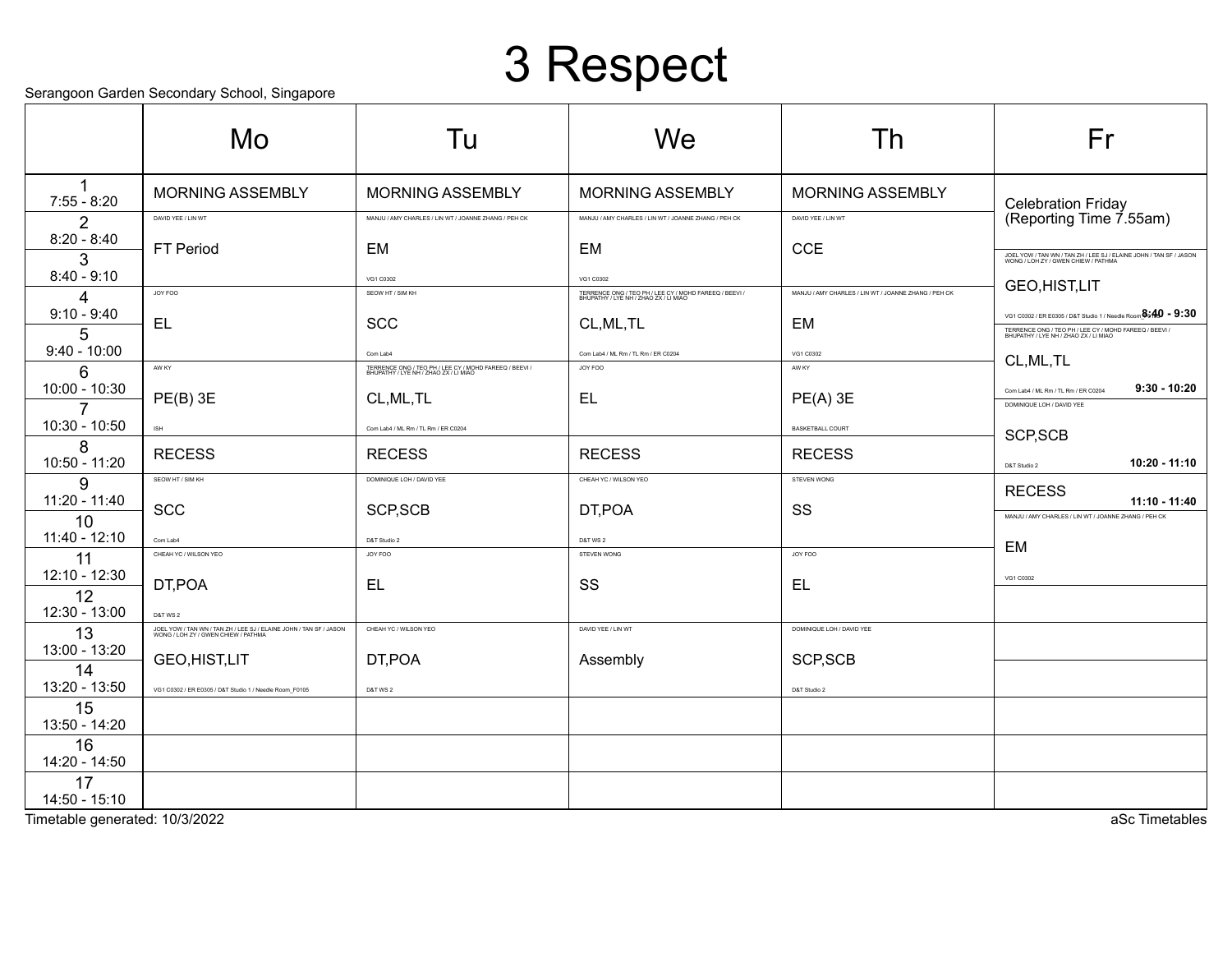# 3 Integrity

#### Serangoon Garden Secondary School, Singapore

|                      | ociangoon Gardon ocoondary Gonoor, Omgaporo                                                               |                                                                                                 |                                                                                                 |                                          |                                                                                                                                                                              |
|----------------------|-----------------------------------------------------------------------------------------------------------|-------------------------------------------------------------------------------------------------|-------------------------------------------------------------------------------------------------|------------------------------------------|------------------------------------------------------------------------------------------------------------------------------------------------------------------------------|
|                      | Mo                                                                                                        | Tu                                                                                              | We                                                                                              | Th                                       | Fr                                                                                                                                                                           |
| $7:55 - 8:20$        | <b>MORNING ASSEMBLY</b>                                                                                   | <b>MORNING ASSEMBLY</b>                                                                         | <b>MORNING ASSEMBLY</b>                                                                         | <b>MORNING ASSEMBLY</b>                  |                                                                                                                                                                              |
| 2                    | ALFRED LIU / LEE SJ                                                                                       | <b>GWEN CHIEW</b>                                                                               | LIM WQ                                                                                          | BENJAMIN TAN / VINCENT THAM / MAGESHWARI | Celebration Friday<br>(Reporting Time 7.55am)                                                                                                                                |
| $8:20 - 8:40$<br>3   | FT Period                                                                                                 | SS                                                                                              | <b>SCC</b>                                                                                      | SCP, SCB                                 | JOEL YOW / TAN WN / TAN ZH / LEE SJ / ELAINE JOHN / TAN SF / JASON<br>WONG / LOH ZY / GWEN CHIEW / PATHMA                                                                    |
| $8:40 - 9:10$        |                                                                                                           |                                                                                                 |                                                                                                 | D&T Studio 1                             | GEO, HIST, LIT                                                                                                                                                               |
| Δ                    | TENG HD                                                                                                   | JOEL YOW / ELAINE JOHN / IRENE CHEN / LEE AL                                                    | TERRENCE ONG / TEO PH / LEE CY / MOHD FAREEQ / BEEVI /<br>BHUPATHY / LYE NH / ZHAO ZX / LI MIAO | <b>GWEN CHIEW</b>                        |                                                                                                                                                                              |
| $9:10 - 9:40$<br>5   | $PE(A)$ 3E                                                                                                | AM/GEO/LIT/POA                                                                                  | CL, ML, TL                                                                                      | SS                                       | VG1 C0302 / ER E0305 / D&T Studio 1 / Needle Room $\frac{3}{2649}$ = 9:30<br>TERRENCE ONG / TEO PH / LEE CY / MOHD FAREEQ / BEEVI /<br>BHUPATHY / LYE NH / ZHAO ZX / LI MIAO |
| $9:40 - 10:00$       | ISH                                                                                                       | Commerce Rm 2 / ER F0406                                                                        | Com Lab4 / ML Rm / TL Rm / ER C0204                                                             |                                          | CL, ML, TL                                                                                                                                                                   |
| 6<br>$10:00 - 10:30$ | AMY CHARLES                                                                                               | TERRENCE ONG / TEO PH / LEE CY / MOHD FAREEQ / BEEVI /<br>BHUPATHY / LYE NH / ZHAO ZX / LI MIAO | TENG HD                                                                                         | LIM WQ                                   |                                                                                                                                                                              |
| $\overline{7}$       | EM                                                                                                        | CL, ML, TL                                                                                      | $PE(B)$ 3E                                                                                      | <b>SCC</b>                               | $9:30 - 10:20$<br>Com Lab4 / ML Rm / TL Rm / ER C0204<br>BENJAMIN TAN / VINCENT THAM / MAGESHWARI                                                                            |
| 10:30 - 10:50        |                                                                                                           | Com Lab4 / ML Rm / TL Rm / ER C0204                                                             | ISH                                                                                             |                                          | SCP, SCB                                                                                                                                                                     |
| 8<br>10:50 - 11:20   | <b>RECESS</b>                                                                                             | <b>RECESS</b>                                                                                   | <b>RECESS</b>                                                                                   | <b>RECESS</b>                            | 10:20 - 11:10<br>D&T Studio 1                                                                                                                                                |
| 9                    | JOEL YOW / ELAINE JOHN / IRENE CHEN / LEE AL                                                              | AMY CHARLES                                                                                     | ALFRED LIU                                                                                      | ALFRED LIU / LEE SJ                      | <b>RECESS</b>                                                                                                                                                                |
| 11:20 - 11:40        | AM/GEO/LIT/POA                                                                                            | EM                                                                                              | EL                                                                                              | <b>CCE</b>                               | $11:10 - 11:40$                                                                                                                                                              |
| 10<br>11:40 - 12:10  |                                                                                                           |                                                                                                 |                                                                                                 |                                          | JOEL YOW / ELAINE JOHN / IRENE CHEN / LEE AL                                                                                                                                 |
| 11                   | Commerce Rm 2 / ER F0406<br>KELVIN TEY / ALFRED LIU                                                       | KELVIN TEY / ALFRED LIU                                                                         | AMY CHARLES                                                                                     | AMY CHARLES                              | AM/GEO/LIT/POA                                                                                                                                                               |
| 12:10 - 12:30        |                                                                                                           |                                                                                                 |                                                                                                 |                                          | Commerce Rm 2 / ER F0406                                                                                                                                                     |
| 12                   | EL                                                                                                        | EL                                                                                              | EM                                                                                              | EM                                       |                                                                                                                                                                              |
| 12:30 - 13:00        |                                                                                                           |                                                                                                 |                                                                                                 |                                          |                                                                                                                                                                              |
| 13                   | JOEL YOW / TAN WN / TAN ZH / LEE SJ / ELAINE JOHN / TAN SF / JASON<br>WONG / LOH ZY / GWEN CHIEW / PATHMA | BENJAMIN TAN / VINCENT THAM / MAGESHWARI                                                        | ALFRED LIU / LEE SJ                                                                             | KELVIN TEY / ALFRED LIU                  |                                                                                                                                                                              |
| 13:00 - 13:20        | GEO, HIST, LIT                                                                                            | SCP, SCB                                                                                        | Assembly                                                                                        | <b>EL</b>                                |                                                                                                                                                                              |
| 14<br>13:20 - 13:50  |                                                                                                           |                                                                                                 |                                                                                                 |                                          |                                                                                                                                                                              |
| 15                   | VG1 C0302 / ER E0305 / D&T Studio 1 / Needle Room_F0105                                                   | D&T Studio 1                                                                                    |                                                                                                 |                                          |                                                                                                                                                                              |
| 13:50 - 14:20        |                                                                                                           |                                                                                                 |                                                                                                 |                                          |                                                                                                                                                                              |
| 16                   |                                                                                                           |                                                                                                 |                                                                                                 |                                          |                                                                                                                                                                              |
| 14:20 - 14:50        |                                                                                                           |                                                                                                 |                                                                                                 |                                          |                                                                                                                                                                              |
| 17<br>14:50 - 15:10  |                                                                                                           |                                                                                                 |                                                                                                 |                                          |                                                                                                                                                                              |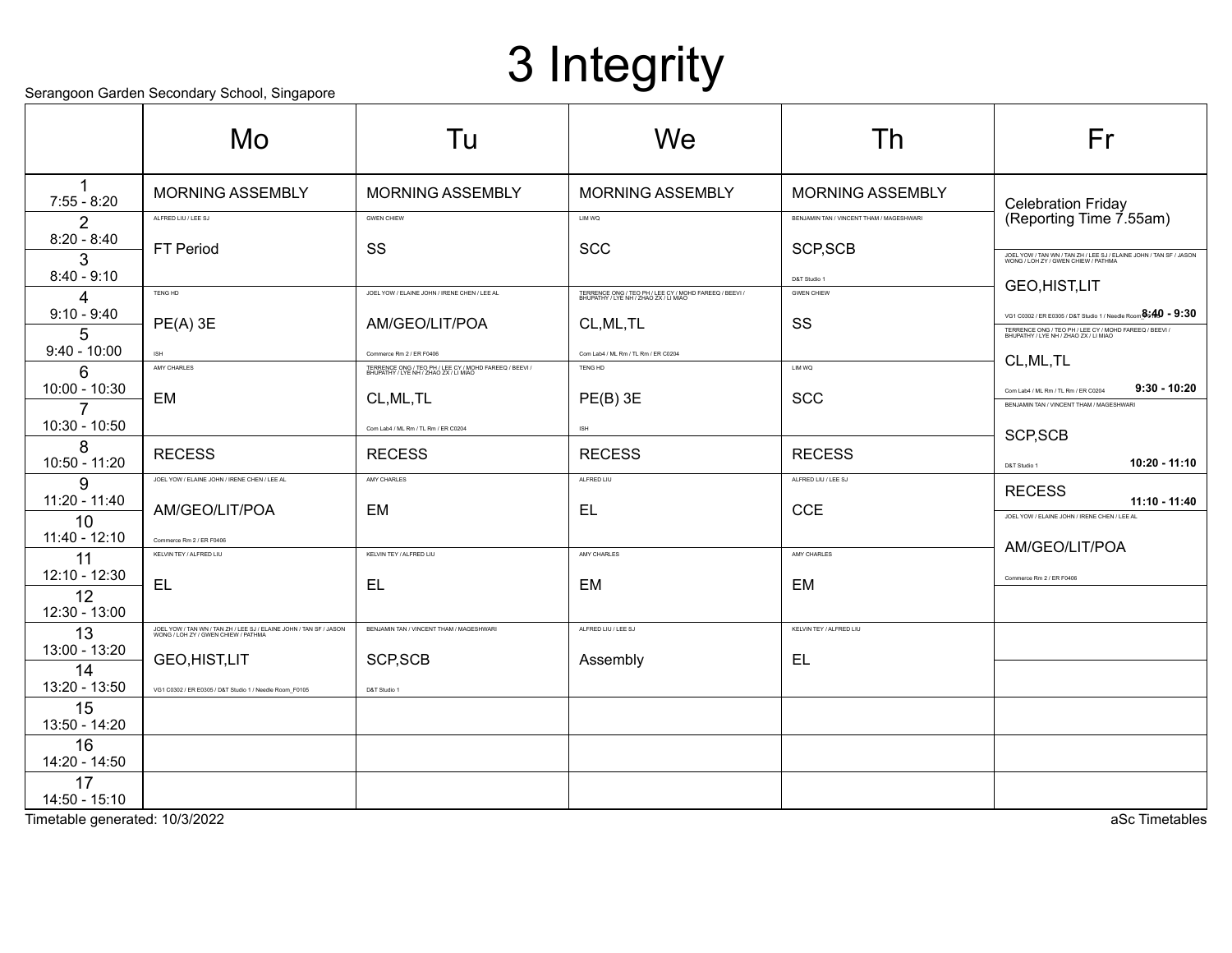## 3 Diligence

Serangoon Garden Secondary School, Singapore

|                     | ociangoon Gardon ocoondary Gonoor, Omgaporo                                                               |                                                                                                 |                                                                                                 |                           |                                                                                                           |
|---------------------|-----------------------------------------------------------------------------------------------------------|-------------------------------------------------------------------------------------------------|-------------------------------------------------------------------------------------------------|---------------------------|-----------------------------------------------------------------------------------------------------------|
|                     | Mo                                                                                                        | Tu                                                                                              | We                                                                                              | Th                        | Fr                                                                                                        |
|                     |                                                                                                           |                                                                                                 |                                                                                                 |                           |                                                                                                           |
| $7:55 - 8:20$       | <b>MORNING ASSEMBLY</b>                                                                                   | <b>MORNING ASSEMBLY</b>                                                                         | <b>MORNING ASSEMBLY</b>                                                                         | <b>MORNING ASSEMBLY</b>   | Celebration Friday                                                                                        |
| 2                   | <b>GWEN CHIEW / MANJU</b>                                                                                 | REKHA / KWEK WQ / IMRAN                                                                         | <b>GWEN CHIEW</b>                                                                               | <b>GWEN CHIEW</b>         | (Reporting Time 7.55am)                                                                                   |
| $8:20 - 8:40$       | <b>FT Period</b>                                                                                          | ART, DT, NFS                                                                                    | SS                                                                                              | SS                        |                                                                                                           |
| 3<br>$8:40 - 9:10$  |                                                                                                           |                                                                                                 |                                                                                                 |                           | JOEL YOW / TAN WN / TAN ZH / LEE SJ / ELAINE JOHN / TAN SF / JASON<br>WONG / LOH ZY / GWEN CHIEW / PATHMA |
| 4                   | AARON PANG / ANDREEA LEE                                                                                  | Art Rm1 / D&T WS 1<br>JOEL YOW / ELAINE JOHN / IRENE CHEN / LEE AL                              | TERRENCE ONG / TEO PH / LEE CY / MOHD FAREEQ / BEEVI /<br>BHUPATHY / LYE NH / ZHAO ZX / LI MIAO | LEE SJ / ANNIE WONG       | <b>GEO,HIST,LIT</b>                                                                                       |
| $9:10 - 9:40$       |                                                                                                           |                                                                                                 |                                                                                                 |                           | VG1 C0302 / ER E0305 / D&T Studio 1 / Needle Room $^{8,40}_{-}$ - 9:30                                    |
| 5                   | SCP, SCB                                                                                                  | AM/GEO/LIT/POA                                                                                  | CL, ML, TL                                                                                      | EL                        | TERRENCE ONG / TEO PH / LEE CY / MOHD FAREEQ / BEEVI /<br>BHUPATHY / LYE NH / ZHAO ZX / LI MIAO           |
| $9:40 - 10:00$      | <b>ER F0204</b>                                                                                           | Commerce Rm 2 / ER F0406                                                                        | Com Lab4 / ML Rm / TL Rm / ER C0204                                                             | ER F0406                  | CL, ML, TL                                                                                                |
| 6                   | LEE SJ / ANNIE WONG                                                                                       | TERRENCE ONG / TEO PH / LEE CY / MOHD FAREEQ / BEEVI /<br>BHUPATHY / LYE NH / ZHAO ZX / LI MIAO | LEE SJ / ANNIE WONG                                                                             | ERICA TAY / SIM KH        |                                                                                                           |
| 10:00 - 10:30<br>7  | <b>EL</b>                                                                                                 | CL, ML, TL                                                                                      | EL.                                                                                             | <b>SCC</b>                | $9:30 - 10:20$<br>Com Lab4 / ML Rm / TL Rm / ER C0204<br>AARON PANG / ANDREEA LEE                         |
| 10:30 - 10:50       | <b>ER F0406</b>                                                                                           | Com Lab4 / ML Rm / TL Rm / ER C0204                                                             | <b>ER F0406</b>                                                                                 | D&T Studio 1              |                                                                                                           |
| 8                   |                                                                                                           |                                                                                                 |                                                                                                 |                           | SCP, SCB                                                                                                  |
| 10:50 - 11:20       | <b>RECESS</b>                                                                                             | <b>RECESS</b>                                                                                   | <b>RECESS</b>                                                                                   | <b>RECESS</b>             | 10:20 - 11:10<br>ER F0204                                                                                 |
| g                   | JOEL YOW / ELAINE JOHN / IRENE CHEN / LEE AL                                                              | ERICA TAY / SIM KH                                                                              | MANJU                                                                                           | <b>GWEN CHIEW / MANJU</b> | <b>RECESS</b>                                                                                             |
| 11:20 - 11:40       | AM/GEO/LIT/POA                                                                                            | <b>SCC</b>                                                                                      | EM                                                                                              | <b>CCE</b>                | 11:10 - 11:40<br>JOEL YOW / ELAINE JOHN / IRENE CHEN / LEE AL                                             |
| 10<br>11:40 - 12:10 | Commerce Rm 2 / ER F0406                                                                                  | D&T Studio 1                                                                                    |                                                                                                 |                           |                                                                                                           |
| 11                  | REKHA / KWEK WQ / IMRAN                                                                                   | TENG HD                                                                                         | REKHA / KWEK WQ / IMRAN                                                                         | TENG HD                   | AM/GEO/LIT/POA                                                                                            |
| 12:10 - 12:30       |                                                                                                           |                                                                                                 |                                                                                                 |                           | Commerce Rm 2 / ER F0406                                                                                  |
| 12                  | ART, DT, NFS                                                                                              | $PE(B)$ 3E                                                                                      | ART, DT, NFS                                                                                    | $PE(A)$ 3E                |                                                                                                           |
| 12:30 - 13:00       | Art Rm1 / D&T WS 1                                                                                        | <b>ISH</b>                                                                                      | Art Rm1 / D&T WS 1                                                                              | ISH                       |                                                                                                           |
| 13<br>13:00 - 13:20 | JOEL YOW / TAN WN / TAN ZH / LEE SJ / ELAINE JOHN / TAN SF / JASON<br>WONG / LOH ZY / GWEN CHIEW / PATHMA | LEE SJ / ANNIE WONG                                                                             | <b>GWEN CHIEW / MANJU</b>                                                                       | MANJU                     |                                                                                                           |
| 14                  | GEO, HIST, LIT                                                                                            | EL                                                                                              | Assembly                                                                                        | EM                        |                                                                                                           |
| 13:20 - 13:50       | VG1 C0302 / ER E0305 / D&T Studio 1 / Needle Room_F0105                                                   | <b>ER F0406</b>                                                                                 |                                                                                                 |                           |                                                                                                           |
| 15<br>13:50 - 14:20 | Lunch Break                                                                                               |                                                                                                 |                                                                                                 |                           |                                                                                                           |
| 16                  | MANJU                                                                                                     |                                                                                                 |                                                                                                 |                           |                                                                                                           |
| 14:20 - 14:50       | <b>EM</b>                                                                                                 |                                                                                                 |                                                                                                 |                           |                                                                                                           |
| 17<br>14:50 - 15:10 |                                                                                                           |                                                                                                 |                                                                                                 |                           |                                                                                                           |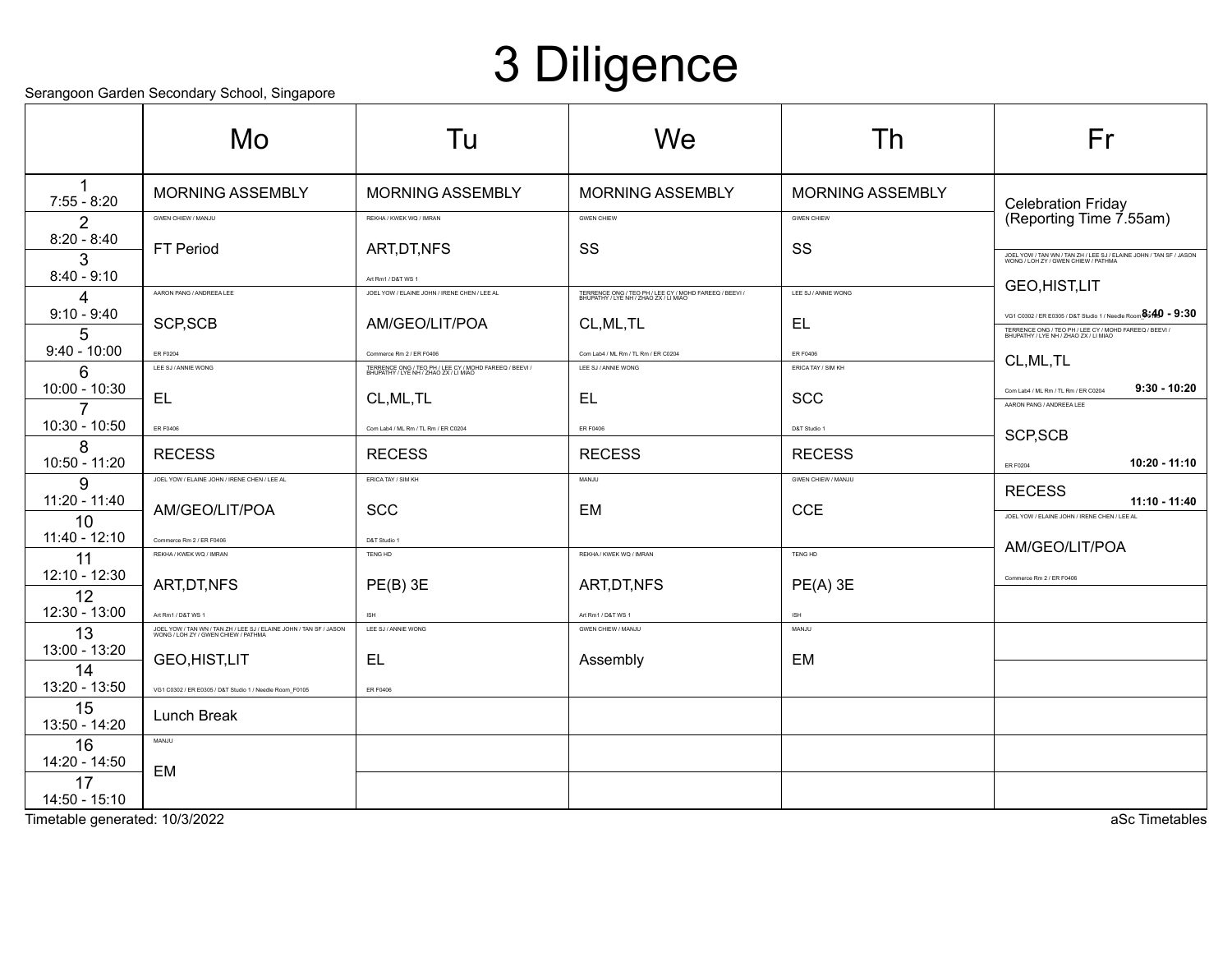## 3 Empathy

Serangoon Garden Secondary School, Singapore

|                                 | colungoon caladh coconadh y conool, ciligapolo<br>Mo                                                      | Tu                                                                                                                                                  | We                                                                                              | Th                                                    | Fr                                                                                                                                                                            |
|---------------------------------|-----------------------------------------------------------------------------------------------------------|-----------------------------------------------------------------------------------------------------------------------------------------------------|-------------------------------------------------------------------------------------------------|-------------------------------------------------------|-------------------------------------------------------------------------------------------------------------------------------------------------------------------------------|
| 1<br>$7:55 - 8:20$              | <b>MORNING ASSEMBLY</b>                                                                                   | <b>MORNING ASSEMBLY</b>                                                                                                                             | <b>MORNING ASSEMBLY</b>                                                                         | <b>MORNING ASSEMBLY</b>                               |                                                                                                                                                                               |
| 2                               | ISWARI / ANNIE WONG                                                                                       | TENG HD                                                                                                                                             | TAY HY                                                                                          | AARON PANG / WILSON YEO / LESLIE TAN                  | <b>Celebration Friday</b><br>(Reporting Time 7.55am)                                                                                                                          |
| $8:20 - 8:40$<br>3              | FT Period                                                                                                 | $PE(B)$ 3E                                                                                                                                          | <b>EM</b>                                                                                       |                                                       | JOEL YOW / TAN WN / TAN ZH / LEE SJ / ELAINE JOHN / TAN SF / JASON<br>WONG / LOH ZY / GWEN CHIEW / PATHMA                                                                     |
| $8:40 - 9:10$<br>Δ              | KO TH                                                                                                     | ISH<br>AARON PANG / ANDREEA LEE / DAVID YEE / VINCENT THAM /                                                                                        | TERRENCE ONG / TEO PH / LEE CY / MOHD FAREEQ / BEEVI /<br>BHUPATHY / LYE NH / ZHAO ZX / LI MIAO | PHY/Computing                                         | GEO, HIST, LIT                                                                                                                                                                |
| $9:10 - 9:40$<br>5              | AM                                                                                                        | PHY/SCP/SCB                                                                                                                                         | CL, ML, TL                                                                                      |                                                       | VG1 C0302 / ER E0305 / D&T Studio 1 / Needle Room $\frac{a}{2}$ 640 - 9:30<br>TERRENCE ONG / TEO PH / LEE CY / MOHD FAREEQ / BEEVI /<br>BHUPATHY / LYE NH / ZHAO ZX / LI MIAO |
| $9:40 - 10:00$<br>6             | TAN WN                                                                                                    | D&T Studio 2 / Commerce Rm 1 / Needle Room_F0105<br>TERRENCE ONG / TEO PH / LEE CY / MOHD FAREEQ / BEEVI /<br>BHUPATHY / LYE NH / ZHAO ZX / LI MIAO | Com Lab4 / ML Rm / TL Rm / ER C0204<br><b>TAN WN</b>                                            | Com Lab3<br><b>ISWARI / ANNIE WONG</b>                | CL, ML, TL                                                                                                                                                                    |
| 10:00 - 10:30<br>$\overline{7}$ | SS                                                                                                        | CL, ML, TL                                                                                                                                          | SS                                                                                              | <b>CCE</b>                                            | $9:30 - 10:20$<br>Com Lab4 / ML Rm / TL Rm / ER C0204<br>TENG HD                                                                                                              |
| 10:30 - 10:50<br>8              |                                                                                                           | Com Lab4 / ML Rm / TL Rm / ER C0204                                                                                                                 |                                                                                                 |                                                       | $PE(A)$ 3E                                                                                                                                                                    |
| 10:50 - 11:20                   | <b>RECESS</b>                                                                                             | <b>RECESS</b><br>KO TH                                                                                                                              | <b>RECESS</b><br>KO TH                                                                          | <b>RECESS</b><br>LIM WQ / ISWARI / ERICA TAY / SIM KH | 10:20 - 11:10<br>ISH                                                                                                                                                          |
| 9<br>11:20 - 11:40              | AARON PANG / ANDREEA LEE / DAVID YEE / VINCENT THAM /<br>MAGESHWARI<br>PHY/SCP/SCB                        | AM                                                                                                                                                  | AM                                                                                              | CHEM/SCC                                              | <b>RECESS</b><br>$11:10 - 11:40$                                                                                                                                              |
| 10<br>11:40 - 12:10             | D&T Studio 2 / Commerce Rm 1 / Needle Room_F0105                                                          |                                                                                                                                                     |                                                                                                 | Commerce Rm 2 / VG1 C0302                             | ANNIE WONG<br>EL                                                                                                                                                              |
| 11<br>12:10 - 12:30             | ANNIE WONG                                                                                                | LIM WQ / WILSON YEO / LESLIE TAN                                                                                                                    | ANNIE WONG                                                                                      | TAY HY                                                |                                                                                                                                                                               |
| 12<br>12:30 - 13:00             | EL                                                                                                        | CHEM/Computing<br>Com Lab3                                                                                                                          | EL                                                                                              | EM                                                    |                                                                                                                                                                               |
| 13<br>13:00 - 13:20             | JOEL YOW / TAN WN / TAN ZH / LEE SJ / ELAINE JOHN / TAN SF / JASON<br>WONG / LOH ZY / GWEN CHIEW / PATHMA | LIM WQ / ISWARI / ERICA TAY / SIM KH                                                                                                                | ISWARI / ANNIE WONG                                                                             | ANNIE WONG                                            |                                                                                                                                                                               |
| 14<br>13:20 - 13:50             | GEO, HIST, LIT<br>VG1 C0302 / ER E0305 / D&T Studio 1 / Needle Room_F0105                                 | CHEM/SCC<br>Commerce Rm 2 / VG1 C0302                                                                                                               | Assembly                                                                                        | EL.                                                   |                                                                                                                                                                               |
| 15<br>13:50 - 14:20             | Lunch Break                                                                                               |                                                                                                                                                     |                                                                                                 |                                                       |                                                                                                                                                                               |
| 16<br>14:20 - 14:50             | TAY HY                                                                                                    |                                                                                                                                                     |                                                                                                 |                                                       |                                                                                                                                                                               |
| 17<br>14:50 - 15:10             | EM                                                                                                        |                                                                                                                                                     |                                                                                                 |                                                       |                                                                                                                                                                               |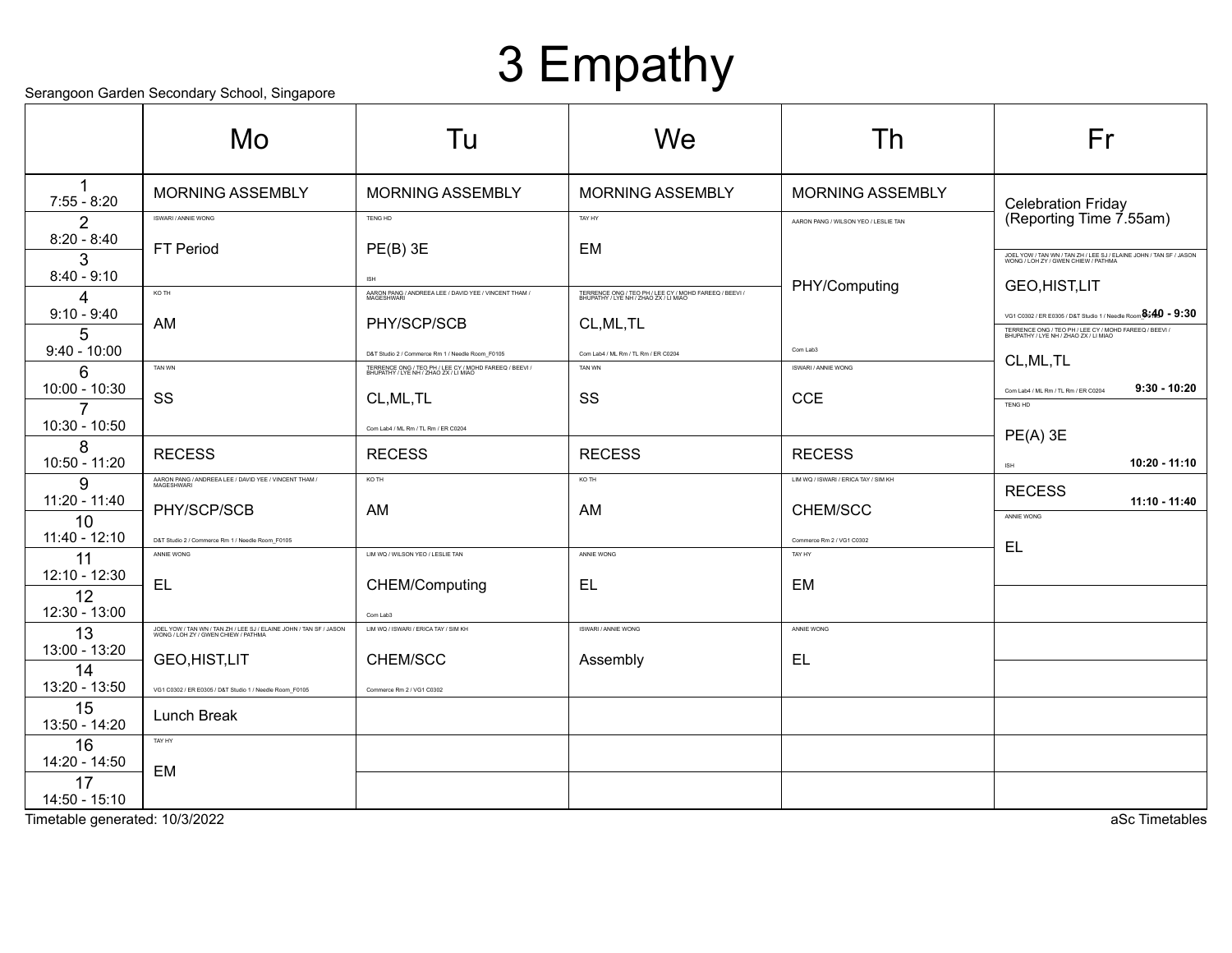### 3 Resilience

Serangoon Garden Secondary School, Singapore

|                                                 | Mo                                                                                                        | Tu                                                                                          | We                                                                                                     | Τh                                                                                                     | Fr                                                                                                         |
|-------------------------------------------------|-----------------------------------------------------------------------------------------------------------|---------------------------------------------------------------------------------------------|--------------------------------------------------------------------------------------------------------|--------------------------------------------------------------------------------------------------------|------------------------------------------------------------------------------------------------------------|
| $\mathbf 1$<br>$7:55 - 8:20$                    | <b>MORNING ASSEMBLY</b>                                                                                   | <b>MORNING ASSEMBLY</b>                                                                     | <b>MORNING ASSEMBLY</b>                                                                                | <b>MORNING ASSEMBLY</b>                                                                                |                                                                                                            |
| $\overline{2}$                                  | CHEONG XL / VINCENT THAM / ALICE YEO                                                                      | MANJU / AMY CHARLES / LIN WT / JOANNE ZHANG / PEH CK                                        | MANJU / AMY CHARLES / LIN WT / JOANNE ZHANG / PEH CK                                                   | CHEAH YC / KOH WL / NURHANANI / CHEONG XL / AMIRAH / HUM WT /<br>IMRAN / NUR FAEZAH / KALAI            | Celebration Friday<br>(Reporting Time 7.55am)                                                              |
| $8:20 - 8:40$<br>3                              | <b>FT Period</b>                                                                                          | EM                                                                                          | <b>EM</b>                                                                                              | ART, DT, NFS, POA                                                                                      | JOEL YOW / TAN WN / TAN ZH / LEE SJ / ELAINE JOHN / TAN SF / JASON<br>WONG / LOH ZY / GWEN CHIEW / PATHMA  |
| $8:40 - 9:10$                                   |                                                                                                           | VG1 C0302                                                                                   | VG1 C0302                                                                                              | Art Rm1 / Art Rm2 / Needle Room_F0105 / D&T WS 1 / D&T WS 2                                            | <b>GEO,HIST,LIT</b>                                                                                        |
| 4<br>$9:10 - 9:40$                              | DANIEL WEE                                                                                                | AARON PANG / ANDREEA LEE / DAVID YEE / VINCENT THAM /<br>MAGESHWARI                         | LINUS CHAN / JASON WONG                                                                                | MANJU / AMY CHARLES / LIN WT / JOANNE ZHANG / PEH CK                                                   | VG1 C0302 / ER E0305 / D&T Studio 1 / Needle Room $^{8.40}_{\ }$ - 9:30                                    |
| 5                                               | $PE(A)$ 3N                                                                                                | PHY/SCP/SCB                                                                                 | SS                                                                                                     | EM                                                                                                     | LINUS CHAN / JASON WONG                                                                                    |
| $9:40 - 10:00$                                  | BASKETBALL COURT                                                                                          | D&T Studio 2 / Commerce Rm 1 / Needle Room_F0105                                            | Com Lab1                                                                                               | VG1 C0302                                                                                              | SS                                                                                                         |
| 6<br>$10:00 - 10:30$                            | <b>RECESS</b>                                                                                             | <b>RECESS</b>                                                                               | <b>RECESS</b>                                                                                          | <b>RECESS</b>                                                                                          | $9:30 - 10:20$<br>Com Lab1                                                                                 |
| $\overline{7}$                                  | LAI YF / ZHAO ZX / MAJIDAH / WU PJ / PUNITHA / HUANG WY / MOHD<br>HASREN / NAZURAH / BHUPATHY / LYE NH    | CHEONG XL / VINCENT THAM                                                                    | LAI YF / ZHAO ZX / MAJIDAH / WU PJ / PUNITHA / HUANG WY / MOHD<br>HASREN / NAZURAH / BHUPATHY / LYE NH | LAI YF / ZHAO ZX / MAJIDAH / WU PJ / PUNITHA / HUANG WY / MOHD<br>HASREN / NAZURAH / BHUPATHY / LYE NH | <b>RECESS</b>                                                                                              |
| 10:30 - 10:50<br>8                              | CL, ML, TL                                                                                                | <b>CCE</b>                                                                                  | CL, ML, TL                                                                                             | CL, ML, TL                                                                                             | 10:20 - 10:50<br>LAI YF / ZHAO ZX / WU PJ / MOHD HASREN / MAJIDAH / PUNITHA                                |
| 10:50 - 11:20                                   | V Hub Obs Rm / ER C0302B / V Hub 1 / ML Rm / TL Rm / ER C0204                                             |                                                                                             | V Hub Obs Rm / ER C0302B / V Hub 1 / ML Rm / TL Rm / ER C0204                                          | V Hub Obs Rm / ER C0302B / V Hub 1 / ML Rm / TL Rm / ER C0204                                          | CL, ML, TL                                                                                                 |
| 9<br>11:20 - 11:40                              | AARON PANG / ANDREEA LEE / DAVID YEE / VINCENT THAM /<br>MAGESHWARI                                       | CHEAH YC / KOH WL / NURHANANI / CHEONG XL / AMIRAH / HUM WT /<br>IMRAN / NUR FAEZAH / KALAI | <b>KELVIN TEY</b>                                                                                      | LIM WQ / ISWARI / ERICA TAY / SIM KH                                                                   |                                                                                                            |
| 10                                              | PHY/SCP/SCB                                                                                               | ART, DT, NFS, POA                                                                           | Ent P/EL                                                                                               | CHEM/SCC                                                                                               | V Hub Obs Rm / ER C0302B / V Hub 1 / ML Rm / TL Rm<br>MANJU / AMY CHARLES / LIN WT / JOANNE ZHANG / PEH CK |
| $11:40 - 12:10$                                 | D&T Studio 2 / Commerce Rm 1 / Needle Room F0105<br>KEIVIN TEV / ALERED LILI                              | Art Rm1 / Art Rm2 / Needle Room F0105 / D&T WS 1 / D&T WS 2<br>KEI VIN TEY / ALERED LIU     | Com Lab1<br>DANIEL WEE                                                                                 | Commerce Rm 2 / VG1 C0302                                                                              | <b>EM</b>                                                                                                  |
| 11<br>$12:10 - 12:30$                           |                                                                                                           |                                                                                             |                                                                                                        | CHEONG XL / HUM WT / IMRAN / KOH WL / NURHANANI / NUR FAEZAH /<br>AMIRAH / STEVEN WONG / CHEAH YC      | VG1 C0302                                                                                                  |
| 12                                              | EL                                                                                                        | EL                                                                                          | $PE(B)$ 3N                                                                                             | Ent P / Ele                                                                                            |                                                                                                            |
| 12:30 - 13:00                                   | JOEL YOW / TAN WN / TAN ZH / LEE SJ / ELAINE JOHN / TAN SF / JASON<br>WONG / LOH ZY / GWEN CHIEW / PATHMA | LIM WQ / ISWARI / ERICA TAY / SIM KH                                                        | <b>ISH</b><br>CHEONG XL / VINCENT THAM                                                                 | Com Lab1 / Com Lab2 / Com Lab4<br>KELVIN TEY / ALFRED LIU                                              |                                                                                                            |
| 13<br>13:00 - 13:20                             |                                                                                                           |                                                                                             |                                                                                                        |                                                                                                        |                                                                                                            |
| 14                                              | GEO, HIST, LIT                                                                                            | CHEM/SCC                                                                                    | Assembly                                                                                               | EL                                                                                                     |                                                                                                            |
| 13:20 - 13:50<br>15                             | VG1 C0302 / ER E0305 / D&T Studio 1 / Needle Room_F0105                                                   | Commerce Rm 2 / VG1 C0302                                                                   |                                                                                                        |                                                                                                        |                                                                                                            |
| 13:50 - 14:20                                   |                                                                                                           |                                                                                             |                                                                                                        |                                                                                                        |                                                                                                            |
| 16<br>14:20 - 14:50                             |                                                                                                           |                                                                                             |                                                                                                        |                                                                                                        |                                                                                                            |
| 17                                              |                                                                                                           |                                                                                             |                                                                                                        |                                                                                                        |                                                                                                            |
| 14:50 - 15:10<br>Timetable generated: 10/3/2022 |                                                                                                           |                                                                                             |                                                                                                        |                                                                                                        | aSc Timetables                                                                                             |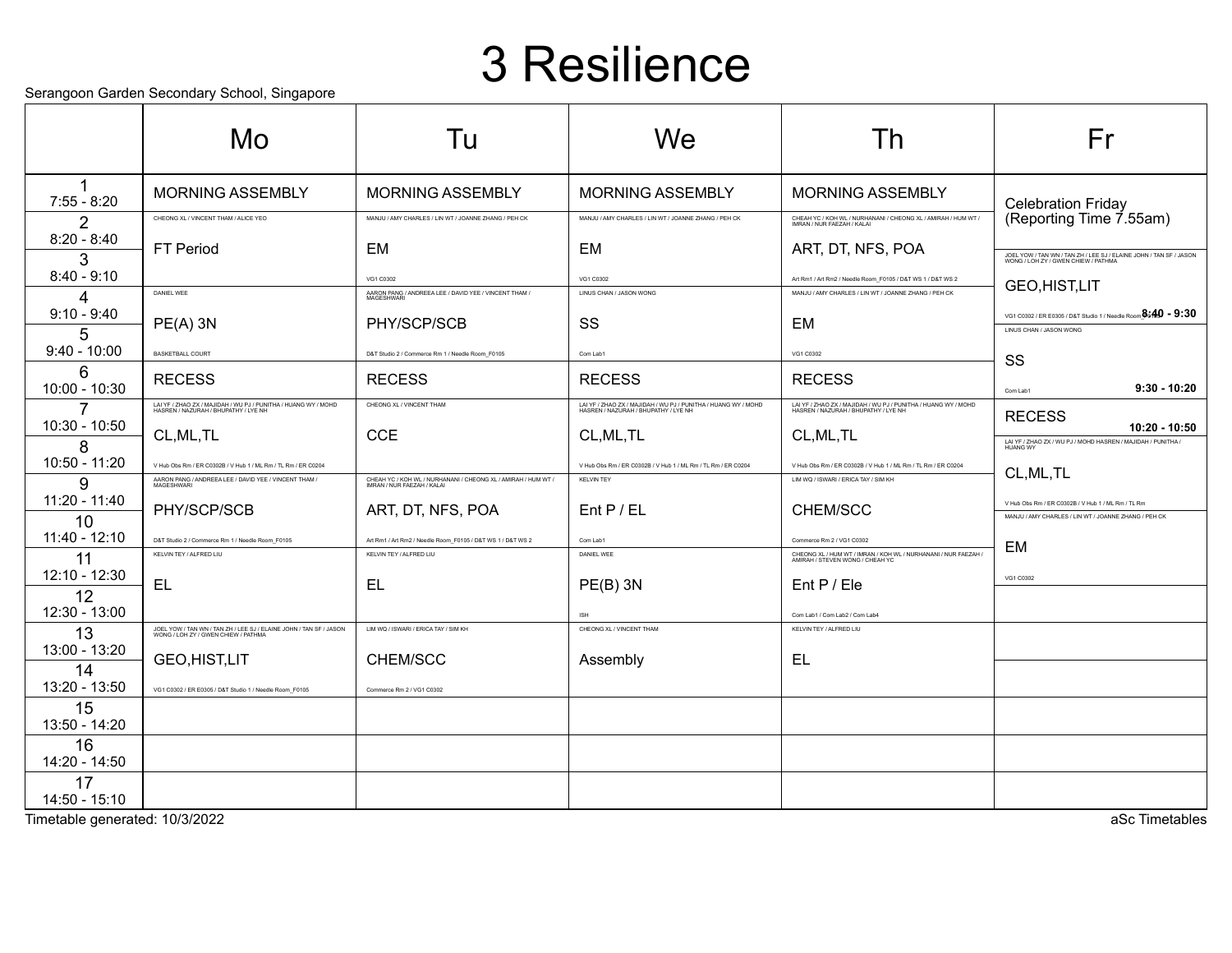## 3 Compassion

Serangoon Garden Secondary School, Singapore

|                       | coldiguoi caldon cocondary concol, emgapolo<br>Mo                                                      | Tu                                                                                          | We                                                                                                     | Th                                                                                                     | Fr                                                                     |
|-----------------------|--------------------------------------------------------------------------------------------------------|---------------------------------------------------------------------------------------------|--------------------------------------------------------------------------------------------------------|--------------------------------------------------------------------------------------------------------|------------------------------------------------------------------------|
| $7:55 - 8:20$         | <b>MORNING ASSEMBLY</b>                                                                                | <b>MORNING ASSEMBLY</b>                                                                     | <b>MORNING ASSEMBLY</b>                                                                                | MORNING ASSEMBLY                                                                                       | <b>Celebration Friday</b>                                              |
| 2<br>$8:20 - 8:40$    | EZANN OW / KALAI                                                                                       | MANJU / AMY CHARLES / LIN WT / JOANNE ZHANG / PEH CK                                        | MANJU / AMY CHARLES / LIN WT / JOANNE ZHANG / PEH CK                                                   | CHEAH YC / KOH WL / NURHANANI / CHEONG XL / AMIRAH / HUM WT /<br>IMRAN / NUR FAEZAH / KALAI            | (Reporting Time 7.55am)                                                |
| 3<br>$8:40 - 9:10$    | FT Period                                                                                              | EM<br>VG1 C0302                                                                             | EM<br>VG1 C0302                                                                                        | ART, DT, NFS, POA<br>Art Rm1 / Art Rm2 / Needle Room_F0105 / D&T WS 1 / D&T WS 2                       | <b>TENG HD</b>                                                         |
| Δ<br>$9:10 - 9:40$    | ISWARI / SIM KH                                                                                        | STEVEN WONG                                                                                 | TENG HD                                                                                                | MANJU / AMY CHARLES / LIN WT / JOANNE ZHANG / PEH CK                                                   | $PE(A)$ 3N<br>$8:40 - 9:30$<br><b>ISH</b>                              |
| 5<br>$9:40 - 10:00$   | <b>SCC</b><br>Com Lab2                                                                                 | SS                                                                                          | $PE(B)$ 3N<br><b>ISH</b>                                                                               | EM<br>VG1 C0302                                                                                        | ISWARI / SIM KH                                                        |
| 6<br>10:00 - 10:30    | <b>RECESS</b>                                                                                          | <b>RECESS</b>                                                                               | <b>RECESS</b>                                                                                          | <b>RECESS</b>                                                                                          | <b>SCC</b><br>$9:30 - 10:20$<br>Com Lab2                               |
| 7<br>10:30 - 10:50    | LAI YF / ZHAO ZX / MAJIDAH / WU PJ / PUNITHA / HUANG WY / MOHD<br>HASREN / NAZURAH / BHUPATHY / LYE NH | VICKY / BEN TOH / EZANN OW                                                                  | LAI YF / ZHAO ZX / MAJIDAH / WU PJ / PUNITHA / HUANG WY / MOHD<br>HASREN / NAZURAH / BHUPATHY / LYE NH | LAI YF / ZHAO ZX / MAJIDAH / WU PJ / PUNITHA / HUANG WY / MOHD<br>HASREN / NAZURAH / BHUPATHY / LYE NH | <b>RECESS</b><br>10:20 - 10:50                                         |
| 8<br>10:50 - 11:20    | CL, ML, TL<br>V Hub Obs Rm / ER C0302B / V Hub 1 / ML Rm / TL Rm / ER C0204                            | EL.<br><b>ER F0405</b>                                                                      | CL, ML, TL<br>V Hub Obs Rm / ER C0302B / V Hub 1 / ML Rm / TL Rm / ER C0204                            | CL, ML, TL<br>V Hub Obs Rm / ER C0302B / V Hub 1 / ML Rm / TL Rm / ER C0204                            | LAI YF / ZHAO ZX / WU PJ / MOHD HASREN / MAJIDAH / PUNITHA<br>HUANG WY |
| 9<br>$11:20 - 11:40$  | STEVEN WONG                                                                                            | CHEAH YC / KOH WL / NURHANANI / CHEONG XL / AMIRAH / HUM WT /<br>IMRAN / NUR FAEZAH / KALAI | VICKY / BEN TOH / EZANN OW                                                                             | DOMINIQUE LOH / VINCENT THAM                                                                           | CL, ML, TL<br>V Hub Obs Rm / ER C0302B / V Hub 1 / ML Rm / TL Rm       |
| 10<br>$11:40 - 12:10$ | SS                                                                                                     | ART, DT, NFS, POA<br>Art Rm1 / Art Rm2 / Needle Room_F0105 / D&T WS 1 / D&T WS 2            | EL<br><b>ER F0405</b>                                                                                  | SCP, SCB<br>ER F0405                                                                                   | MANJU / AMY CHARLES / LIN WT / JOANNE ZHANG / PEH CK                   |
| 11<br>12:10 - 12:30   | VICKY / BEN TOH / EZANN OW                                                                             | EZANN OW / KALAI / AW KY                                                                    | JASON WONG / TAN SF                                                                                    | CHEONG XL / HUM WT / IMRAN / KOH WL / NURHANANI / NUR FAEZAH /<br>AMIRAH / STEVEN WONG / CHEAH YC      | <b>EM</b><br>VG1 C0302                                                 |
| 12<br>12:30 - 13:00   | <b>EL</b>                                                                                              | <b>CCE</b>                                                                                  | <b>GEO,HIST</b>                                                                                        | Ent P / Ele                                                                                            |                                                                        |
| 13<br>13:00 - 13:20   | <b>ER F0405</b><br>DOMINIQUE LOH / VINCENT THAM                                                        | JASON WONG / TAN SF                                                                         | Needle Room_F0105<br>EZANN OW / KALAI                                                                  | Com Lab1 / Com Lab2 / Com Lab4<br>EZANN OW / VICKY / BEN TOH                                           |                                                                        |
| 14<br>13:20 - 13:50   | SCP, SCB                                                                                               | <b>GEO,HIST</b>                                                                             | Assembly                                                                                               | $Ent$ P / EL                                                                                           |                                                                        |
| 15<br>13:50 - 14:20   | <b>ER F0405</b>                                                                                        | Needle Room F0105                                                                           |                                                                                                        | Com Lab1 / Com Lab2                                                                                    |                                                                        |
| 16<br>14:20 - 14:50   |                                                                                                        |                                                                                             |                                                                                                        |                                                                                                        |                                                                        |
| 17<br>$14:50 - 15:10$ |                                                                                                        |                                                                                             |                                                                                                        |                                                                                                        |                                                                        |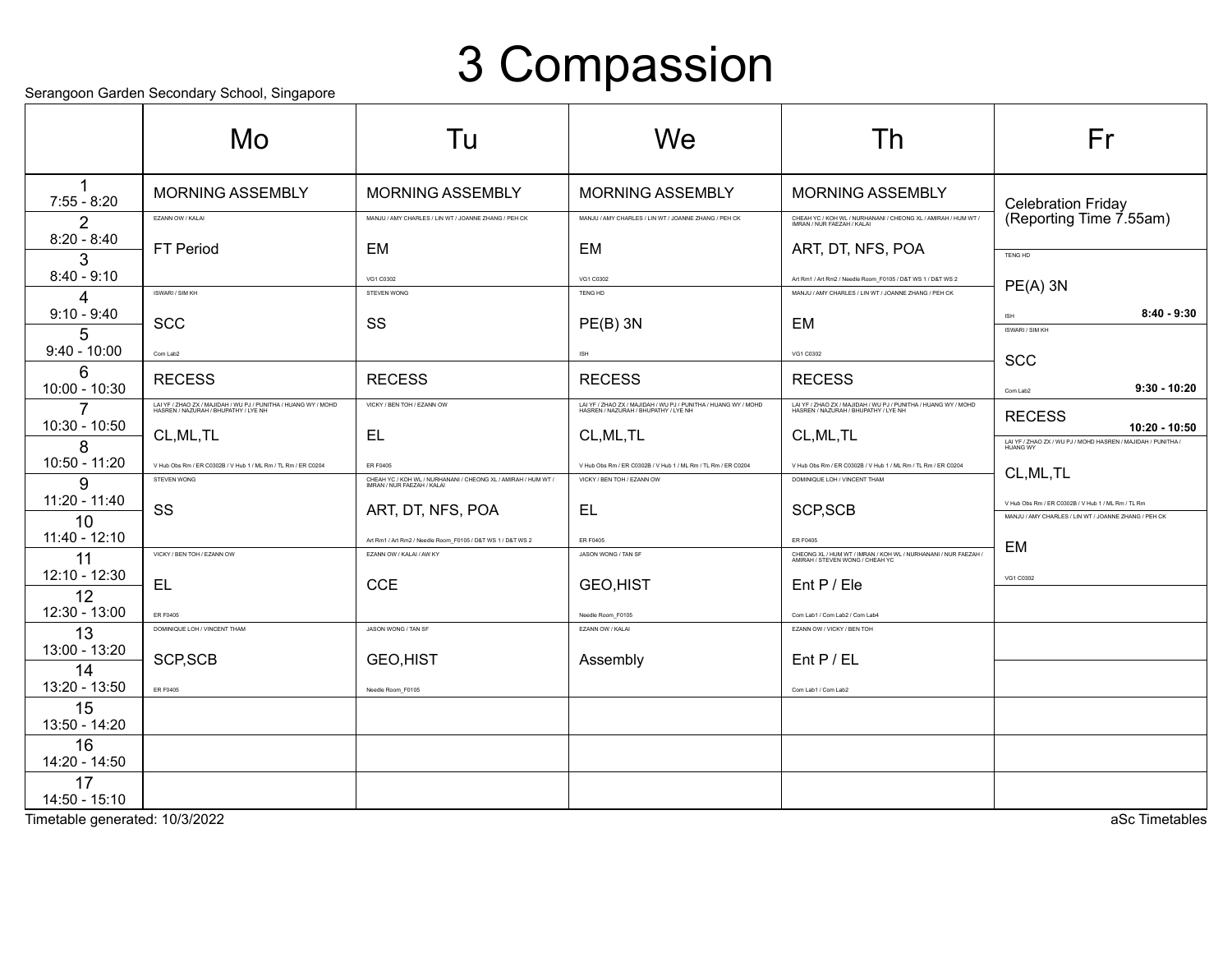### 3 Gratitude

Serangoon Garden Secondary School, Singapore

|                                   | ocialigoon Gardon ocoonidary Gonool, Olitgaporo<br>Mo                                                  | Tu                                                                                          | We                                                                                                     | Th                                                                                                                       | Fr                                                                                          |
|-----------------------------------|--------------------------------------------------------------------------------------------------------|---------------------------------------------------------------------------------------------|--------------------------------------------------------------------------------------------------------|--------------------------------------------------------------------------------------------------------------------------|---------------------------------------------------------------------------------------------|
|                                   |                                                                                                        |                                                                                             |                                                                                                        |                                                                                                                          |                                                                                             |
| $7:55 - 8:20$                     | <b>MORNING ASSEMBLY</b>                                                                                | <b>MORNING ASSEMBLY</b>                                                                     | <b>MORNING ASSEMBLY</b>                                                                                | <b>MORNING ASSEMBLY</b>                                                                                                  |                                                                                             |
| 2                                 | KELVIN TEY / NUR FAEZAH                                                                                | AARON PANG / ANDREEA LEE / VINCENT THAM                                                     | AARON PANG / ANDREEA LEE / VINCENT THAM                                                                | CHEAH YC / KOH WL / NURHANANI / CHEONG XL / AMIRAH / HUM WT /<br>IMRAN / NUR FAEZAH / KALAI                              | Celebration Friday<br>(Reporting Time 7.55am)                                               |
| $8:20 - 8:40$<br>3                | <b>FT Period</b>                                                                                       | SCP, SCB, SC_NT(+SBB)                                                                       | SCP, SCB, SC_NT(+SBB)                                                                                  | ART, DT, NFS, POA                                                                                                        | TAN SK / AMY CHARLES                                                                        |
| $8:40 - 9:10$                     |                                                                                                        | Com Lab3                                                                                    | Com Lab3                                                                                               | Art Rm1 / Art Rm2 / Needle Room F0105 / D&T WS 1 / D&T WS 2                                                              | EM                                                                                          |
| 4<br>$9:10 - 9:40$                | KELVIN TEY / DAVID KWONG                                                                               | AW KY                                                                                       | AW KY                                                                                                  | MICHAEL CHIA / SIM KH / VINCENT THAM                                                                                     | $8:40 - 9:30$<br><b>ER F0206</b>                                                            |
| 5                                 | SS                                                                                                     | $PE(B)$ 3N                                                                                  | $PE(A)$ 3N                                                                                             | SCC, SC_NT(+SBB)                                                                                                         | KELVIN TEY / BEN TOH / THERESA PONG                                                         |
| $9:40 - 10:00$                    | ER F0206                                                                                               | ISH                                                                                         | <b>BASKETBALL COURT</b>                                                                                | V Hub 1                                                                                                                  | EL                                                                                          |
| 6<br>10:00 - 10:30                | <b>RECESS</b>                                                                                          | <b>RECESS</b>                                                                               | <b>RECESS</b>                                                                                          | <b>RECESS</b>                                                                                                            | $9:30 - 10:20$<br>V Hub 2                                                                   |
| $\overline{7}$<br>$10:30 - 10:50$ | LAI YF / ZHAO ZX / MAJIDAH / WU PJ / PUNITHA / HUANG WY / MOHD<br>HASREN / NAZURAH / BHUPATHY / LYE NH | KELVIN TEY / NUR FAEZAH / SHAHUL                                                            | LAI YF / ZHAO ZX / MAJIDAH / WU PJ / PUNITHA / HUANG WY / MOHD<br>HASREN / NAZURAH / BHUPATHY / LYE NH | LAI YF / ZHAO ZX / MAJIDAH / WU PJ / PUNITHA / HUANG WY / MOHD<br>HASREN / NAZURAH / BHUPATHY / LYE NH                   | <b>RECESS</b>                                                                               |
| 8                                 | CL, ML, TL                                                                                             | <b>CCE</b>                                                                                  | CL, ML, TL                                                                                             | CL, ML, TL                                                                                                               | $10:20 - 10:50$<br>LAI YF / ZHAO ZX / WU PJ / MOHD HASREN / MAJIDAH / PUNITHA /<br>HUANG WY |
| 10:50 - 11:20                     | V Hub Obs Rm / ER C0302B / V Hub 1 / ML Rm / TL Rm / ER C0204<br>TAN SK / AMY CHARLES                  |                                                                                             | V Hub Obs Rm / ER C0302B / V Hub 1 / ML Rm / TL Rm / ER C0204<br>DAVID KWONG / LOH ZY                  | V Hub Obs Rm / ER C0302B / V Hub 1 / ML Rm / TL Rm / ER C0204<br>KELVIN TEY / BEN TOH / THERESA PONG                     | CL, ML, TL                                                                                  |
| q<br>11:20 - 11:40                |                                                                                                        | CHEAH YC / KOH WL / NURHANANI / CHEONG XL / AMIRAH / HUM WT /<br>IMRAN / NUR FAFZAH / KALAI |                                                                                                        |                                                                                                                          | V Hub Obs Rm / ER C0302B / V Hub 1 / ML Rm / TL Rm                                          |
| 10                                | EM                                                                                                     | ART, DT, NFS, POA                                                                           | <b>GEO,HIST</b>                                                                                        | $Ent$ P / EL                                                                                                             | <b>KELVIN TEY / DAVID KWONG</b>                                                             |
| 11:40 - 12:10<br>11               | ER F0206<br>DAVID KWONG / LOH ZY                                                                       | Art Rm1 / Art Rm2 / Needle Room_F0105 / D&T WS 1 / D&T WS 2<br>TAN SK / AMY CHARLES         | Com Lab2<br>MICHAEL CHIA / SIM KH                                                                      | Com Lab1 / Com Lab2<br>CHEONG XL / HUM WT / IMRAN / KOH WL / NURHANANI / NUR FAEZAH /<br>AMIRAH / STEVEN WONG / CHEAH YC | SS                                                                                          |
| 12:10 - 12:30                     | GEO, HIST                                                                                              | EM                                                                                          | <b>SCC</b>                                                                                             | Ent P / Ele                                                                                                              | <b>ER F0206</b>                                                                             |
| 12<br>12:30 - 13:00               | Com Lab2                                                                                               | ER F0206                                                                                    | V Hub 1                                                                                                | Com Lab1 / Com Lab2 / Com Lab4                                                                                           |                                                                                             |
| 13                                | KELVIN TEY / BEN TOH / THERESA PONG                                                                    | KELVIN TEY / BEN TOH / THERESA PONG                                                         | KELVIN TEY / NUR FAEZAH                                                                                | TAN SK / AMY CHARLES                                                                                                     |                                                                                             |
| 13:00 - 13:20                     | EL                                                                                                     | EL                                                                                          | Assembly                                                                                               | EM                                                                                                                       |                                                                                             |
| 14<br>13:20 - 13:50               | V Hub 2                                                                                                | V Hub 2                                                                                     |                                                                                                        | ER F0206                                                                                                                 |                                                                                             |
| 15<br>13:50 - 14:20               |                                                                                                        |                                                                                             |                                                                                                        |                                                                                                                          |                                                                                             |
| 16                                |                                                                                                        |                                                                                             |                                                                                                        |                                                                                                                          |                                                                                             |
| 14:20 - 14:50<br>17               |                                                                                                        |                                                                                             |                                                                                                        |                                                                                                                          |                                                                                             |
| $14:50 - 15:10$                   |                                                                                                        |                                                                                             |                                                                                                        |                                                                                                                          |                                                                                             |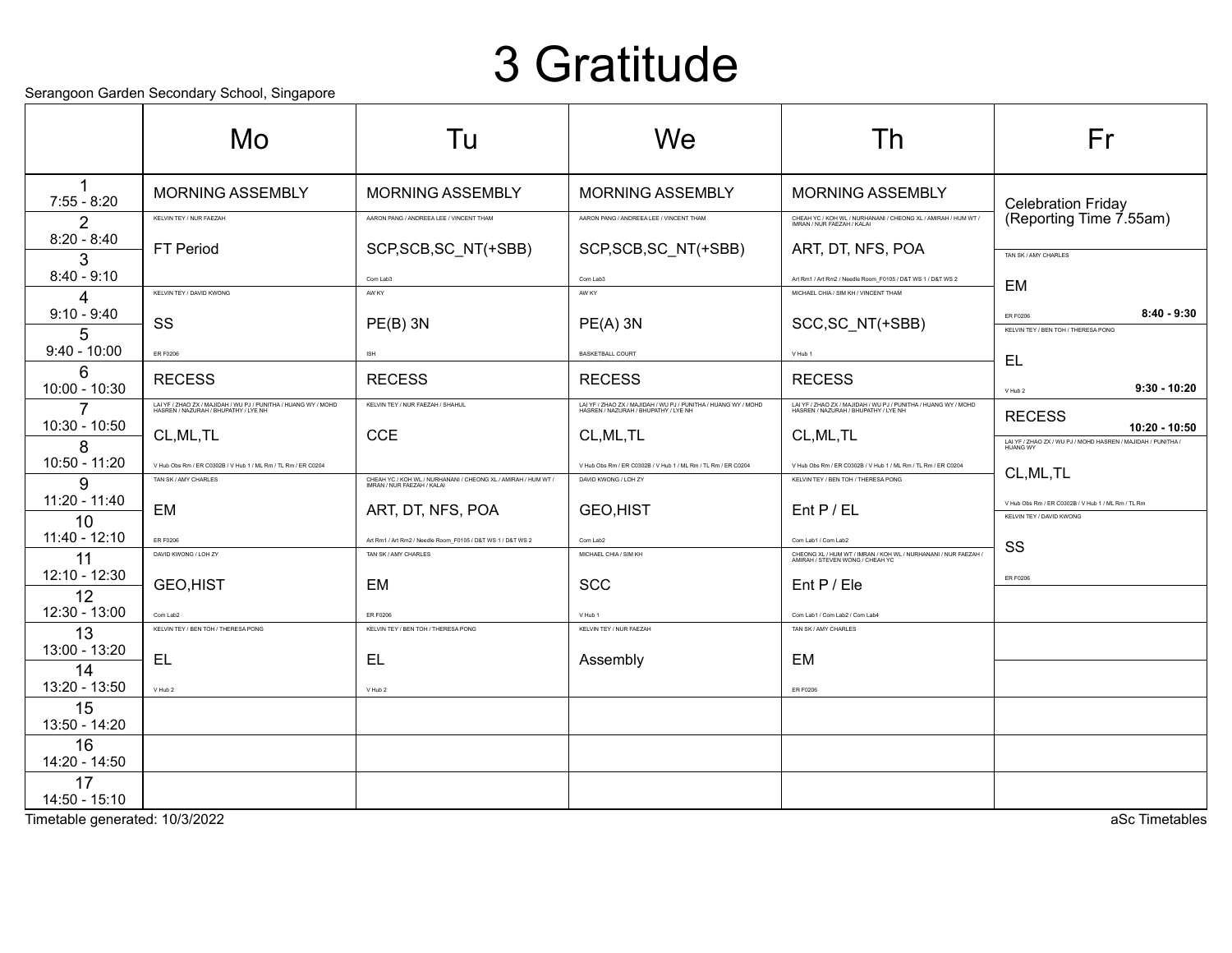## 3 Wisdom

Serangoon Garden Secondary School, Singapore

|                           | solarigoon saraon soconaary concer, singaporo<br>Mo                                                    | Tu                                                   | We                                                                                                     | Th                                                                                                     | Fr                                                   |
|---------------------------|--------------------------------------------------------------------------------------------------------|------------------------------------------------------|--------------------------------------------------------------------------------------------------------|--------------------------------------------------------------------------------------------------------|------------------------------------------------------|
| $7:55 - 8:20$             | <b>MORNING ASSEMBLY</b>                                                                                | <b>MORNING ASSEMBLY</b>                              | <b>MORNING ASSEMBLY</b>                                                                                | MORNING ASSEMBLY                                                                                       |                                                      |
| 2                         | OSMAN                                                                                                  | MANJU / AMY CHARLES / LIN WT / JOANNE ZHANG / PEH CK | MANJU / AMY CHARLES / LIN WT / JOANNE ZHANG / PEH CK                                                   | MICHAEL CHIA                                                                                           | Celebration Friday<br>(Reporting Time 7.55am)        |
| $8:20 - 8:40$<br>3        | FT Period                                                                                              | <b>EM</b>                                            | <b>EM</b>                                                                                              | SCI_NT                                                                                                 | KOH WL / FENG YY                                     |
| $8:40 - 9:10$             | KOH WL / FENG YY                                                                                       | VG1 C0302<br>THERESA PONG / CHEN YH                  | VG1 C0302<br>KOH WL / FENG YY                                                                          | MANJU / AMY CHARLES / LIN WT / JOANNE ZHANG / PEH CK                                                   | ART, Music                                           |
| $\Delta$<br>$9:10 - 9:40$ |                                                                                                        |                                                      |                                                                                                        |                                                                                                        | $8:40 - 9:30$<br>Art Rm1 / Music Room                |
| 5                         | ART, Music                                                                                             | <b>CPA</b>                                           | ART, Music                                                                                             | EM                                                                                                     | KELVIN TEY / BEN TOH / THERESA PONG                  |
| $9:40 - 10:00$            | Art Rm1 / Music Room                                                                                   | Com Lab3                                             | Art Rm1 / Music Room                                                                                   | VG1 C0302                                                                                              | EL                                                   |
| 6<br>10:00 - 10:30        | <b>RECESS</b>                                                                                          | <b>RECESS</b>                                        | <b>RECESS</b>                                                                                          | <b>RECESS</b>                                                                                          | $9:30 - 10:20$<br>V Hub 2                            |
| 7                         | LAI YF / ZHAO ZX / MAJIDAH / WU PJ / PUNITHA / HUANG WY / MOHD<br>HASREN / NAZURAH / BHUPATHY / LYE NH | PEH CK                                               | LAI YF / ZHAO ZX / MAJIDAH / WU PJ / PUNITHA / HUANG WY / MOHD<br>HASREN / NAZURAH / BHUPATHY / LYE NH | LAI YF / ZHAO ZX / MAJIDAH / WU PJ / PUNITHA / HUANG WY / MOHD<br>HASREN / NAZURAH / BHUPATHY / LYE NH | <b>RECESS</b>                                        |
| 10:30 - 10:50<br>8        | CL, ML, TL                                                                                             | <b>EMNT</b>                                          | CL, ML, TL                                                                                             | CL, ML, TL                                                                                             | 10:20 - 10:50<br>MICHAEL CHIA                        |
| 10:50 - 11:20             | V Hub Obs Rm / ER C0302B / V Hub 1 / ML Rm / TL Rm / ER C0204                                          |                                                      | V Hub Obs Rm / ER C0302B / V Hub 1 / ML Rm / TL Rm / ER C0204                                          | V Hub Obs Rm / ER C0302B / V Hub 1 / ML Rm / TL Rm / ER C0204                                          |                                                      |
| 9                         | DANIEL WEE / OSMAN                                                                                     | PEH CK / OSMAN                                       | THERESA PONG / CHEN YH                                                                                 | KELVIN TEY / BEN TOH / THERESA PONG                                                                    | <b>SCI NT</b>                                        |
| 11:20 - 11:40<br>10       | $PE(B)$ 3N                                                                                             | <b>CCE</b>                                           | <b>CPA</b>                                                                                             | $Ent$ P / EL                                                                                           | MANJU / AMY CHARLES / LIN WT / JOANNE ZHANG / PEH CK |
| 11:40 - 12:10             | ISH                                                                                                    |                                                      | Com Lab3                                                                                               | Com Lab1 / Com Lab2                                                                                    |                                                      |
| 11                        | THERESA PONG / CHEN YH                                                                                 | MICHAEL CHIA                                         | KOH WL / JEREMIAH TAN / ITA / FENG YY / HUM WT                                                         | THERESA PONG                                                                                           | EM                                                   |
| 12:10 - 12:30<br>12       | CPA                                                                                                    | SCI_NT                                               | Ent P / Ele                                                                                            | <b>EL</b>                                                                                              | VG1 C0302                                            |
| 12:30 - 13:00             | Com Lab3                                                                                               |                                                      | Com Lab1 / Com Lab2                                                                                    |                                                                                                        |                                                      |
| 13                        | KELVIN TEY / BEN TOH / THERESA PONG                                                                    | KELVIN TEY / BEN TOH / THERESA PONG                  | PEH CK / OSMAN                                                                                         | DANIEL WEE / OSMAN                                                                                     |                                                      |
| 13:00 - 13:20<br>14       | EL                                                                                                     | EL.                                                  | Assembly                                                                                               | $PE(A)$ 3N                                                                                             |                                                      |
| 13:20 - 13:50             | V Hub 2                                                                                                | V Hub 2                                              |                                                                                                        | <b>BASKETBALL COURT</b>                                                                                |                                                      |
| 15<br>13:50 - 14:20       |                                                                                                        |                                                      |                                                                                                        |                                                                                                        |                                                      |
| 16                        |                                                                                                        |                                                      |                                                                                                        |                                                                                                        |                                                      |
| 14:20 - 14:50             |                                                                                                        |                                                      |                                                                                                        |                                                                                                        |                                                      |
| 17<br>$14:50 - 15:10$     |                                                                                                        |                                                      |                                                                                                        |                                                                                                        |                                                      |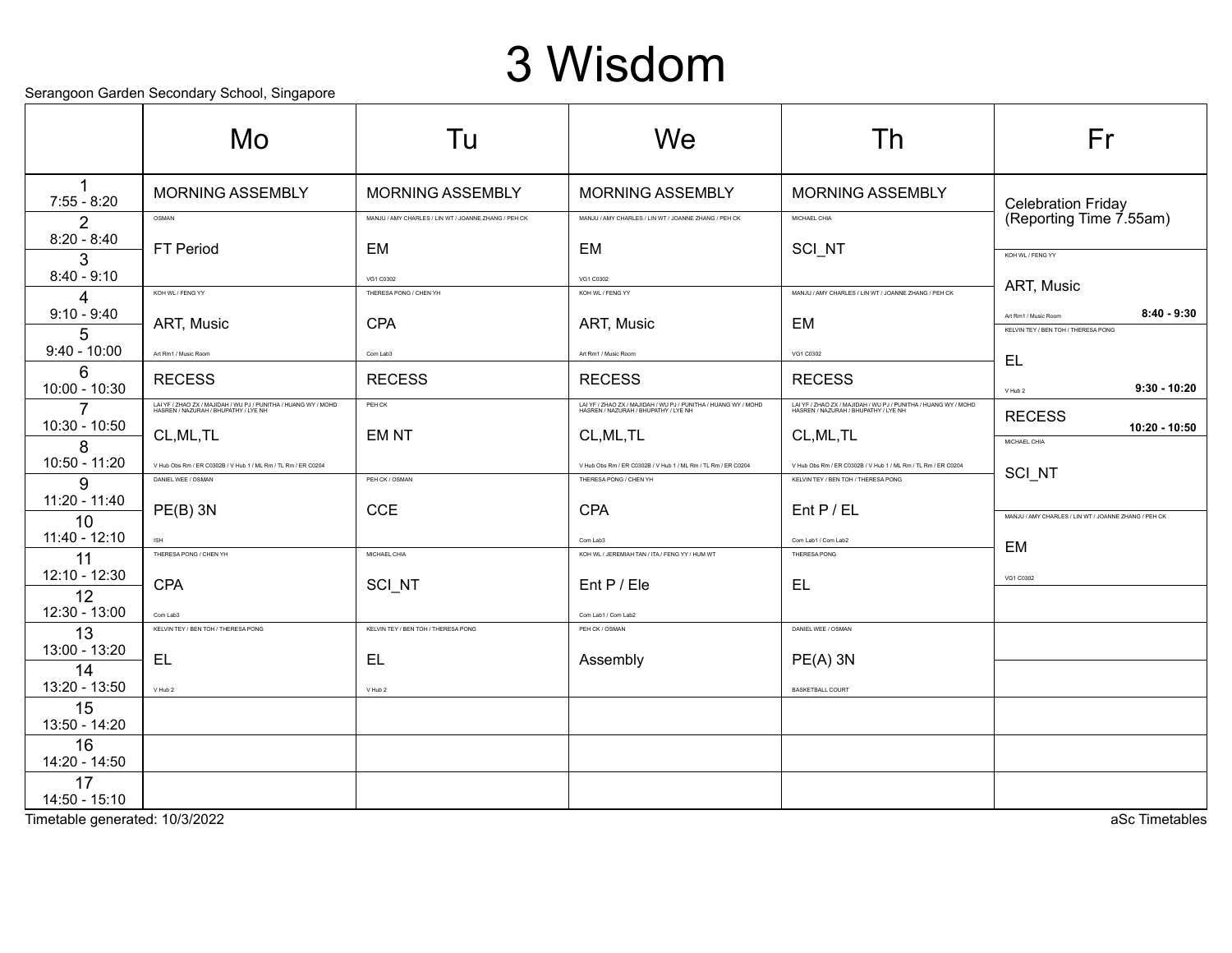#### 3 Grace

#### Serangoon Garden Secondary School, Singapore

|                     | ocialigoon Gardon ocoonidary Gonool, Olligaporo<br>Mo                                                  | Tu                                      | We                                                                                                     | Th                                                                                                      | Fr                        |
|---------------------|--------------------------------------------------------------------------------------------------------|-----------------------------------------|--------------------------------------------------------------------------------------------------------|---------------------------------------------------------------------------------------------------------|---------------------------|
|                     | <b>MORNING ASSEMBLY</b>                                                                                | <b>MORNING ASSEMBLY</b>                 | <b>MORNING ASSEMBLY</b>                                                                                | <b>MORNING ASSEMBLY</b>                                                                                 |                           |
| $7:55 - 8:20$       |                                                                                                        |                                         |                                                                                                        |                                                                                                         | <b>Celebration Friday</b> |
| 2<br>$8:20 - 8:40$  | <b>BEN TOH / NAZURAH</b>                                                                               | AARON PANG / ANDREEA LEE / VINCENT THAM | AARON PANG / ANDREEA LEE / VINCENT THAN                                                                | CHEW KQ                                                                                                 | (Reporting Time 7.55am)   |
| 3                   | <b>FT Period</b>                                                                                       | SCP, SCB, SC_NT(+SBB)                   | SCP, SCB, SC_NT(+SBB)                                                                                  | EM                                                                                                      | <b>LESLIE TAN</b>         |
| $8:40 - 9:10$       |                                                                                                        | Com Lab3                                | Com Lab3                                                                                               |                                                                                                         |                           |
| 4                   | <b>LESLIE TAN</b>                                                                                      | CHEW KQ                                 | CHEW KQ                                                                                                | MICHAEL CHIA / SIM KH / VINCENT THAM                                                                    | <b>CPA</b>                |
| $9:10 - 9:40$       | <b>CPA</b>                                                                                             | EM                                      | EM                                                                                                     | SCC, SC_NT(+SBB)                                                                                        | $8:40 - 9:30$<br>Com Lab3 |
| 5<br>$9:40 - 10:00$ |                                                                                                        |                                         |                                                                                                        |                                                                                                         | CHEW KQ                   |
| 6                   | Com Lab3                                                                                               |                                         |                                                                                                        | V Hub 1                                                                                                 | EM                        |
| 10:00 - 10:30       | <b>RECESS</b>                                                                                          | <b>RECESS</b>                           | <b>RECESS</b>                                                                                          | <b>RECESS</b>                                                                                           | $9:30 - 10:20$            |
| $\overline{7}$      | LAI YF / ZHAO ZX / MAJIDAH / WU PJ / PUNITHA / HUANG WY / MOHD<br>HASREN / NAZURAH / BHUPATHY / LYE NH | VICKY / BEN TOH / EZANN OW              | LAI YF / ZHAO ZX / MAJIDAH / WU PJ / PUNITHA / HUANG WY / MOHD<br>HASREN / NAZURAH / BHUPATHY / LYE NH | LAI YF / ZHAO ZX / MAJIDAH / WU PJ / PUNITHA / HUANG WY / MOHD<br>HASREN / NAZURAH / BHUPATHY / I YE NH | <b>RECESS</b>             |
| 10:30 - 10:50       | CL, ML, TL                                                                                             | EL.                                     | CL, ML, TL                                                                                             | CL, ML, TL                                                                                              | 10:20 - 10:50             |
| 8<br>10:50 - 11:20  |                                                                                                        |                                         |                                                                                                        |                                                                                                         | <b>BEN TOH</b>            |
| 9                   | V Hub Obs Rm / ER C0302B / V Hub 1 / ML Rm / TL Rm / ER C0204<br>ITA / JEREMIAH TAN                    | ER F0405<br>TENG HD                     | V Hub Obs Rm / ER C0302B / V Hub 1 / ML Rm / TL Rm / ER C0204<br>VICKY / BEN TOH / EZANN OW            | V Hub Obs Rm / ER C0302B / V Hub 1 / ML Rm / TL Rm / ER C0204<br>TENG HD                                | EL                        |
| 11:20 - 11:40       |                                                                                                        |                                         |                                                                                                        |                                                                                                         |                           |
| 10                  | DT, NFS                                                                                                | $PE(B)$ 3N                              | EL                                                                                                     | $PE(A)$ 3N                                                                                              | ITA / JEREMIAH TAN        |
| 11:40 - 12:10       | <b>D&amp;T WS 2</b><br>VICKY / BEN TOH / EZANN OW                                                      | ISH<br>BEN TOH / NAZURAH / ALICE YEO    | <b>ER E0405</b><br>KOH WL / JEREMIAH TAN / ITA / FENG YY / HUM WT                                      | <b>ISH</b><br>ITA / JEREMIAH TAN                                                                        | DT, NFS                   |
| 11<br>12:10 - 12:30 |                                                                                                        |                                         |                                                                                                        |                                                                                                         |                           |
| 12                  | EL.                                                                                                    | <b>CCE</b>                              | Ent P / Ele                                                                                            | DT, NFS                                                                                                 | D&T WS 2                  |
| 12:30 - 13:00       | ER F0405                                                                                               |                                         | Com Lab1 / Com Lab2                                                                                    | D&T WS 2                                                                                                |                           |
| 13                  | CHEW KQ                                                                                                | <b>LESLIE TAN</b>                       | <b>BEN TOH / NAZURAH</b>                                                                               | EZANN OW / VICKY / BEN TOH                                                                              |                           |
| 13:00 - 13:20       | EM                                                                                                     | <b>CPA</b>                              | Assembly                                                                                               | $Ent$ P / EL                                                                                            |                           |
| 14<br>13:20 - 13:50 |                                                                                                        |                                         |                                                                                                        |                                                                                                         |                           |
| 15                  |                                                                                                        | Com Lab3                                |                                                                                                        | Com Lab1 / Com Lab2                                                                                     |                           |
| 13:50 - 14:20       |                                                                                                        |                                         |                                                                                                        |                                                                                                         |                           |
| 16                  |                                                                                                        |                                         |                                                                                                        |                                                                                                         |                           |
| 14:20 - 14:50       |                                                                                                        |                                         |                                                                                                        |                                                                                                         |                           |
| 17<br>14:50 - 15:10 |                                                                                                        |                                         |                                                                                                        |                                                                                                         |                           |

Timetable generated: 10/3/2022 aSc Timetables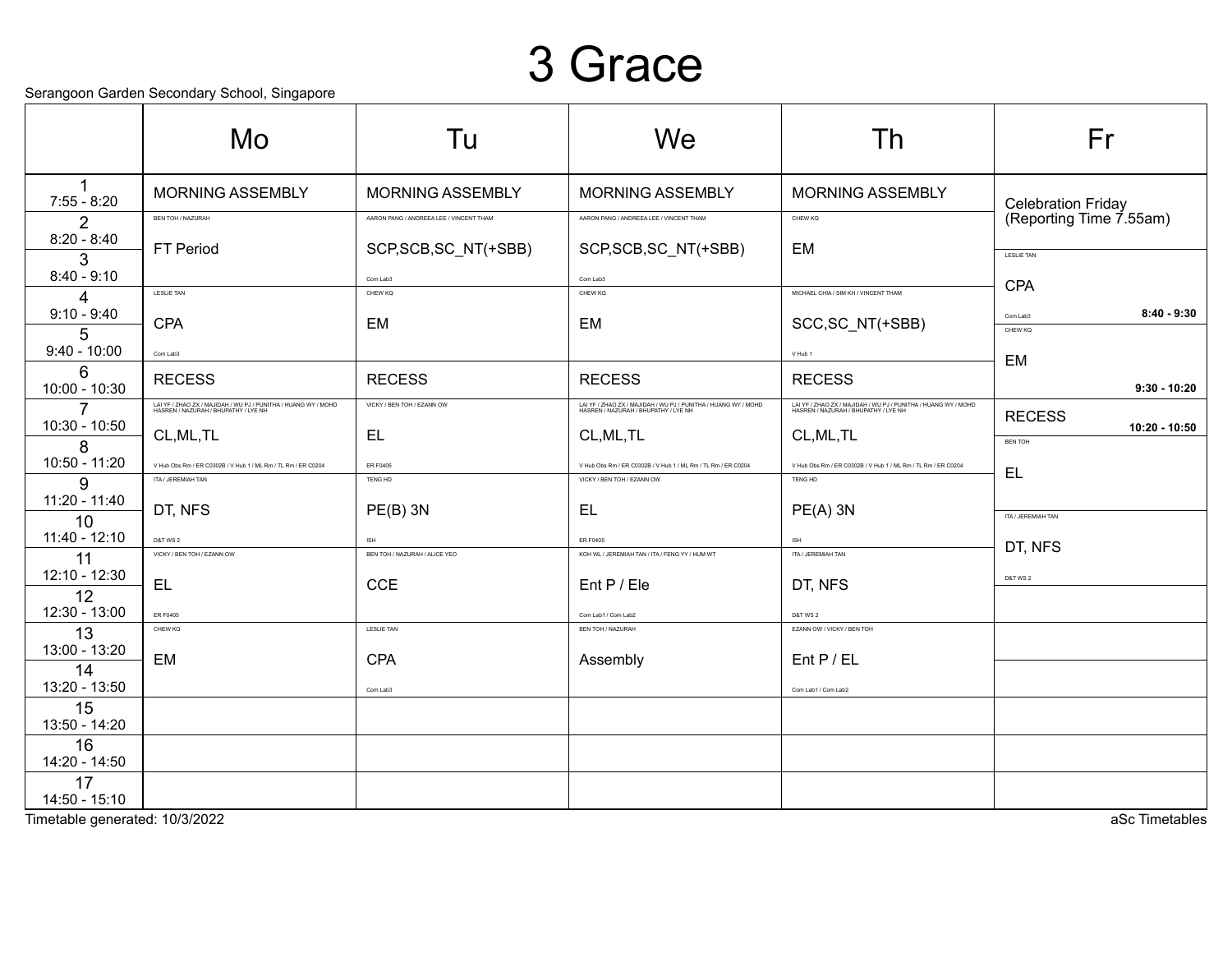#### 4 Perseverance

Serangoon Garden Secondary School, Singapore

|                                | solarigoon saraon soconaary sonoon, singaporo<br>Mo                                                                      | Tu                                                                                                             | We                                                                                      | Th                                                                                                                       | Fr                                                                                                                                                |
|--------------------------------|--------------------------------------------------------------------------------------------------------------------------|----------------------------------------------------------------------------------------------------------------|-----------------------------------------------------------------------------------------|--------------------------------------------------------------------------------------------------------------------------|---------------------------------------------------------------------------------------------------------------------------------------------------|
| $7:55 - 8:20$                  | <b>MORNING ASSEMBLY</b>                                                                                                  | <b>MORNING ASSEMBLY</b>                                                                                        | <b>MORNING ASSEMBLY</b>                                                                 | <b>MORNING ASSEMBLY</b>                                                                                                  | <b>Celebration Friday</b>                                                                                                                         |
| $\overline{2}$                 | <b>BENJAMIN TAN / REKHA</b>                                                                                              | DAVID YEE / BENJAMIN TAN                                                                                       | EZANN OW / YVONNE KWOK                                                                  | DANIEL WEE                                                                                                               | (Reporting Time 7.55am)                                                                                                                           |
| $8:20 - 8:40$                  | <b>FT Period</b>                                                                                                         | SCP, SCB                                                                                                       | EL                                                                                      | PE(M) 4/5                                                                                                                | DAVID YEE / BENJAMIN TAN                                                                                                                          |
| 3<br>$8:40 - 9:10$             |                                                                                                                          | Commerce Rm 1                                                                                                  | V Hub 1                                                                                 | <b>BASKETBALL COURT</b>                                                                                                  |                                                                                                                                                   |
| 4<br>$9:10 - 9:40$             | <b>RECESS</b>                                                                                                            | <b>RECESS</b>                                                                                                  | <b>RECESS</b>                                                                           | <b>RECESS</b>                                                                                                            | SCP, SCB<br>$8:40 - 9:30$<br>Commerce Rm 1                                                                                                        |
| 5                              | HUANG YL / GWEN CHIEW / TAN SF / ELAINE JOHN / LOH ZY /<br>STEPHANIE ZHONG / JASON WONG                                  | HUANG YL / TAY HY / KALAI / CHEAH YC                                                                           | ERICA TAY / JOSHUA CHEN / SIM KH / BENJAMIN TAN / LIM WQ / SEOW<br>HT / TAN JH          | TERRENCE ONG / TEO PH / LEE CY / LAI YF / HUANG WY / LI MIAO /<br>MAJIDAH / BEEVI / WU PJ                                | <b>RECESS</b>                                                                                                                                     |
| $9:40 - 10:00$<br>6            | <b>GEO,HIST,LIT</b>                                                                                                      | AM/LIT/POA                                                                                                     | SCC, SC_NT(+SBB)                                                                        | CL, ML, TL                                                                                                               | $9:30 - 10:00$<br>EZANN OW / YVONNE KWOK                                                                                                          |
| $10:00 - 10:30$                | V Hub 1 / V Hub 2                                                                                                        | ER E0305 / ER F0405                                                                                            | ER E0305 / ER F0204 / Com Lab3                                                          | Com Lab4 / ML Rm / TL Rm                                                                                                 | EL                                                                                                                                                |
| 7<br>10:30 - 10:50             | TAN SF / KELVIN TEY / TAN ZH / STEVEN WONG<br>SS                                                                         | ERICA TAY / JOSHUA CHEN / SIM KH / LIM WQ / SEOW HT / TAN JH /<br>MICHAEL CHIA<br><b>SCC</b>                   | HUANG YL / TAY HY / KALAI / CHEAH YC<br>AM/LIT/POA                                      | JOANNE ZHANG / IRENE CHEN / KO TH / POH WR / TAN SK / TAY HY<br>EM                                                       | V Hub 1                                                                                                                                           |
| 8<br>10:50 - 11:20             | Com Lab1 / VG1 C0302                                                                                                     | ER E0305 / ER E0204 / Com Lab3 / V Hub 1                                                                       | ER E0305 / ER F0405                                                                     | FR E0204 / FR E0206                                                                                                      | KALAI / CHARLENE TAN / AMIRAH / IRENE CHEN / KOH WL / IMRAN /<br>NUR FAEZAH / JEREMIAH TAN / WILSON YEO / REKHA / LEE AL<br>AM(4RP,4EP), ART, DT, |
| 9                              | EZANN OW / YVONNE KWOK                                                                                                   | HUANG YL / GWEN CHIEW / TAN SF / ELAINE JOHN / LOH ZY /<br>STEPHANIE ZHONG / JASON WONG                        | DANIEL WEE                                                                              | KALAI / CHARLENE TAN / AMIRAH / IRENE CHEN / KOH WL / IMRAN /<br>NUR FAEZAH / JEREMIAH TAN / WILSON YEO / REKHA / LEE AL | NFS, POA(4RP, 4EP)                                                                                                                                |
| $11:20 - 11:40$                | <b>EL</b>                                                                                                                | <b>GEO,HIST,LIT</b>                                                                                            | $PE(B)$ 4/5                                                                             | AM(4RP,4EP), ART, DT,                                                                                                    | Com Lab3 / Com Lab4 / Art Rm1 / Art Rm2 / D&T WS 1 / D&T WS 2 / ER<br>E0305                                                                       |
| 10<br>$11:40 - 12:10$          |                                                                                                                          |                                                                                                                |                                                                                         | NFS, POA(4RP,4EP)<br>Com Lab3 / Com Lab4 / Art Rm1 / Art Rm2 / D&T WS 1 / D&T WS 2 / ER                                  | HUANG YL / TAY HY / KALAI / CHEAH YC                                                                                                              |
| 11                             | V Hub 1<br>JOANNE ZHANG / IRENE CHEN / KO TH / POH WR / TAN SK / TAY HY                                                  | V Hub 1 / V Hub 2<br>TERRENCE ONG / TEO PH / LEE CY / LAI YF / HUANG WY / LI MIAO /<br>MAJIDAH / BEEVI / WU PJ | <b>BASKETBALL COURT</b><br>JOANNE ZHANG / IRENE CHEN / KO TH / POH WR / TAN SK / TAY HY | FZANN OW / YVONNE KWOK                                                                                                   | AM/LIT/POA                                                                                                                                        |
| 12:10 - 12:30                  | EM                                                                                                                       |                                                                                                                | EM                                                                                      | EL                                                                                                                       | ER E0305 / ER F0405                                                                                                                               |
| 12                             |                                                                                                                          |                                                                                                                |                                                                                         |                                                                                                                          |                                                                                                                                                   |
| 12:30 - 13:00<br>13            | ER F0204 / ER F0206<br>TERRENCE ONG / TEO PH / LEE CY / LAI YF / HUANG WY / LI MIAO /<br>MAJIDAH / BEEVI / WU PJ         | CL, ML, TL                                                                                                     | FR F0204 / FR F0206<br><b>BENJAMIN TAN / REKHA</b>                                      | V Hub 1<br><b>BENJAMIN TAN / REKHA</b>                                                                                   |                                                                                                                                                   |
| 13:00 - 13:20                  |                                                                                                                          |                                                                                                                |                                                                                         |                                                                                                                          |                                                                                                                                                   |
| 14                             | CL, ML, TL                                                                                                               |                                                                                                                | Assembly                                                                                | <b>CCE</b>                                                                                                               |                                                                                                                                                   |
| 13:20 - 13:50                  | Com Lab4 / ML Rm / TL Rm                                                                                                 | Com Lab4 / ML Rm / TL Rm                                                                                       |                                                                                         |                                                                                                                          |                                                                                                                                                   |
| 15<br>13:50 - 14:20            | Lunch Break                                                                                                              | Lunch Break                                                                                                    |                                                                                         |                                                                                                                          |                                                                                                                                                   |
| 16                             | KALAI / CHARLENE TAN / AMIRAH / IRENE CHEN / KOH WL / IMRAN /<br>NUR FAEZAH / JEREMIAH TAN / WILSON YEO / REKHA / LEE AL | TAN SF / KELVIN TEY / TAN ZH / STEVEN WONG                                                                     |                                                                                         |                                                                                                                          |                                                                                                                                                   |
| 14:20 - 14:50<br>17            | AM(4RP,4EP), ART, DT,<br>NFS, POA(4RP,4EP)                                                                               | SS                                                                                                             |                                                                                         |                                                                                                                          |                                                                                                                                                   |
| 14:50 - 15:10                  | Com Lab3 / Com Lab4 / Art Rm1 / Art Rm2 / D&T WS 1 / D&T WS 2 / ER<br>E0305                                              | Com Lab1 / VG1 C0302                                                                                           |                                                                                         |                                                                                                                          |                                                                                                                                                   |
| Timetable generated: 10/3/2022 |                                                                                                                          |                                                                                                                |                                                                                         |                                                                                                                          | aSc Timetables                                                                                                                                    |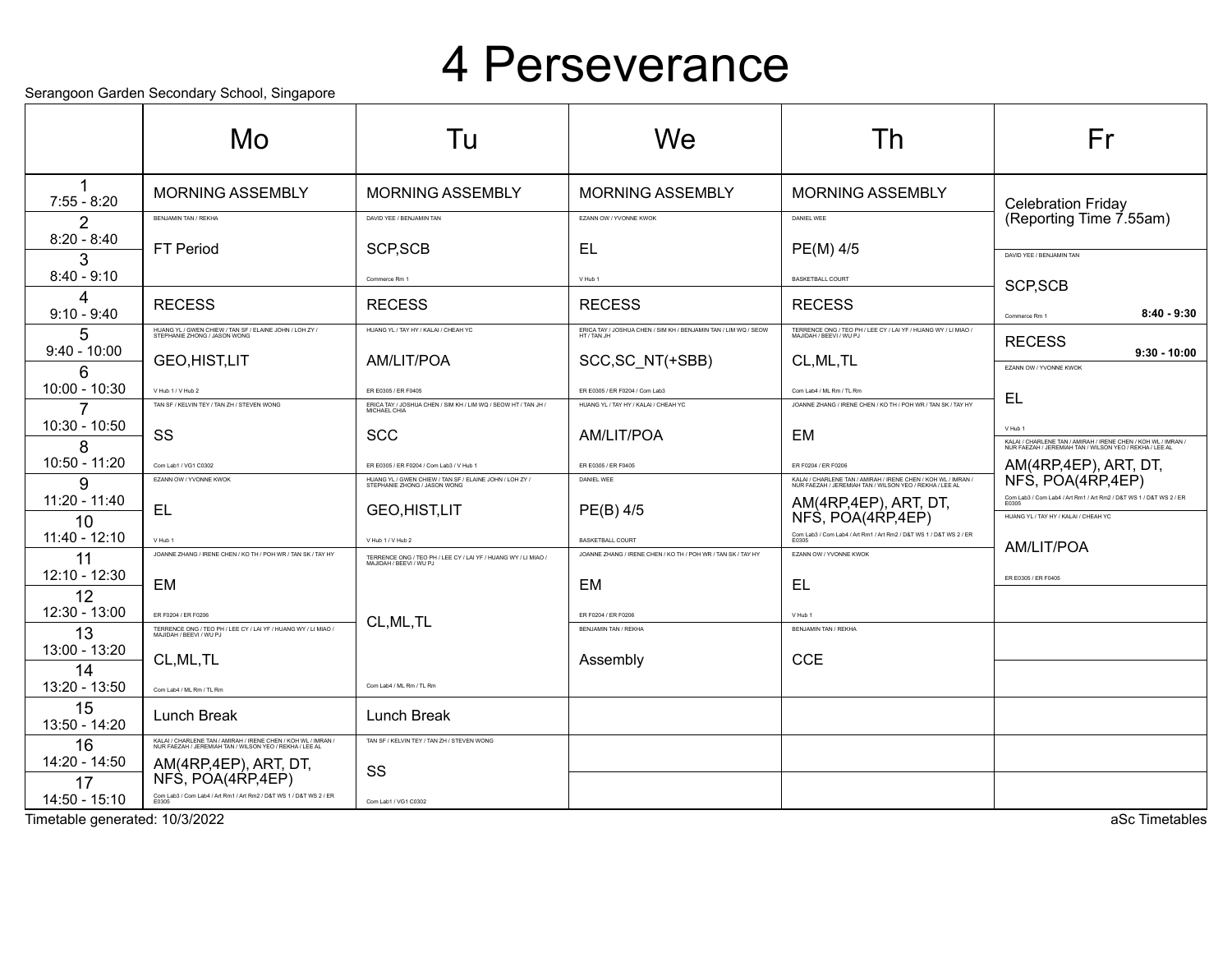## 4 Respect

Serangoon Garden Secondary School, Singapore

|                                 | ocialigoon Gardon ocoonidary Gonool, Olitgaporo<br>Mo                                                                    | Tu                                                                                                             | We                                                          | Th                                                                                                                       | Fr                                                                                                                                                |
|---------------------------------|--------------------------------------------------------------------------------------------------------------------------|----------------------------------------------------------------------------------------------------------------|-------------------------------------------------------------|--------------------------------------------------------------------------------------------------------------------------|---------------------------------------------------------------------------------------------------------------------------------------------------|
| 1<br>$7:55 - 8:20$              | MORNING ASSEMBLY                                                                                                         | <b>MORNING ASSEMBLY</b>                                                                                        | <b>MORNING ASSEMBLY</b>                                     | <b>MORNING ASSEMBLY</b>                                                                                                  | <b>Celebration Friday</b>                                                                                                                         |
| 2                               | HEMA KHAIRA / TAN ZH                                                                                                     | HEMA KHAIRA / TAN ZH                                                                                           | DAVID YEE / BENJAMIN TAN                                    | HEMA KHAIRA / SULTANAH / CASSANDRA CHOO                                                                                  | (Reporting Time 7.55am)                                                                                                                           |
| $8:20 - 8:40$<br>3              | FT Period                                                                                                                | <b>CCE</b>                                                                                                     | SCP, SCB                                                    | EL                                                                                                                       | CHAN MF / OSMAN                                                                                                                                   |
| $8:40 - 9:10$                   |                                                                                                                          |                                                                                                                | Commerce Rm 1                                               |                                                                                                                          | PE(A) 4/5                                                                                                                                         |
| 4<br>$9:10 - 9:40$              | <b>RECESS</b>                                                                                                            | <b>RECESS</b>                                                                                                  | <b>RECESS</b>                                               | <b>RECESS</b>                                                                                                            | $8:40 - 9:30$<br>FIELD                                                                                                                            |
| 5                               | HUANG YL / GWEN CHIEW / TAN SF / ELAINE JOHN / LOH ZY /<br>STEPHANIE ZHONG / JASON WONG                                  | HEMA KHAIRA / SULTANAH / CASSANDRA CHOO                                                                        | JOANNE ZHANG / IRENE CHEN / POH WR / MANJU                  | TERRENCE ONG / TEO PH / LEE CY / LAI YF / HUANG WY / LI MIAO /<br>MAJIDAH / BEEVI / WU PJ                                | <b>RECESS</b>                                                                                                                                     |
| $9:40 - 10:00$<br>6             | <b>GEO,HIST,LIT</b>                                                                                                      | EL.                                                                                                            | EM                                                          | CL, ML, TL                                                                                                               | $9:30 - 10:00$<br>JOANNE ZHANG / IRENE CHEN / POH WR / MANJU                                                                                      |
| 10:00 - 10:30                   | V Hub 1 / V Hub 2                                                                                                        |                                                                                                                | VG1 C0302                                                   | Com Lab4 / ML Rm / TL Rm                                                                                                 | EM                                                                                                                                                |
| $\overline{7}$<br>10:30 - 10:50 | TAN SF / KELVIN TEY / TAN ZH / STEVEN WONG<br>SS                                                                         | JOANNE ZHANG / IRENE CHEN / POH WR / MANJU<br>EM                                                               | HEMA KHAIRA / SULTANAH / CASSANDRA CHOO<br>EL               | DAVID YEE / BENJAMIN TAN<br>SCP, SCB                                                                                     | VG1 C0302                                                                                                                                         |
| 8<br>10:50 - 11:20              | Com Lab1 / VG1 C0302                                                                                                     | VG1 C0302                                                                                                      |                                                             | Commerce Rm 1                                                                                                            | KALAI / CHARLENE TAN / AMIRAH / IRENE CHEN / KOH WL / IMRAN /<br>NUR FAEZAH / JEREMIAH TAN / WILSON YEO / REKHA / LEE AL<br>AM(4RP,4EP), ART, DT, |
| g                               | HEMA KHAIRA / SULTANAH / CASSANDRA CHOO                                                                                  | HUANG YL / GWEN CHIEW / TAN SF / ELAINE JOHN / LOH ZY /<br>STEPHANIE ZHONG / JASON WONG                        | MICHAEL CHIA / ISWARI / ERICA TAY / SEOW HT / LIM WQ        | KALAI / CHARLENE TAN / AMIRAH / IRENE CHEN / KOH WL / IMRAN /<br>NUR FAEZAH / JEREMIAH TAN / WILSON YEO / REKHA / LEE AL | NFS, POA(4RP, 4EP)                                                                                                                                |
| $11:20 - 11:40$                 | EL                                                                                                                       | <b>GEO,HIST,LIT</b>                                                                                            | <b>SCC</b>                                                  | AM(4RP,4EP), ART, DT,                                                                                                    | Com Lab3 / Com Lab4 / Art Rm1 / Art Rm2 / D&T WS 1 / D&T WS 2 / ER<br>E0305                                                                       |
| 10<br>$11:40 - 12:10$           |                                                                                                                          |                                                                                                                |                                                             | NFS, POA(4RP,4EP)<br>Com Lab3 / Com Lab4 / Art Rm1 / Art Rm2 / D&T WS 1 / D&T WS 2 / ER                                  | <b>HEMA KHAIRA</b>                                                                                                                                |
| 11                              | DAVID YEE / BENJAMIN TAN                                                                                                 | V Hub 1 / V Hub 2<br>TERRENCE ONG / TEO PH / LEE CY / LAI YF / HUANG WY / LI MIAO /<br>MAJIDAH / BEEVI / WU PJ | Commerce Rm 1 / Commerce Rm 2 / ER E0305<br>CHAN MF / OSMAN | <b>IRENE CHEN</b>                                                                                                        | EL                                                                                                                                                |
| 12:10 - 12:30<br>12             | SCP, SCB                                                                                                                 |                                                                                                                | PE(B) 4/5                                                   | EM                                                                                                                       |                                                                                                                                                   |
| 12:30 - 13:00                   | Commerce Rm 1                                                                                                            |                                                                                                                | <b>BASKETBALL COURT</b>                                     |                                                                                                                          |                                                                                                                                                   |
| 13                              | TERRENCE ONG / TEO PH / LEE CY / LAI YF / HUANG WY / LI MIAO /<br>MAJIDAH / BEEVI / WU PJ                                | CL, ML, TL                                                                                                     | HEMA KHAIRA / TAN ZH                                        | MICHAEL CHIA / ISWARI / ERICA TAY / SEOW HT / LIM WQ                                                                     |                                                                                                                                                   |
| 13:00 - 13:20<br>14             | CL, ML, TL                                                                                                               |                                                                                                                | Assembly                                                    | <b>SCC</b>                                                                                                               |                                                                                                                                                   |
| 13:20 - 13:50                   | Com Lab4 / ML Rm / TL Rm                                                                                                 | Com Lab4 / ML Rm / TL Rm                                                                                       |                                                             | Commerce Rm 1 / Commerce Rm 2 / ER E0305                                                                                 |                                                                                                                                                   |
| 15<br>13:50 - 14:20             | Lunch Break                                                                                                              | Lunch Break                                                                                                    |                                                             |                                                                                                                          |                                                                                                                                                   |
| 16                              | KALAI / CHARLENE TAN / AMIRAH / IRENE CHEN / KOH WL / IMRAN /<br>NUR FAEZAH / JEREMIAH TAN / WILSON YEO / REKHA / LEE AL | TAN SF / KELVIN TEY / TAN ZH / STEVEN WONG                                                                     |                                                             |                                                                                                                          |                                                                                                                                                   |
| 14:20 - 14:50                   | AM(4RP,4EP), ART, DT,                                                                                                    | SS                                                                                                             |                                                             |                                                                                                                          |                                                                                                                                                   |
| 17<br>14:50 - 15:10             | NFS, POA(4RP,4EP)<br>Com Lab3 / Com Lab4 / Art Rm1 / Art Rm2 / D&T WS 1 / D&T WS 2 / ER<br>E0305                         |                                                                                                                |                                                             |                                                                                                                          |                                                                                                                                                   |
| Timetable generated: 10/3/2022  |                                                                                                                          | Com Lab1 / VG1 C0302                                                                                           |                                                             |                                                                                                                          | aSc Timetables                                                                                                                                    |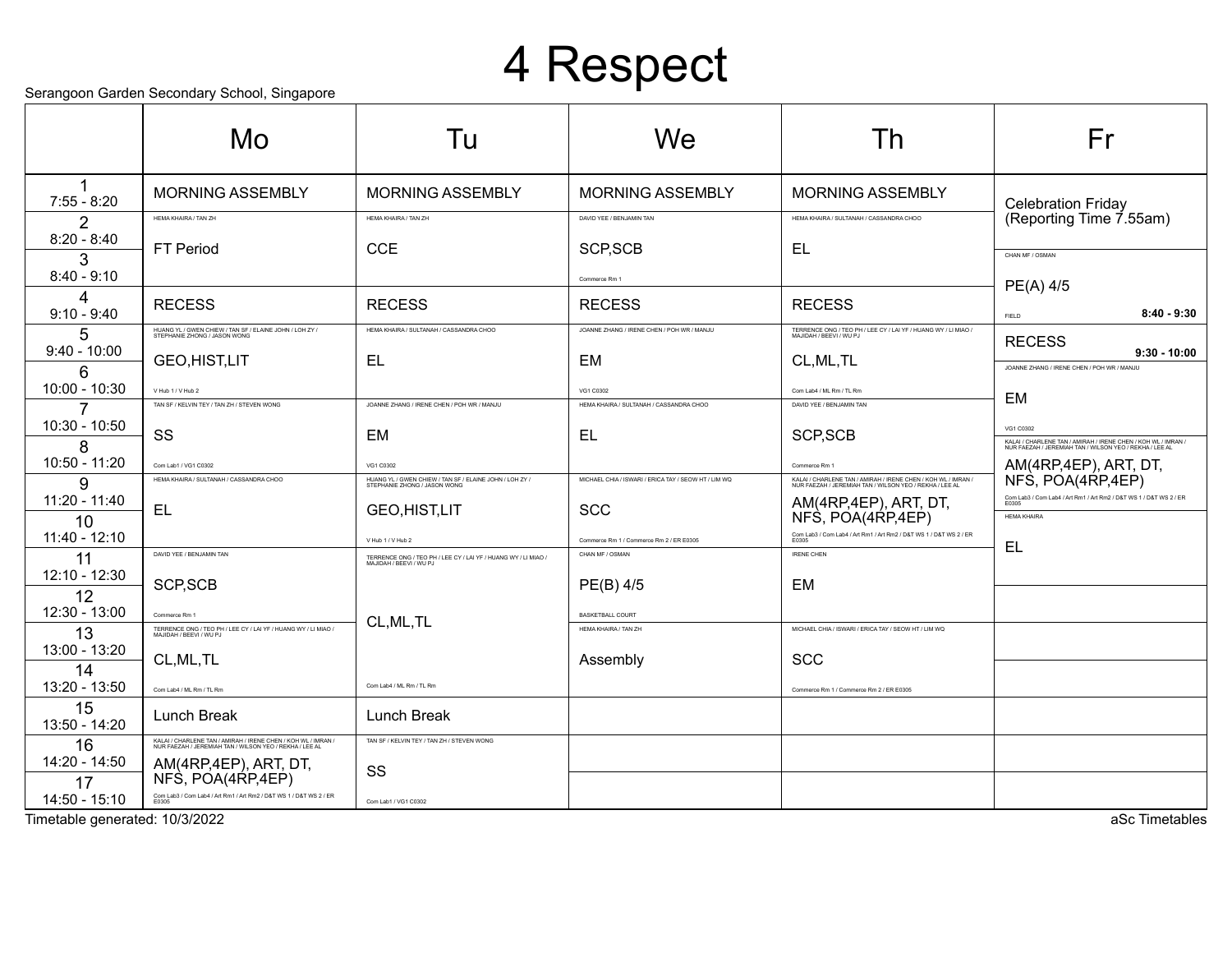# 4 Integrity

Serangoon Garden Secondary School, Singapore

|                       | Jerangoon Garden Jecondary Johoor, Jingapore                                                                             |                                                                                           |                                                      |                                                                                                                          |                                                                                                                                       |
|-----------------------|--------------------------------------------------------------------------------------------------------------------------|-------------------------------------------------------------------------------------------|------------------------------------------------------|--------------------------------------------------------------------------------------------------------------------------|---------------------------------------------------------------------------------------------------------------------------------------|
|                       | Mo                                                                                                                       | Tu                                                                                        | We                                                   | Th                                                                                                                       | Fr                                                                                                                                    |
| 1<br>$7:55 - 8:20$    | <b>MORNING ASSEMBLY</b>                                                                                                  | <b>MORNING ASSEMBLY</b>                                                                   | <b>MORNING ASSEMBLY</b>                              | <b>MORNING ASSEMBLY</b>                                                                                                  | <b>Celebration Friday</b>                                                                                                             |
| 2                     | CHARLENE TAN / AARON PANG                                                                                                | WONG SM                                                                                   | JOY FOO                                              | JOY FOO                                                                                                                  | (Reporting Time 7.55am)                                                                                                               |
| $8:20 - 8:40$<br>3    | <b>FT Period</b>                                                                                                         | PE(M) 4/5                                                                                 | EL                                                   | EL,                                                                                                                      | JOY FOO                                                                                                                               |
| $8:40 - 9:10$         |                                                                                                                          | <b>BASKETBALL COURT</b>                                                                   |                                                      |                                                                                                                          | EL                                                                                                                                    |
| Δ<br>$9:10 - 9:40$    | <b>RECESS</b>                                                                                                            | <b>RECESS</b>                                                                             | <b>RECESS</b>                                        | <b>RECESS</b>                                                                                                            | $8:40 - 9:30$                                                                                                                         |
| 5                     | HUANG YL / GWEN CHIEW / TAN SF / ELAINE JOHN / LOH ZY /<br>STEPHANIE ZHONG / JASON WONG                                  | HUANG YL / TAY HY / KALAI / CHEAH YC                                                      | JOANNE ZHANG / IRENE CHEN / POH WR / MANJU           | TERRENCE ONG / TEO PH / LEE CY / LAI YF / HUANG WY / LI MIAO /<br>MAJIDAH / REEVI / WI I PJ                              | <b>RECESS</b>                                                                                                                         |
| $9:40 - 10:00$<br>6   | GEO, HIST, LIT                                                                                                           | AM/LIT/POA                                                                                | EM                                                   | CL, ML, TL                                                                                                               | $9:30 - 10:00$<br>JOANNE ZHANG / IRENE CHEN / POH WR / MANJU                                                                          |
| 10:00 - 10:30         | V Hub 1 / V Hub 2                                                                                                        | ER E0305 / ER F0405                                                                       | VG1 C0302                                            | Com Lab4 / ML Rm / TL Rm                                                                                                 | EM                                                                                                                                    |
|                       | WONG SM                                                                                                                  | JOANNE ZHANG / IRENE CHEN / POH WR / MANJU                                                | HUANG YL / TAY HY / KALAI / CHEAH YC                 | AARON PANG / MAGESHWARI                                                                                                  |                                                                                                                                       |
| 10:30 - 10:50<br>8    | PE(B) 4/5                                                                                                                | EM                                                                                        | AM/LIT/POA                                           | SCP, SCB                                                                                                                 | VG1 C0302<br>KALAI / CHARLENE TAN / AMIRAH / IRENE CHEN / KOH WL / IMRAN /<br>NUR FAEZAH / JEREMIAH TAN / WILSON YEO / REKHA / LEE AL |
| 10:50 - 11:20         | BASKETBALL COURT                                                                                                         | VG1 C0302                                                                                 | ER E0305 / ER F0405                                  | VG1 C0302                                                                                                                | AM(4RP,4EP), ART, DT,                                                                                                                 |
| g                     | JOY FOO                                                                                                                  | HUANG YL / GWEN CHIEW / TAN SF / ELAINE JOHN / LOH ZY /<br>STEPHANIE ZHONG / JASON WONG   | MICHAEL CHIA / ISWARI / ERICA TAY / SEOW HT / LIM WQ | KALAI / CHARLENE TAN / AMIRAH / IRENE CHEN / KOH WL / IMRAN /<br>NUR FAEZAH / JEREMIAH TAN / WILSON YEO / REKHA / LEE AL | NFS, POA(4RP,4EP)                                                                                                                     |
| $11:20 - 11:40$<br>10 | EL                                                                                                                       | <b>GEO,HIST,LIT</b>                                                                       | <b>SCC</b>                                           | AM(4RP,4EP), ART, DT,<br>NFS, POA(4RP,4EP)                                                                               | Com Lab3 / Com Lab4 / Art Rm1 / Art Rm2 / D&T WS 1 / D&T WS 2 / ER<br>E0305<br>HUANG YL / TAY HY / KALAI / CHEAH YC                   |
| 11:40 - 12:10         |                                                                                                                          | V Hub 1 / V Hub 2                                                                         | Commerce Rm 1 / Commerce Rm 2 / ER E0305             | Com Lab3 / Com Lab4 / Art Rm1 / Art Rm2 / D&T WS 1 / D&T WS 2 / ER<br>E0305                                              |                                                                                                                                       |
| 11                    | CASSANDRA CHOO / WEE LH                                                                                                  | TERRENCE ONG / TEO PH / LEE CY / LAI YF / HUANG WY / LI MIAO /<br>MAJIDAH / BEEVI / WU PJ | AARON PANG / MAGESHWARI                              | CASSANDRA CHOO / WEE LH                                                                                                  | AM/LIT/POA                                                                                                                            |
| $12:10 - 12:30$<br>12 | SS                                                                                                                       |                                                                                           | SCP, SCB                                             | SS                                                                                                                       | ER E0305 / ER F0405                                                                                                                   |
| 12:30 - 13:00         | Auditoriun                                                                                                               |                                                                                           | VG1 C0302                                            | Auditorium                                                                                                               |                                                                                                                                       |
| 13                    | TERRENCE ONG / TEO PH / LEE CY / LAI YF / HUANG WY / LI MIAO /<br>MAJIDAH / BEEVI / WU PJ                                | CL, ML, TL                                                                                | CHARLENE TAN / AARON PANG                            | MICHAEL CHIA / ISWARI / ERICA TAY / SEOW HT / LIM WQ                                                                     |                                                                                                                                       |
| 13:00 - 13:20         | CL, ML, TL                                                                                                               |                                                                                           | Assembly                                             | <b>SCC</b>                                                                                                               |                                                                                                                                       |
| 14                    |                                                                                                                          |                                                                                           |                                                      |                                                                                                                          |                                                                                                                                       |
| 13:20 - 13:50         | Com Lab4 / ML Rm / TL Rm                                                                                                 | Com Lab4 / ML Rm / TL Rm                                                                  |                                                      | Commerce Rm 1 / Commerce Rm 2 / ER E0305                                                                                 |                                                                                                                                       |
| 15<br>13:50 - 14:20   | Lunch Break                                                                                                              | <b>Lunch Break</b>                                                                        |                                                      |                                                                                                                          |                                                                                                                                       |
| 16                    | KALAI / CHARLENE TAN / AMIRAH / IRENE CHEN / KOH WL / IMRAN /<br>NUR FAEZAH / JEREMIAH TAN / WILSON YEO / REKHA / LEE AL | CHARLENE TAN / AARON PANG                                                                 |                                                      |                                                                                                                          |                                                                                                                                       |
| 14:20 - 14:50         | AM(4RP,4EP), ART, DT,                                                                                                    | <b>CCE</b>                                                                                |                                                      |                                                                                                                          |                                                                                                                                       |
| 17                    | NFS, POA(4RP, 4EP)                                                                                                       |                                                                                           |                                                      |                                                                                                                          |                                                                                                                                       |
| 14:50 - 15:10         | Com Lab3 / Com Lab4 / Art Rm1 / Art Rm2 / D&T WS 1 / D&T WS 2 / ER<br>E0305                                              |                                                                                           |                                                      |                                                                                                                          |                                                                                                                                       |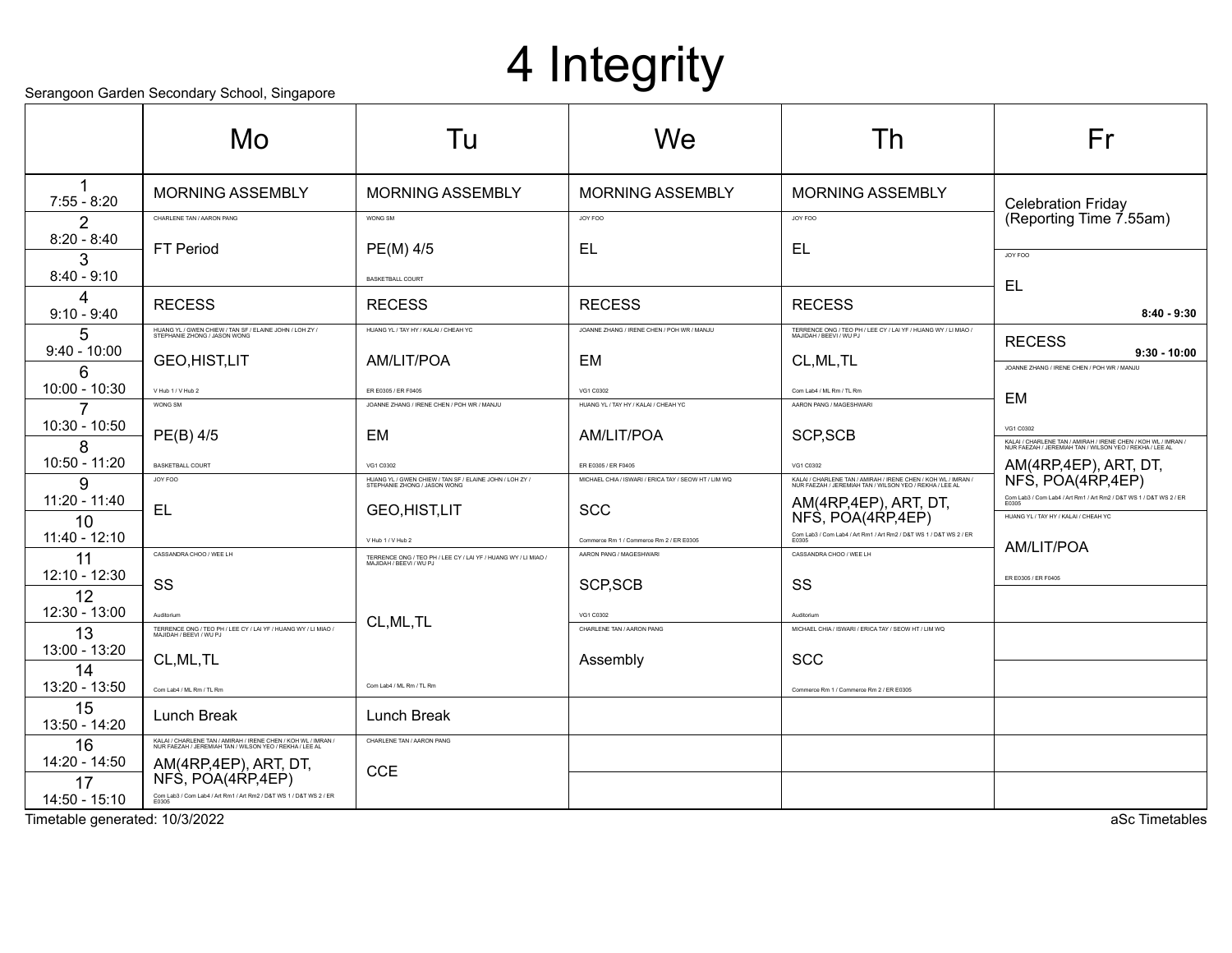## 4 Diligence

Serangoon Garden Secondary School, Singapore

|                                | ocialigoon Gardon ocoonidary Gonool, Olitgaporo<br>Mo                                     | Tu                                                                                        | We                                                                                                                  | Th                                                                                           | Fr                                      |
|--------------------------------|-------------------------------------------------------------------------------------------|-------------------------------------------------------------------------------------------|---------------------------------------------------------------------------------------------------------------------|----------------------------------------------------------------------------------------------|-----------------------------------------|
| 1<br>$7:55 - 8:20$             | <b>MORNING ASSEMBLY</b>                                                                   | <b>MORNING ASSEMBLY</b>                                                                   | <b>MORNING ASSEMBLY</b>                                                                                             | <b>MORNING ASSEMBLY</b>                                                                      | <b>Celebration Friday</b>               |
| $\overline{2}$                 | LIM WO / DANIEL WEE                                                                       | LIM WO / DANIEL WEE                                                                       | DANIEL WEE                                                                                                          | KO TH                                                                                        | (Reporting Time 7.55am)                 |
| $8:20 - 8:40$                  | FT Period                                                                                 | <b>CCE</b>                                                                                | PE(M) 4/5                                                                                                           | AM                                                                                           | MICHAEL CHIA / LIM WQ / TAN JH / ISWARI |
| 3<br>$8:40 - 9:10$             |                                                                                           |                                                                                           | <b>BASKETBALL COURT</b>                                                                                             |                                                                                              | CHEM/SCC                                |
| 4<br>$9:10 - 9:40$             | <b>RECESS</b>                                                                             | <b>RECESS</b>                                                                             | <b>RECESS</b>                                                                                                       | <b>RECESS</b>                                                                                | $8:40 - 9:30$<br>ER F0204 / V Hub 2     |
| 5                              | HUANG YL / GWEN CHIEW / TAN SF / ELAINE JOHN / LOH ZY /<br>STEPHANIE ZHONG / JASON WONG   | MICHAEL CHIA / LIM WQ / TAN JH / ISWARI                                                   | HUANG YL                                                                                                            | TERRENCE ONG / TEO PH / LEE CY / LAI YF / HUANG WY / LI MIAO /<br>MAJIDAH / BEEVI / WU PJ    | <b>RECESS</b>                           |
| $9:40 - 10:00$                 | <b>GEO,HIST,LIT</b>                                                                       | CHEM/SCC                                                                                  | EL.                                                                                                                 | CL, ML, TL                                                                                   | $9:30 - 10:00$<br>KO TH                 |
| 6<br>10:00 - 10:30             | V Hub 1 / V Hub 2                                                                         | ER F0204 / V Hub 2                                                                        |                                                                                                                     | Com Lab4 / ML Rm / TL Rm                                                                     |                                         |
| 7                              | MICHAEL CHIA / LIM WQ / TAN JH                                                            | <b>HUANG YL</b>                                                                           | LEE SL / DAVID YEE / DOMINIQUE LOH / LIM-TAN CH                                                                     | JOANNE ZHANG / IRENE CHEN / KO TH / POH WR / TAN SK / TAY HY                                 | AM                                      |
| 10:30 - 10:50                  |                                                                                           | EL                                                                                        | Phy/Bio                                                                                                             | EM                                                                                           |                                         |
| 8                              |                                                                                           |                                                                                           |                                                                                                                     |                                                                                              | <b>HUANG YL</b>                         |
| 10:50 - 11:20<br>9             | Chem                                                                                      | HUANG YL / GWEN CHIEW / TAN SF / ELAINE JOHN / LOH ZY /<br>STEPHANIE ZHONG / JASON WONG   | VG1 C0302 / ER F0204<br>LEE SL / DAVID YEE / LIM-TAN CH / AARON PANG / DOMINIQUE LOH /<br>BENJAMIN TAN / MAGESHWARI | ER F0204 / ER F0206<br><b>HUANG YL</b>                                                       | EL                                      |
| $11:20 - 11:40$                |                                                                                           |                                                                                           | PHY/BIO/SCP/SCB                                                                                                     | <b>EL</b>                                                                                    |                                         |
| 10                             |                                                                                           | <b>GEO,HIST,LIT</b>                                                                       |                                                                                                                     |                                                                                              | <b>GWEN CHIEW</b>                       |
| $11:40 - 12:10$                | V Hub 2<br>JOANNE ZHANG / IRENE CHEN / KO TH / POH WR / TAN SK / TAY HY                   | V Hub 1 / V Hub 2                                                                         | VG1 C0302 / ER F0204 / D&T Studio 1 / D&T Studio 2<br>JOANNE ZHANG / IRENE CHEN / KO TH / POH WR / TAN SK / TAY HY  | LEE SL / DAVID YEE / LIM-TAN CH / AARON PANG / DOMINIQUE LOH /<br>REN IAMIN TAN / MAGESHWARI | SS                                      |
| 11<br>12:10 - 12:30            |                                                                                           | TERRENCE ONG / TEO PH / LEE CY / LAI YF / HUANG WY / LI MIAO /<br>MAJIDAH / BEEVI / WU PJ |                                                                                                                     |                                                                                              |                                         |
| 12                             | EM                                                                                        |                                                                                           | EM                                                                                                                  | PHY/BIO/SCP/SCB                                                                              |                                         |
| 12:30 - 13:00                  | ER F0204 / ER F0206                                                                       | CL, ML, TL                                                                                | FR E0204 / FR E0206                                                                                                 | VG1 C0302 / ER F0204 / D&T Studio 1 / D&T Studio 2                                           |                                         |
| 13<br>13:00 - 13:20            | TERRENCE ONG / TEO PH / LEE CY / LAI YF / HUANG WY / LI MIAO /<br>MAJIDAH / BEEVI / WU PJ |                                                                                           | LIM WO / DANIEL WEE                                                                                                 | <b>GWEN CHIEW</b>                                                                            |                                         |
| 14                             | CL, ML, TL                                                                                |                                                                                           | Assembly                                                                                                            | SS                                                                                           |                                         |
| 13:20 - 13:50                  | Com Lab4 / ML Rm / TL Rm                                                                  | Com Lab4 / ML Rm / TL Rm                                                                  |                                                                                                                     |                                                                                              |                                         |
| 15<br>13:50 - 14:20            | Lunch Break                                                                               | Lunch Break                                                                               |                                                                                                                     |                                                                                              |                                         |
| 16                             | DANIEL WEE                                                                                | KO TH                                                                                     |                                                                                                                     |                                                                                              |                                         |
| 14:20 - 14:50                  | PE(B) 4/5                                                                                 | AM                                                                                        |                                                                                                                     |                                                                                              |                                         |
| 17<br>14:50 - 15:10            | BASKETBALL COURT                                                                          |                                                                                           |                                                                                                                     |                                                                                              |                                         |
| Timetable generated: 10/3/2022 |                                                                                           |                                                                                           |                                                                                                                     |                                                                                              | aSc Timetables                          |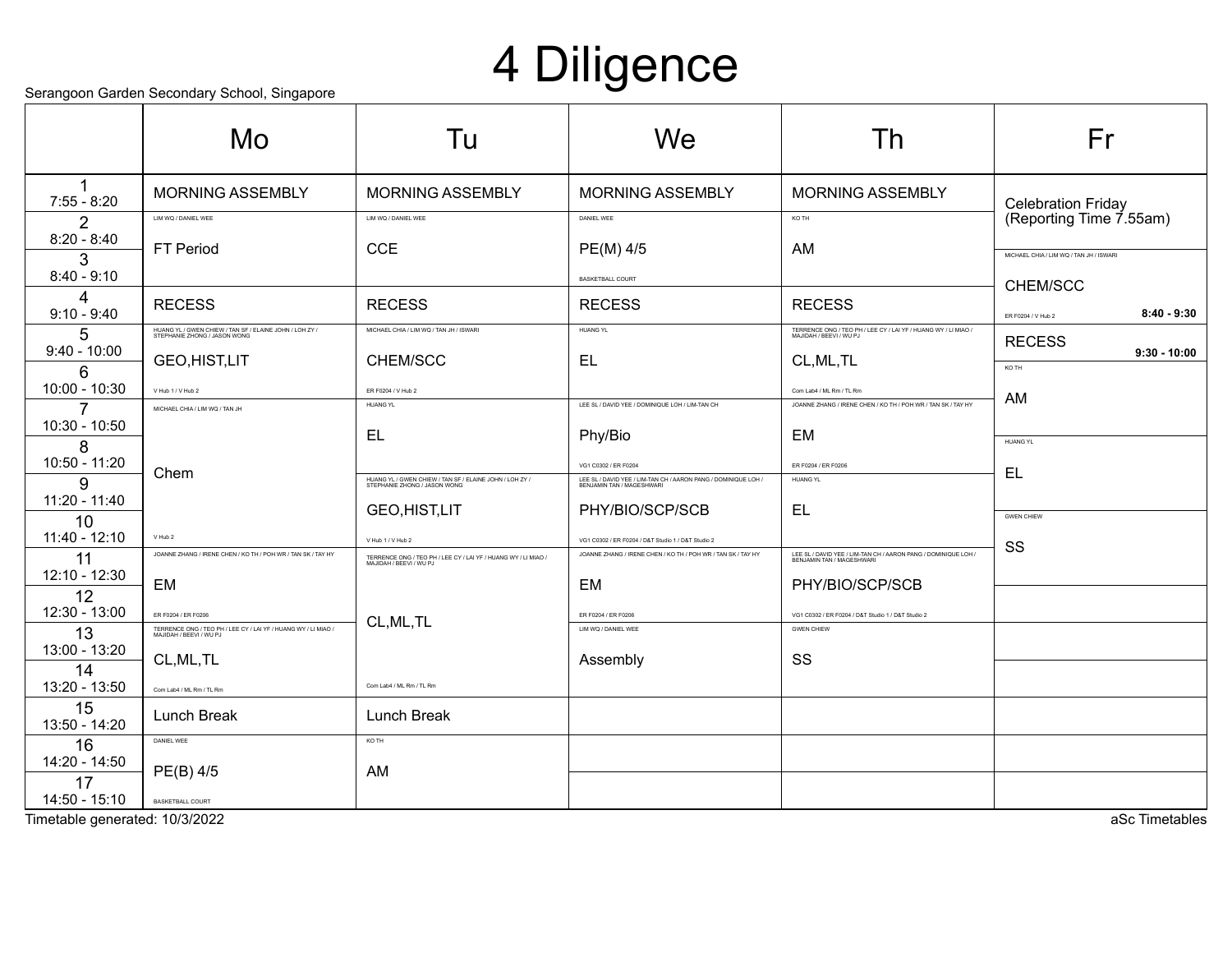## 4 Empathy

Serangoon Garden Secondary School, Singapore

|                                                 | Mo                                                                                                                       | Tu                                                                                        | We                                                                                          | Th                                                                                                                       | Fr                                                                                                                                                |
|-------------------------------------------------|--------------------------------------------------------------------------------------------------------------------------|-------------------------------------------------------------------------------------------|---------------------------------------------------------------------------------------------|--------------------------------------------------------------------------------------------------------------------------|---------------------------------------------------------------------------------------------------------------------------------------------------|
| 1<br>$7:55 - 8:20$                              | <b>MORNING ASSEMBLY</b>                                                                                                  | <b>MORNING ASSEMBLY</b>                                                                   | <b>MORNING ASSEMBLY</b>                                                                     | <b>MORNING ASSEMBLY</b>                                                                                                  | <b>Celebration Friday</b>                                                                                                                         |
| 2                                               | LEE CY / LINUS CHAN                                                                                                      | LINUS CHAN / KALAI                                                                        | LINUS CHAN / KALAI                                                                          | OSMAN                                                                                                                    | (Reporting Time 7.55am)                                                                                                                           |
| $8:20 - 8:40$<br>3                              | FT Period                                                                                                                | SS                                                                                        | SS                                                                                          | PE(A) 4/5                                                                                                                | MICHAEL CHIA / LIM WQ / TAN JH / ISWARI                                                                                                           |
| $8:40 - 9:10$                                   |                                                                                                                          | ER E0305                                                                                  | ER E0305                                                                                    | FIELD                                                                                                                    | CHEM/SCC                                                                                                                                          |
| 4<br>$9:10 - 9:40$                              | <b>RECESS</b>                                                                                                            | <b>RECESS</b>                                                                             | <b>RECESS</b>                                                                               | <b>RECESS</b>                                                                                                            | $8:40 - 9:30$<br>ER F0204 / V Hub 2                                                                                                               |
| 5                                               | HUANG YL / GWEN CHIEW / TAN SF / ELAINE JOHN / LOH ZY /<br>STEPHANIE ZHONG / JASON WONG                                  | MICHAEL CHIA / LIM WQ / TAN JH / ISWARI                                                   | JOANNE ZHANG / IRENE CHEN / POH WR / MANJU                                                  | TERRENCE ONG / TEO PH / LEE CY / LAI YF / HUANG WY / LI MIAO /<br>MAJIDAH / BEEVI / WU PJ                                | <b>RECESS</b>                                                                                                                                     |
| $9:40 - 10:00$<br>6                             | GEO, HIST, LIT                                                                                                           | CHEM/SCC                                                                                  | EM                                                                                          | CL, ML, TL                                                                                                               | $9:30 - 10:00$<br>JOANNE ZHANG / IRENE CHEN / POH WR / MANJU                                                                                      |
| 10:00 - 10:30                                   | V Hub 1 / V Hub 2                                                                                                        | ER F0204 / V Hub 2                                                                        | VG1 C0302                                                                                   | Com Lab4 / ML Rm / TL Rm                                                                                                 | EM                                                                                                                                                |
| 7<br>10:30 - 10:50                              | MICHAEL CHIA / LIM WQ / TAN JH                                                                                           | JOANNE ZHANG / IRENE CHEN / POH WR / MANJU<br>EM                                          | LEE SL / DAVID YEE / DOMINIQUE LOH / LIM-TAN CH<br>Phy/Bio                                  | LEE CY / LINUS CHAN<br><b>CCE</b>                                                                                        | VG1 C0302                                                                                                                                         |
| 8<br>10:50 - 11:20                              | Chem                                                                                                                     | VG1 C0302                                                                                 | VG1 C0302 / ER F0204                                                                        |                                                                                                                          | KALAI / CHARLENE TAN / AMIRAH / IRENE CHEN / KOH WL / IMRAN /<br>NUR FAEZAH / JEREMIAH TAN / WILSON YEO / REKHA / LEE AL<br>AM(4RP,4EP), ART, DT, |
| 9                                               |                                                                                                                          | HUANG YL / GWEN CHIEW / TAN SF / ELAINE JOHN / LOH ZY /<br>STEPHANIE ZHONG / JASON WONG   | LEE SL / DAVID YEE / LIM-TAN CH / AARON PANG / DOMINIQUE LOH /<br>BENJAMIN TAN / MAGESHWARI | KALAI / CHARLENE TAN / AMIRAH / IRENE CHEN / KOH WL / IMRAN /<br>NUR FAEZAH / JEREMIAH TAN / WILSON YEO / REKHA / LEE AL | NFS, POA(4RP, 4EP)                                                                                                                                |
| $11:20 - 11:40$<br>10                           |                                                                                                                          | <b>GEO,HIST,LIT</b>                                                                       | PHY/BIO/SCP/SCB                                                                             | AM(4RP,4EP), ART, DT,<br>NFS, POA(4RP,4EP)                                                                               | Com Lab3 / Com Lab4 / Art Rm1 / Art Rm2 / D&T WS 1 / D&T WS 2 / ER<br>E0305<br>OSMAN                                                              |
| 11:40 - 12:10                                   | V Hub 2                                                                                                                  | V Hub 1 / V Hub 2                                                                         | VG1 C0302 / ER F0204 / D&T Studio 1 / D&T Studio 2                                          | Com Lab3 / Com Lab4 / Art Rm1 / Art Rm2 / D&T WS 1 / D&T WS 2 / ER<br>E0305                                              | PE(B) 4/5                                                                                                                                         |
| 11                                              | JOEL YOW                                                                                                                 | TERRENCE ONG / TEO PH / LEE CY / LAI YF / HUANG WY / LI MIAO /<br>MAJIDAH / BEEVI / WU PJ | JOEL YOW                                                                                    | LEE SL / DAVID YEE / LIM-TAN CH / AARON PANG / DOMINIQUE LOH /<br>BENJAMIN TAN / MAGESHWARI                              |                                                                                                                                                   |
| 12:10 - 12:30<br>12                             | EL                                                                                                                       |                                                                                           | <b>EL</b>                                                                                   | PHY/BIO/SCP/SCB                                                                                                          | <b>BASKETBALL COURT</b>                                                                                                                           |
| 12:30 - 13:00                                   |                                                                                                                          | CL, ML, TL                                                                                |                                                                                             | VG1 C0302 / ER F0204 / D&T Studio 1 / D&T Studio 2                                                                       |                                                                                                                                                   |
| 13                                              | TERRENCE ONG / TEO PH / LEE CY / LAI YF / HUANG WY / LI MIAO /<br>MAJIDAH / BEEVI / WU PJ                                |                                                                                           | LEE CY / LINUS CHAN                                                                         | JOEL YOW                                                                                                                 |                                                                                                                                                   |
| 13:00 - 13:20<br>14                             | CL, ML, TL                                                                                                               |                                                                                           | Assembly                                                                                    | EL                                                                                                                       |                                                                                                                                                   |
| 13:20 - 13:50                                   | Com Lab4 / ML Rm / TL Rm                                                                                                 | Com Lab4 / ML Rm / TL Rm                                                                  |                                                                                             |                                                                                                                          |                                                                                                                                                   |
| 15<br>13:50 - 14:20                             | <b>Lunch Break</b>                                                                                                       | Lunch Break                                                                               |                                                                                             |                                                                                                                          |                                                                                                                                                   |
| 16                                              | KALAI / CHARLENE TAN / AMIRAH / IRENE CHEN / KOH WL / IMRAN /<br>NUR FAEZAH / JEREMIAH TAN / WILSON YEO / REKHA / LEE AL | JOEL YOW                                                                                  |                                                                                             |                                                                                                                          |                                                                                                                                                   |
| 14:20 - 14:50                                   | AM(4RP,4EP), ART, DT,                                                                                                    | <b>EL</b>                                                                                 |                                                                                             |                                                                                                                          |                                                                                                                                                   |
| 17                                              | NFS, POA(4RP,4EP)<br>Com Lab3 / Com Lab4 / Art Rm1 / Art Rm2 / D&T WS 1 / D&T WS 2 / ER<br>E0305                         |                                                                                           |                                                                                             |                                                                                                                          |                                                                                                                                                   |
| 14:50 - 15:10<br>Timetable generated: 10/3/2022 |                                                                                                                          |                                                                                           |                                                                                             |                                                                                                                          | aSc Timetables                                                                                                                                    |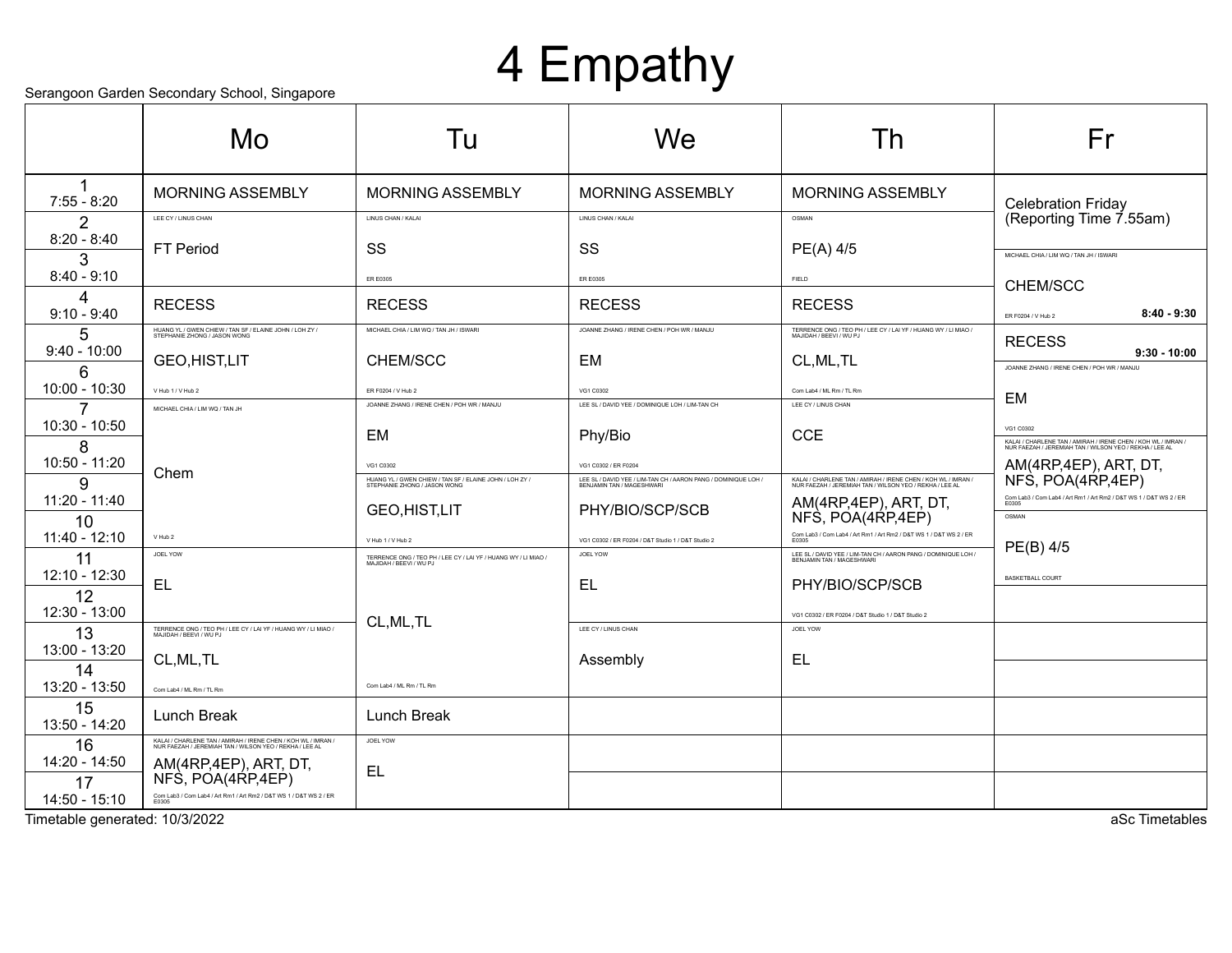### 4 Resilience

Serangoon Garden Secondary School, Singapore

|                     | Mo                                                                                                           | Tu                                                                                                                     | We                                                                              | I h                                                                                                          | Fr                                                                                       |
|---------------------|--------------------------------------------------------------------------------------------------------------|------------------------------------------------------------------------------------------------------------------------|---------------------------------------------------------------------------------|--------------------------------------------------------------------------------------------------------------|------------------------------------------------------------------------------------------|
| $7:55 - 8:20$       | <b>MORNING ASSEMBLY</b>                                                                                      | <b>MORNING ASSEMBLY</b>                                                                                                | <b>MORNING ASSEMBLY</b>                                                         | <b>MORNING ASSEMBLY</b>                                                                                      | <b>Celebration Friday</b>                                                                |
| 2                   | DAVID KWONG / SULTANAH                                                                                       | CHAN MF                                                                                                                | LEE AL / KWEK WQ / NURHANANI / AMIRAH / IMRAN / ITA                             | HEMA KHAIRA / SULTANAH / CASSANDRA CHOO                                                                      | (Reporting Time 7.55am)                                                                  |
| $8:20 - 8:40$       | FT Period                                                                                                    | PE(A) 4/5                                                                                                              | ART, DT, NFS, POA                                                               | EL                                                                                                           | LEE AL / KWEK WQ / NURHANANI / AMIRAH / IMRAN / ITA                                      |
| 3<br>$8:40 - 9:10$  |                                                                                                              | FIELD                                                                                                                  | Com Lab2 / Com Lab1 / Art Rm2 / D&T WS 1                                        |                                                                                                              |                                                                                          |
| 4                   | <b>RECESS</b>                                                                                                | <b>RECESS</b>                                                                                                          | <b>RECESS</b>                                                                   | <b>RECESS</b>                                                                                                | ART, DT, NFS, POA                                                                        |
| $9:10 - 9:40$       |                                                                                                              | HEMA KHAIRA / SULTANAH / CASSANDRA CHOO                                                                                |                                                                                 | KALAI / DAVID KWONG                                                                                          | $8:40 - 9:30$<br>Com Lab2 / Com Lab1 / Art Rm2 / D&T WS 1                                |
| 5<br>$9:40 - 10:00$ | LEE CY / HUANG WY / MOHD HASREN / NAZURAH / MAJIDAH / WU PJ /<br>BEEVI / HAMEED / PUNITHA / ZHAO ZX / LYE NH |                                                                                                                        | ERICA TAY / JOSHUA CHEN / SIM KH / BENJAMIN TAN / LIM WQ / SEOW<br>HT / TAN .IH |                                                                                                              | <b>RECESS</b><br>$9:30 - 10:00$                                                          |
| 6                   | CL, ML, TL                                                                                                   | EL                                                                                                                     | SCC, SC NT(+SBB)                                                                | SS                                                                                                           | KALAI / DAVID KWONG                                                                      |
| $10:00 - 10:30$     | Com Lab4 / ER C0302B / V Hub Obs Rm / ML Rm / TL Rm / ER C0204                                               |                                                                                                                        | ER E0305 / ER F0204 / Com Lab3                                                  | ER E0305                                                                                                     | SS                                                                                       |
| $\overline{7}$      | LIM-TAN CH / DOMINIQUE LOH / MAGESHWARI / BENJAMIN TAN                                                       | ERICA TAY / JOSHUA CHEN / SIM KH / LIM WQ / SEOW HT / TAN JH /<br>MICHAEL CHIA                                         | HEMA KHAIRA / SULTANAH / CASSANDRA CHOO                                         | PATHMA / DAVID KWONG                                                                                         |                                                                                          |
| 10:30 - 10:50<br>8  | SCP, SCB, SC_NT(+SBB)                                                                                        | <b>SCC</b>                                                                                                             | EL                                                                              | <b>GEO,HIST</b>                                                                                              | <b>ER E0305</b><br>JOANNE ZHANG / WONG SM / CHAN SE / CHEW KQ / CHEW VALERIE /<br>PEH CK |
| 10:50 - 11:20       | Com Lab3 / Com Lab4                                                                                          | ER E0305 / ER F0204 / Com Lab3 / V Hub 1                                                                               |                                                                                 | Com Lab3                                                                                                     |                                                                                          |
| 9                   | HEMA KHAIRA / SULTANAH / CASSANDRA CHOO                                                                      | LEE CY / HUANG WY / MOHD HASREN / NAZURAH / MAJIDAH / WU PJ /<br>BEEVI / HAMEED / PUNITHA / ZHAO ZX / LYE NH           | JOANNE ZHANG / WONG SM / CHAN SE / CHEW KQ / CHEW VALERIE /<br>PEH CK           | JOANNE ZHANG / WONG SM / CHAN SE / CHEW KQ / CHEW VALERIE /<br>PEH CK                                        | EM                                                                                       |
| 11:20 - 11:40       | <b>EL</b>                                                                                                    | CL, ML, TL                                                                                                             | EM                                                                              | EM                                                                                                           | ER F0206 / Auditorium                                                                    |
| 10<br>11:40 - 12:10 |                                                                                                              |                                                                                                                        |                                                                                 |                                                                                                              | LIM-TAN CH / DOMINIQUE LOH / MAGESHWARI / BENJAMIN TAN                                   |
| 11                  | CHAN ME                                                                                                      | Com Lab4 / ER C0302B / V Hub Obs Rm / ML Rm / TL Rm / ER C0204<br>I FF AI / KWFK WO / NURHANANI / AMIRAH / IMRAN / ITA | FR F0206 / Auditorium<br>PATHMA / DAVID KWONG                                   | FR F0206 / Auditorium<br>DAVID KWONG / SULTANAH                                                              | SCP, SCB, SC_NT(+SBB)                                                                    |
| 12:10 - 12:30       |                                                                                                              | ART, DT, NFS, POA                                                                                                      | <b>GEO,HIST</b>                                                                 | <b>CCE</b>                                                                                                   | Com Lab3 / Com Lab4                                                                      |
| 12                  | PE(B) 4/5                                                                                                    |                                                                                                                        |                                                                                 |                                                                                                              |                                                                                          |
| 12:30 - 13:00       | <b>BASKETBALL COURT</b><br>LEE AL / KWEK WQ / NURHANANI / AMIRAH / IMRAN / ITA                               | Com Lab2 / Com Lab1 / Art Rm2 / D&T WS 1<br>JOANNE ZHANG / WONG SM / CHAN SE / CHEW KQ / CHEW VALERIE /<br>PEH CK      | Com Lab3<br>DAVID KWONG / SULTANAH                                              |                                                                                                              |                                                                                          |
| 13<br>13:00 - 13:20 |                                                                                                              |                                                                                                                        |                                                                                 | LEE CY / HUANG WY / MOHD HASREN / NAZURAH / MAJIDAH / WU PJ /<br>BEEVI / HAMEED / PUNITHA / ZHAO ZX / LYE NH |                                                                                          |
| 14                  | ART, DT, NFS, POA                                                                                            | EM                                                                                                                     | Assembly                                                                        | CL, ML, TL                                                                                                   |                                                                                          |
| 13:20 - 13:50       | Com Lab2 / Com Lab1 / Art Rm2 / D&T WS 1                                                                     | ER F0206 / Auditorium                                                                                                  |                                                                                 | Com Lab4 / ER C0302B / V Hub Obs Rm / ML Rm / TL Rm / ER C0204                                               |                                                                                          |
| 15<br>13:50 - 14:20 |                                                                                                              |                                                                                                                        |                                                                                 |                                                                                                              |                                                                                          |
| 16<br>14:20 - 14:50 |                                                                                                              |                                                                                                                        |                                                                                 |                                                                                                              |                                                                                          |
| 17<br>14:50 - 15:10 |                                                                                                              |                                                                                                                        |                                                                                 |                                                                                                              |                                                                                          |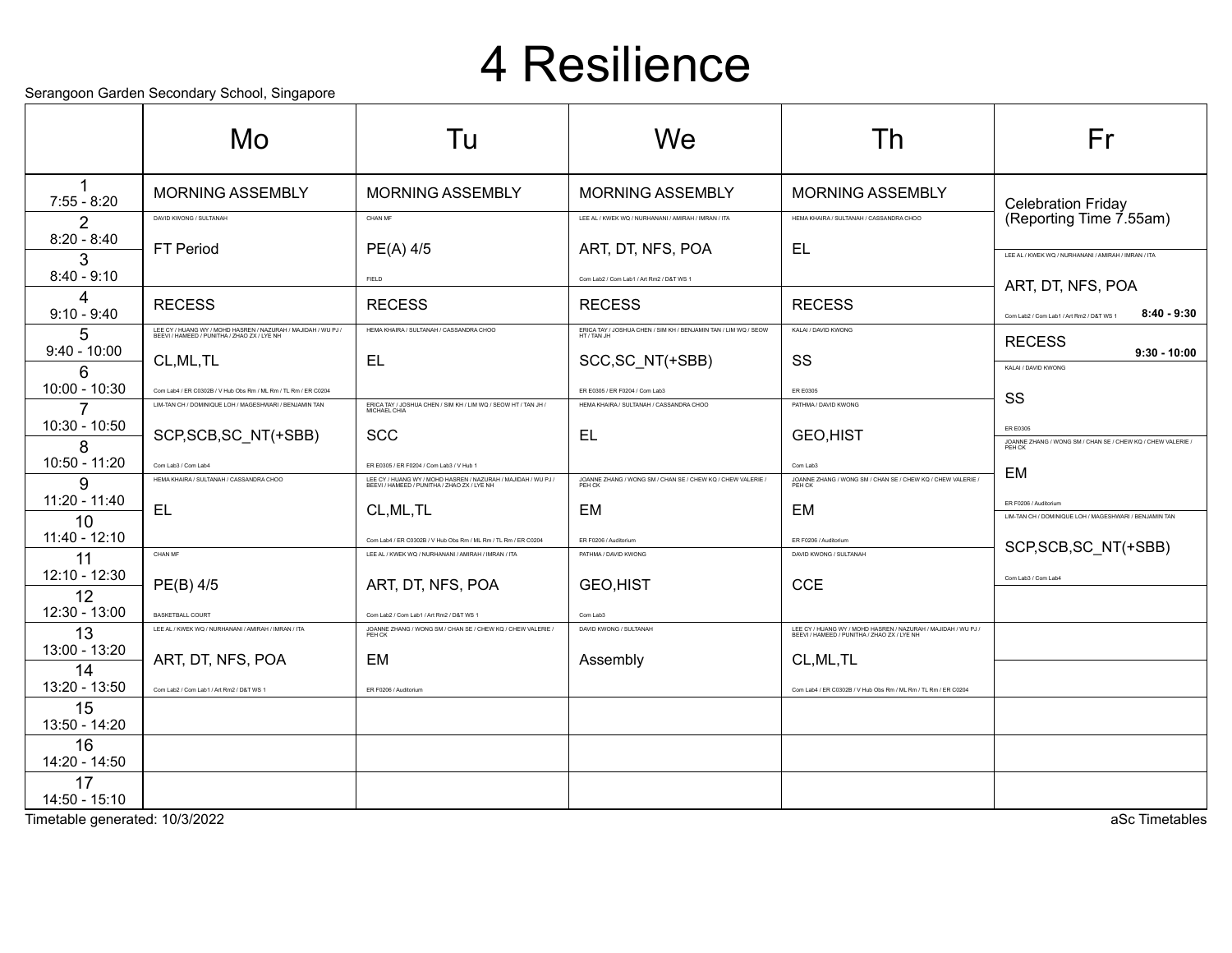## 4 Compassion

Serangoon Garden Secondary School, Singapore

|                                     | ocialigoon Gardon ocoonidary Gonool, Olligaporo<br>Mo                                                        | Tu                                                                                                                    | We                                                                                                                 | Th                                                                                                                      | Fr                                                        |
|-------------------------------------|--------------------------------------------------------------------------------------------------------------|-----------------------------------------------------------------------------------------------------------------------|--------------------------------------------------------------------------------------------------------------------|-------------------------------------------------------------------------------------------------------------------------|-----------------------------------------------------------|
| $7:55 - 8:20$                       | <b>MORNING ASSEMBLY</b>                                                                                      | <b>MORNING ASSEMBLY</b>                                                                                               | <b>MORNING ASSEMBLY</b>                                                                                            | <b>MORNING ASSEMBLY</b>                                                                                                 | <b>Celebration Friday</b>                                 |
| 2                                   | LEE AL / WU PJ                                                                                               | LEE AL / WU PJ                                                                                                        | I FF AI / KWFK WO / NURHANANI / AMIRAH / IMRAN / ITA                                                               | HEMA KHAIRA / SULTANAH / CASSANDRA CHOO                                                                                 | (Reporting Time 7.55am)                                   |
| $8:20 - 8:40$<br>3<br>$8:40 - 9:10$ | <b>FT Period</b>                                                                                             | <b>CCE</b>                                                                                                            | ART, DT, NFS, POA                                                                                                  | EL                                                                                                                      | LEE AL / KWEK WQ / NURHANANI / AMIRAH / IMRAN / ITA       |
| 4                                   |                                                                                                              |                                                                                                                       | Com Lab2 / Com Lab1 / Art Rm2 / D&T WS 1                                                                           |                                                                                                                         | ART, DT, NFS, POA                                         |
| $9:10 - 9:40$                       | <b>RECESS</b>                                                                                                | <b>RECESS</b>                                                                                                         | <b>RECESS</b>                                                                                                      | <b>RECESS</b>                                                                                                           | $8:40 - 9:30$<br>Com Lab2 / Com Lab1 / Art Rm2 / D&T WS 1 |
| 5<br>$9:40 - 10:00$                 | LEE CY / HUANG WY / MOHD HASREN / NAZURAH / MAJIDAH / WU PJ /<br>BEEVI / HAMEED / PUNITHA / ZHAO ZX / LYE NH | HEMA KHAIRA / SULTANAH / CASSANDRA CHOO                                                                               | ERICA TAY / JOSHUA CHEN / SIM KH / BENJAMIN TAN / LIM WQ / SEOW<br>HT / TAN .IH                                    | TAN SF / WEE LH                                                                                                         | <b>RECESS</b><br>$9:30 - 10:00$                           |
| 6                                   | CL, ML, TL                                                                                                   | EL                                                                                                                    | SCC, SC_NT(+SBB)                                                                                                   | SS                                                                                                                      | GWEN CHIEW / ELAINE JOHN                                  |
| 10:00 - 10:30                       | Com Lab4 / ER C0302B / V Hub Obs Rm / ML Rm / TL Rm / ER C0204                                               |                                                                                                                       | ER E0305 / ER F0204 / Com Lab3                                                                                     | D&T Studio 2                                                                                                            | GEO, HIST                                                 |
| $10:30 - 10:50$                     | GWEN CHIEW / ELAINE JOHN                                                                                     | ERICA TAY / JOSHUA CHEN / SIM KH / LIM WQ / SEOW HT / TAN JH /                                                        | HEMA KHAIRA / SULTANAH / CASSANDRA CHOO                                                                            | JOANNE ZHANG / IRENE CHEN / KO TH / POH WR / TAN SK / TAY HY                                                            |                                                           |
| 8                                   | GEO, HIST                                                                                                    | <b>SCC</b>                                                                                                            | EL                                                                                                                 | EM                                                                                                                      | Needle Room F0105<br>AW KY                                |
| 10:50 - 11:20                       | Needle Room_F0105                                                                                            | ER E0305 / ER F0204 / Com Lab3 / V Hub 1                                                                              |                                                                                                                    | ER F0204 / ER F0206                                                                                                     |                                                           |
| g                                   | HEMA KHAIRA / SULTANAH / CASSANDRA CHOO                                                                      | LEE CY / HUANG WY / MOHD HASREN / NAZURAH / MAJIDAH / WU PJ /<br>BEEVI / HAMEED / PUNITHA / ZHAO ZX / LYE NH          | LEE SL / DAVID YEE / LIM-TAN CH / AARON PANG / DOMINIQUE LOH .<br>BEN JAMIN TAN / MAGESHWARI                       | AW KY                                                                                                                   | PE(B) 4/5                                                 |
| $11:20 - 11:40$                     | EL                                                                                                           | CL, ML, TL                                                                                                            | PHY/BIO/SCP/SCB                                                                                                    | PE(A) 4/5                                                                                                               | <b>BASKETBALL COURT</b>                                   |
| 10<br>$11:40 - 12:10$               |                                                                                                              |                                                                                                                       |                                                                                                                    |                                                                                                                         | TAN SF / WEE LH                                           |
| 11                                  | JOANNE ZHANG / IRENE CHEN / KO TH / POH WR / TAN SK / TAY HY                                                 | Com Lab4 / ER C0302B / V Hub Obs Rm / ML Rm / TL Rm / ER C0204<br>LEE AL / KWEK WQ / NURHANANI / AMIRAH / IMRAN / ITA | VG1 C0302 / ER F0204 / D&T Studio 1 / D&T Studio 2<br>JOANNE ZHANG / IRENE CHEN / KO TH / POH WR / TAN SK / TAY HY | <b>BASKETBALL COURT</b><br>LEE SL / DAVID YEE / LIM-TAN CH / AARON PANG / DOMINIQUE LOH /<br>BEN IAMIN TAN / MAGESHWARI | SS                                                        |
| 12:10 - 12:30                       |                                                                                                              |                                                                                                                       |                                                                                                                    |                                                                                                                         | D&T Studio 2                                              |
| 12                                  | EM                                                                                                           | ART, DT, NFS, POA                                                                                                     | EM                                                                                                                 | PHY/BIO/SCP/SCB                                                                                                         |                                                           |
| 12:30 - 13:00                       | ER F0204 / ER F0206                                                                                          | Com Lab2 / Com Lab1 / Art Rm2 / D&T WS 1                                                                              | ER F0204 / ER F0206                                                                                                | VG1 C0302 / ER F0204 / D&T Studio 1 / D&T Studio 2                                                                      |                                                           |
| 13                                  | LEE AL / KWEK WQ / NURHANANI / AMIRAH / IMRAN / ITA                                                          | TAN SK / POH WR                                                                                                       | LEE AL / WU PJ                                                                                                     | LEE CY / HUANG WY / MOHD HASREN / NAZURAH / MAJIDAH / WU PJ /<br>BEEVI / HAMEED / PUNITHA / ZHAO ZX / LYE NH            |                                                           |
| 13:00 - 13:20<br>14                 | ART, DT, NFS, POA                                                                                            | EM                                                                                                                    | Assembly                                                                                                           | CL, ML, TL                                                                                                              |                                                           |
| 13:20 - 13:50                       | Com Lab2 / Com Lab1 / Art Rm2 / D&T WS 1                                                                     | <b>ER F0204</b>                                                                                                       |                                                                                                                    | Com Lab4 / ER C0302B / V Hub Obs Rm / ML Rm / TL Rm / ER C0204                                                          |                                                           |
| 15<br>13:50 - 14:20                 |                                                                                                              |                                                                                                                       |                                                                                                                    |                                                                                                                         |                                                           |
| 16<br>14:20 - 14:50                 |                                                                                                              |                                                                                                                       |                                                                                                                    |                                                                                                                         |                                                           |
| 17<br>$14:50 - 15:10$               |                                                                                                              |                                                                                                                       |                                                                                                                    |                                                                                                                         |                                                           |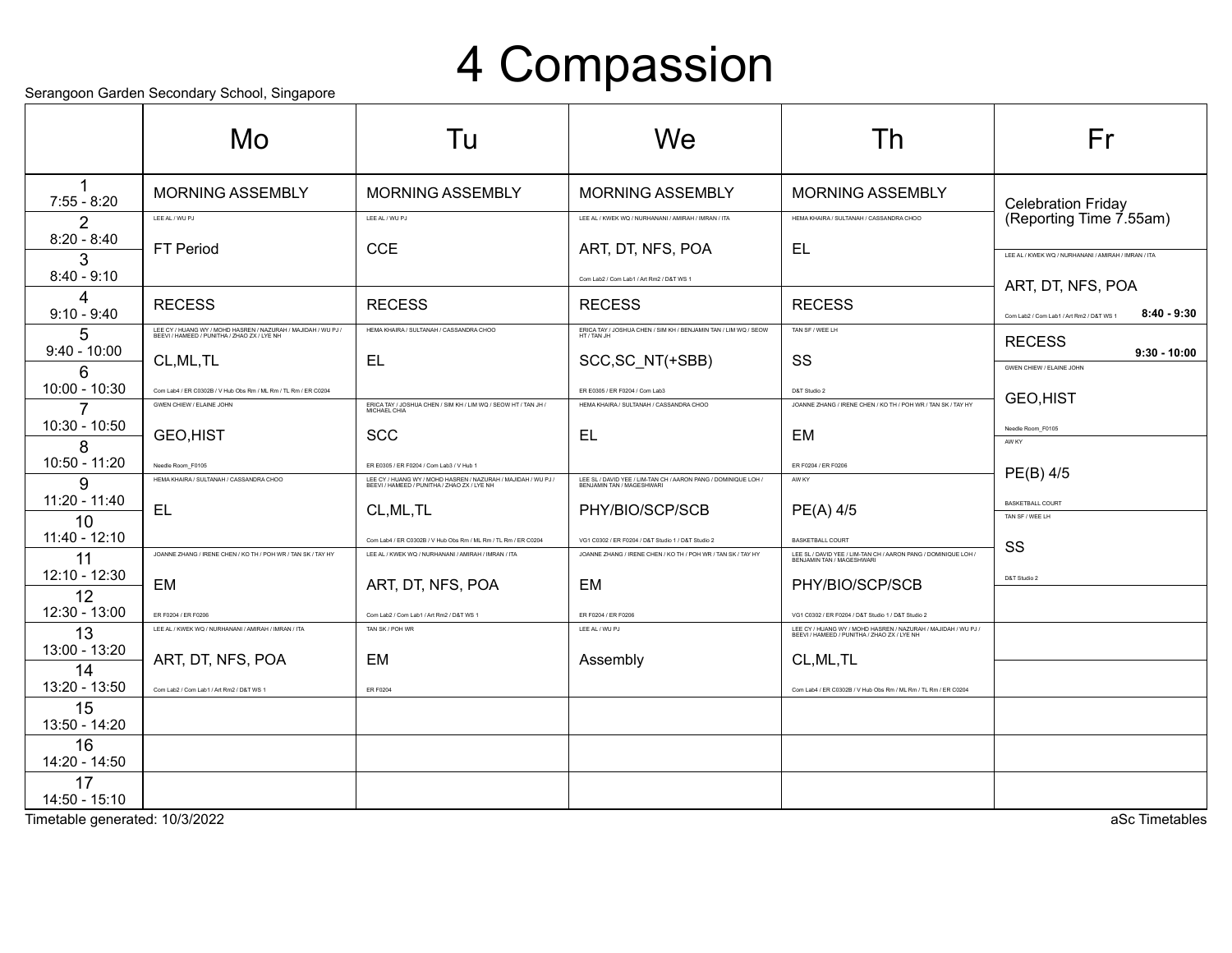#### 4 Gratitude

Serangoon Garden Secondary School, Singapore

|                       | colungoon caladh coconadh y conool, cingapolo<br>Mo.                                                         | Tu                                                                                                           | We                                                                    | Th                                                                                                           | Fr                                                                                  |
|-----------------------|--------------------------------------------------------------------------------------------------------------|--------------------------------------------------------------------------------------------------------------|-----------------------------------------------------------------------|--------------------------------------------------------------------------------------------------------------|-------------------------------------------------------------------------------------|
| $7:55 - 8:20$         | <b>MORNING ASSEMBLY</b>                                                                                      | <b>MORNING ASSEMBLY</b>                                                                                      | <b>MORNING ASSEMBLY</b>                                               | <b>MORNING ASSEMBLY</b>                                                                                      | <b>Celebration Friday</b>                                                           |
| $\overline{2}$        | MOHD HASREN / HUANG WY                                                                                       | MOHD HASREN / HUANG WY                                                                                       | ALFRED LIU / SIA BP                                                   | ALFRED LIU / SIA BP                                                                                          | (Reporting Time 7.55am)                                                             |
| $8:20 - 8:40$<br>3    | FT Period                                                                                                    | <b>CCE</b>                                                                                                   | <b>EL</b>                                                             | EL                                                                                                           | WONG SM                                                                             |
| $8:40 - 9:10$         |                                                                                                              |                                                                                                              | ER F0206                                                              | ER F0206                                                                                                     | PE(M) 4/5                                                                           |
| 4<br>$9:10 - 9:40$    | <b>RECESS</b>                                                                                                | <b>RECESS</b>                                                                                                | <b>RECESS</b>                                                         | <b>RECESS</b>                                                                                                | $8:40 - 9:30$<br><b>BASKETBALL COURT</b>                                            |
| 5                     | LEE CY / HUANG WY / MOHD HASREN / NAZURAH / MAJIDAH / WU PJ /<br>BEEVI / HAMEED / PUNITHA / ZHAO ZX / LYE NH | SHAHUL / JASON WONG                                                                                          | ALFRED LIU / SIA BP                                                   | LINUS CHAN / STEVEN WONG                                                                                     | <b>RECESS</b>                                                                       |
| $9:40 - 10:00$<br>6   | CL, ML, TL                                                                                                   | <b>GEO,HIST</b>                                                                                              | EL                                                                    | SS                                                                                                           | $9:30 - 10:00$<br>LEE AL / CHEAH YC                                                 |
| 10:00 - 10:30         | Com Lab4 / ER C0302B / V Hub Obs Rm / ML Rm / TL Rm / ER C0204                                               | VG1 C0302                                                                                                    | ER E0206                                                              | Needle Room F0105                                                                                            | <b>POA</b>                                                                          |
|                       | LEE AL / CHEAH YC                                                                                            | ALFRED LIU / SIA BP                                                                                          | MICHAEL CHIA / ERICA TAY / ISWARI / SEOW HT                           | LEE AL / CHEAH YC                                                                                            |                                                                                     |
| 10:30 - 10:50<br>8    | <b>POA</b>                                                                                                   | <b>EL</b>                                                                                                    | SCC, SC_NT(+SBB)                                                      | <b>POA</b>                                                                                                   | Auditorium<br>JOANNE ZHANG / WONG SM / CHAN SE / CHEW KQ / CHEW VALERIE /<br>PEH CK |
| 10:50 - 11:20         | Auditorium                                                                                                   | ER F0206                                                                                                     | Commerce Rm 1 / Commerce Rm 2                                         | Auditorium                                                                                                   | EM                                                                                  |
| g                     | SHAHUL / JASON WONG                                                                                          | LEE CY / HUANG WY / MOHD HASREN / NAZURAH / MAJIDAH / WU PJ /<br>BEEVI / HAMEED / PUNITHA / ZHAO ZX / LYE NH | JOANNE ZHANG / WONG SM / CHAN SE / CHEW KQ / CHEW VALERIE /<br>PEH CK | JOANNE ZHANG / WONG SM / CHAN SE / CHEW KQ / CHEW VALERIE /<br>PEH CK                                        |                                                                                     |
| 11:20 - 11:40<br>10   | <b>GEO,HIST</b>                                                                                              | CL, ML, TL                                                                                                   | EM                                                                    | EM                                                                                                           | ER F0206 / Auditorium<br>LINUS CHAN / STEVEN WONG                                   |
| 11:40 - 12:10         | VG1 C0302                                                                                                    | Com Lab4 / ER C0302B / V Hub Obs Rm / ML Rm / TL Rm / ER C0204                                               | ER F0206 / Auditorium                                                 | ER F0206 / Auditorium                                                                                        | SS                                                                                  |
| 11                    | LIM-TAN CH / DOMINIQUE LOH / ISWARI                                                                          | LIM-TAN CH / DOMINIQUE LOH / ISWARI                                                                          | LEE AL / CHEAH YC                                                     | MICHAEL CHIA / ERICA TAY / SEOW HT                                                                           |                                                                                     |
| 12:10 - 12:30<br>12   | SCP, SCB, SC_NT(+SBB)                                                                                        | SCP, SCB, SC_NT(+SBB)                                                                                        | <b>POA</b>                                                            | <b>SCC</b>                                                                                                   | Needle Room F0105                                                                   |
| 12:30 - 13:00         | Needle Room F0105                                                                                            | Needle Room F0105                                                                                            | Auditorium                                                            | Commerce Rm 1 / Commerce Rm 2                                                                                |                                                                                     |
| 13                    | WONG SM                                                                                                      | JOANNE ZHANG / WONG SM / CHAN SE / CHEW KQ / CHEW VALERIE /<br>PEH CK                                        | MOHD HASREN / HUANG WY                                                | LEE CY / HUANG WY / MOHD HASREN / NAZURAH / MAJIDAH / WU PJ /<br>BEEVI / HAMEED / PUNITHA / ZHAO ZX / LYE NH |                                                                                     |
| 13:00 - 13:20<br>14   | PE(B) 4/5                                                                                                    | EM                                                                                                           | Assembly                                                              | CL, ML, TL                                                                                                   |                                                                                     |
| 13:20 - 13:50         | <b>BASKETBALL COURT</b>                                                                                      | ER F0206 / Auditorium                                                                                        |                                                                       | Com Lab4 / ER C0302B / V Hub Obs Rm / ML Rm / TL Rm / ER C0204                                               |                                                                                     |
| 15<br>13:50 - 14:20   |                                                                                                              |                                                                                                              |                                                                       |                                                                                                              |                                                                                     |
| 16<br>14:20 - 14:50   |                                                                                                              |                                                                                                              |                                                                       |                                                                                                              |                                                                                     |
| 17<br>$14:50 - 15:10$ |                                                                                                              |                                                                                                              |                                                                       |                                                                                                              |                                                                                     |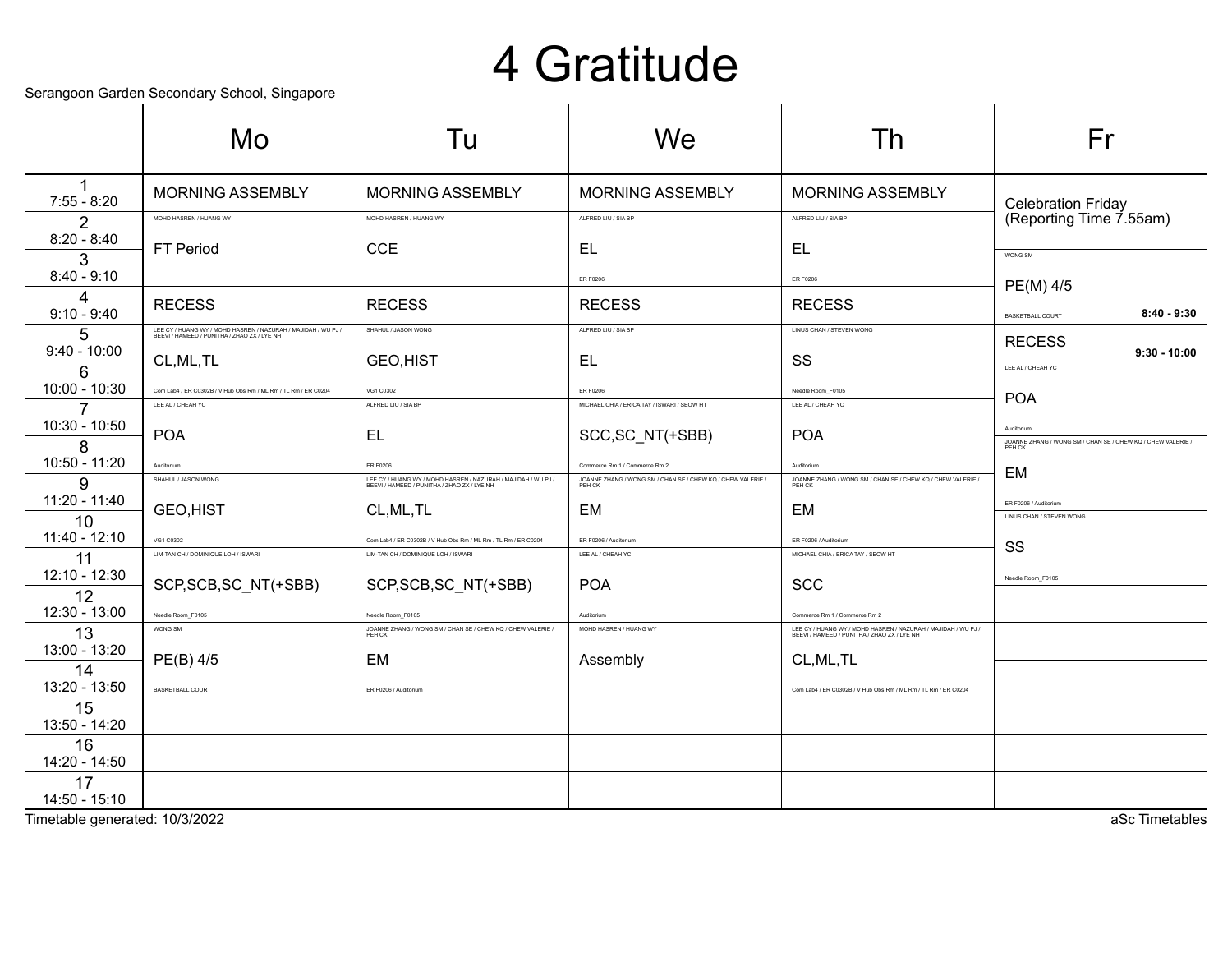#### 4 Wisdom

Serangoon Garden Secondary School, Singapore

|                       | Mo                                                                                                           | Tu                                                                                                           | We                                                                              | Th                                                                                                           | Fr                                                                              |
|-----------------------|--------------------------------------------------------------------------------------------------------------|--------------------------------------------------------------------------------------------------------------|---------------------------------------------------------------------------------|--------------------------------------------------------------------------------------------------------------|---------------------------------------------------------------------------------|
| $7:55 - 8:20$         | <b>MORNING ASSEMBLY</b>                                                                                      | <b>MORNING ASSEMBLY</b>                                                                                      | <b>MORNING ASSEMBLY</b>                                                         | <b>MORNING ASSEMBLY</b>                                                                                      | <b>Celebration Friday</b>                                                       |
| 2                     | MAJIDAH                                                                                                      | CHARLENE TAN / CHEONG XL / STEPHANIE ZHONG / WILSON YEO                                                      | OSMAN                                                                           | MAJIDAH / CHEW VALERIE                                                                                       | (Reporting Time 7.55am)                                                         |
| $8:20 - 8:40$<br>3    | FT Period                                                                                                    | ART, DT, FS, Music                                                                                           | PE(B) 4/5                                                                       | <b>CCE</b>                                                                                                   | <b>BEN TOH</b>                                                                  |
| $8:40 - 9:10$         |                                                                                                              | Com Lab4 / Art Rm2 / Music Room / D&T WS 2                                                                   | FIELD                                                                           |                                                                                                              | EL                                                                              |
| 4<br>$9:10 - 9:40$    | <b>RECESS</b>                                                                                                | <b>RECESS</b>                                                                                                | <b>RECESS</b>                                                                   | <b>RECESS</b>                                                                                                | $8:40 - 9:30$                                                                   |
| 5                     | LEE CY / HUANG WY / MOHD HASREN / NAZURAH / MAJIDAH / WU PJ /<br>BEEVI / HAMEED / PUNITHA / ZHAO ZX / LYE NH | <b>BEN TOH</b>                                                                                               | ERICA TAY / JOSHUA CHEN / SIM KH / BENJAMIN TAN / LIM WQ / SEOW<br>HT / TAN .IH | <b>BEN TOH</b>                                                                                               | <b>RECESS</b>                                                                   |
| $9:40 - 10:00$<br>6   | CL, ML, TL                                                                                                   | <b>EL</b>                                                                                                    | SCC, SC_NT(+SBB)                                                                | <b>EL</b>                                                                                                    | $9:30 - 10:00$<br><b>LESLIE TAN</b>                                             |
| 10:00 - 10:30         | Com Lab4 / ER C0302B / V Hub Obs Rm / ML Rm / TL Rm / ER C0204                                               |                                                                                                              | ER E0305 / ER F0204 / Com Lab3                                                  |                                                                                                              | <b>CPA</b>                                                                      |
| 7                     | LIM-TAN CH / DOMINIQUE LOH / MAGESHWARI / BENJAMIN TAN                                                       | OSMAN                                                                                                        | <b>BEN TOH</b>                                                                  | CHARLENE TAN / CHEONG XL / STEPHANIE ZHONG / WILSON YEO                                                      |                                                                                 |
| 10:30 - 10:50<br>8    | SCP, SCB, SC_NT(+SBB)                                                                                        | $PE(A)$ 4/5                                                                                                  | EL                                                                              | ART, DT, FS, Music                                                                                           | Com Lab3<br>JOANNE ZHANG / WONG SM / CHAN SE / CHEW KQ / CHEW VALERIE<br>PEH CK |
| 10:50 - 11:20         | Com Lab3 / Com Lab4                                                                                          | <b>BASKETBALL COURT</b>                                                                                      |                                                                                 | Com Lab4 / Art Rm2 / Music Room / D&T WS 2                                                                   | EM                                                                              |
| 9                     | <b>BEN TOH</b>                                                                                               | LEE CY / HUANG WY / MOHD HASREN / NAZURAH / MAJIDAH / WU PJ /<br>BEEVI / HAMEED / PUNITHA / ZHAO ZX / LYE NH | JOANNE ZHANG / WONG SM / CHAN SE / CHEW KQ / CHEW VALERIE /                     | JOANNE ZHANG / WONG SM / CHAN SE / CHEW KQ / CHEW VALERIE /                                                  |                                                                                 |
| $11:20 - 11:40$<br>10 | EL                                                                                                           | CL, ML, TL                                                                                                   | EM                                                                              | EM                                                                                                           | ER F0206 / Auditorium<br>LIM-TAN CH / DOMINIQUE LOH / MAGESHWARI / BENJAMIN TAN |
| $11:40 - 12:10$       |                                                                                                              | Com Lab4 / ER C0302B / V Hub Obs Rm / ML Rm / TL Rm / ER C0204                                               | ER F0206 / Auditorium                                                           | ER F0206 / Auditorium                                                                                        | SCP, SCB, SC_NT(+SBB)                                                           |
| 11                    | STEVEN WONG                                                                                                  | CHEW VALERIE                                                                                                 | CHARLENE TAN / CHEONG XL / STEPHANIE ZHONG / WILSON YEO                         | <b>LESLIE TAN</b>                                                                                            |                                                                                 |
| 12:10 - 12:30<br>12   | SS                                                                                                           | <b>EMNT</b>                                                                                                  | ART, DT, FS, Music                                                              | <b>CPA</b>                                                                                                   | Com Lab3 / Com Lab4                                                             |
| 12:30 - 13:00         |                                                                                                              |                                                                                                              | Com Lab4 / Art Rm2 / Music Room / D&T WS 2                                      | Com Lab3                                                                                                     |                                                                                 |
| 13                    | <b>LESLIE TAN</b>                                                                                            | JOANNE ZHANG / WONG SM / CHAN SE / CHEW KQ / CHEW VALERIE /<br>PEH CK                                        | MAJIDAH / CHEW VALERIE                                                          | LEE CY / HUANG WY / MOHD HASREN / NAZURAH / MAJIDAH / WU PJ /<br>BEEVI / HAMEED / PUNITHA / ZHAO ZX / LYE NH |                                                                                 |
| 13:00 - 13:20         | <b>CPA</b>                                                                                                   | EM                                                                                                           | Assembly                                                                        | CL, ML, TL                                                                                                   |                                                                                 |
| 14<br>13:20 - 13:50   | Com Lab3                                                                                                     | ER F0206 / Auditorium                                                                                        |                                                                                 | Com Lab4 / ER C0302B / V Hub Obs Rm / ML Rm / TL Rm / ER C0204                                               |                                                                                 |
| 15<br>13:50 - 14:20   |                                                                                                              |                                                                                                              |                                                                                 |                                                                                                              |                                                                                 |
| 16<br>14:20 - 14:50   |                                                                                                              |                                                                                                              |                                                                                 |                                                                                                              |                                                                                 |
| 17<br>14:50 - 15:10   |                                                                                                              |                                                                                                              |                                                                                 |                                                                                                              |                                                                                 |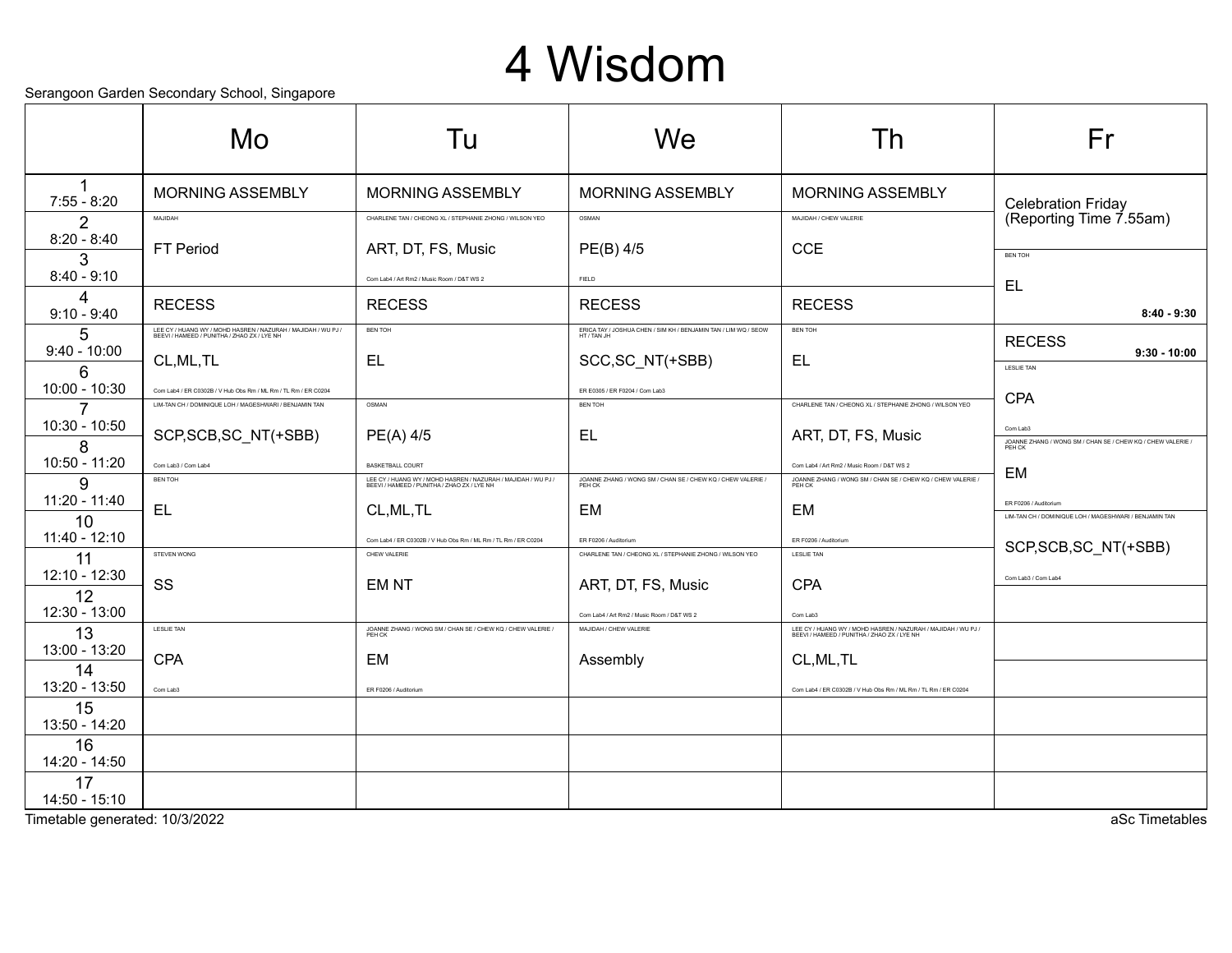#### 4 Grace

Serangoon Garden Secondary School, Singapore

|                     | colungoon caladh coconadh y conool, cingapolo<br>Mo.                                                         | Tu                                                                                                           | We                                                                    | Th                                                                                                           | Fr                                                                  |
|---------------------|--------------------------------------------------------------------------------------------------------------|--------------------------------------------------------------------------------------------------------------|-----------------------------------------------------------------------|--------------------------------------------------------------------------------------------------------------|---------------------------------------------------------------------|
| $7:55 - 8:20$       | <b>MORNING ASSEMBLY</b>                                                                                      | <b>MORNING ASSEMBLY</b>                                                                                      | <b>MORNING ASSEMBLY</b>                                               | <b>MORNING ASSEMBLY</b>                                                                                      | <b>Celebration Friday</b>                                           |
| 2                   | THERESA PONG / AMIRAH                                                                                        | CHARLENE TAN / CHEONG XL / STEPHANIE ZHONG / WILSON YEO                                                      | FENG YY                                                               | THERESA PONG                                                                                                 | (Reporting Time 7.55am)                                             |
| $8:20 - 8:40$<br>3  | FT Period                                                                                                    | ART, DT, FS, Music                                                                                           | <b>EL</b>                                                             | <b>CPA</b>                                                                                                   | PEH CK                                                              |
| $8:40 - 9:10$       |                                                                                                              | Com Lab4 / Art Rm2 / Music Room / D&T WS 2                                                                   |                                                                       | Com Lab2                                                                                                     | <b>EMNT</b>                                                         |
| 4<br>$9:10 - 9:40$  | <b>RECESS</b>                                                                                                | <b>RECESS</b>                                                                                                | <b>RECESS</b>                                                         | <b>RECESS</b>                                                                                                | $8:40 - 9:30$                                                       |
| 5                   | LEE CY / HUANG WY / MOHD HASREN / NAZURAH / MAJIDAH / WU PJ /<br>BEEVI / HAMEED / PUNITHA / ZHAO ZX / LYE NH | FENG YY                                                                                                      | THERESA PONG                                                          | FENG YY                                                                                                      | <b>RECESS</b>                                                       |
| $9:40 - 10:00$<br>6 | CL, ML, TL                                                                                                   | <b>EL</b>                                                                                                    | <b>CPA</b>                                                            | <b>EL</b>                                                                                                    | $9:30 - 10:00$<br>WEE LH                                            |
| 10:00 - 10:30       | Com Lab4 / ER C0302B / V Hub Obs Rm / ML Rm / TL Rm / ER C0204                                               |                                                                                                              | Com Lab2                                                              |                                                                                                              | SS                                                                  |
|                     | THERESA PONG                                                                                                 | THERESA PONG / AMIRAH                                                                                        | MICHAEL CHIA / ERICA TAY / ISWARI / SEOW HT                           | CHARLENE TAN / CHEONG XL / STEPHANIE ZHONG / WILSON YEO                                                      |                                                                     |
| 10:30 - 10:50<br>8  | <b>CPA</b>                                                                                                   | <b>CCE</b>                                                                                                   | SCC, SC_NT(+SBB)                                                      | ART, DT, FS, Music                                                                                           | JOANNE ZHANG / WONG SM / CHAN SE / CHEW KQ / CHEW VALERIE<br>PEH CK |
| 10:50 - 11:20       | Com Lab2                                                                                                     |                                                                                                              | Commerce Rm 1 / Commerce Rm 2                                         | Com Lab4 / Art Rm2 / Music Room / D&T WS 2                                                                   | EM                                                                  |
| g                   | WONG SM                                                                                                      | LEE CY / HUANG WY / MOHD HASREN / NAZURAH / MAJIDAH / WU PJ /<br>BEEVI / HAMEED / PUNITHA / ZHAO ZX / LYE NH | JOANNE ZHANG / WONG SM / CHAN SE / CHEW KQ / CHEW VALERIE /<br>PEH CK | JOANNE ZHANG / WONG SM / CHAN SE / CHEW KQ / CHEW VALERIE /<br>PEH CK                                        |                                                                     |
| 11:20 - 11:40<br>10 | PE(B) 4/5                                                                                                    | CL, ML, TL                                                                                                   | EM                                                                    | EM                                                                                                           | ER F0206 / Auditorium<br>FENG YY                                    |
| 11:40 - 12:10       | <b>BASKETBALL COURT</b>                                                                                      | Com Lab4 / ER C0302B / V Hub Obs Rm / ML Rm / TL Rm / ER C0204                                               | ER F0206 / Auditorium                                                 | ER F0206 / Auditorium                                                                                        | EL                                                                  |
| 11                  | LIM-TAN CH / DOMINIQUE LOH / ISWARI                                                                          | LIM-TAN CH / DOMINIQUE LOH / ISWARI                                                                          | CHARLENE TAN / CHEONG XL / STEPHANIE ZHONG / WILSON YEO               | WONG SM                                                                                                      |                                                                     |
| 12:10 - 12:30<br>12 | SCP, SCB, SC_NT(+SBB)                                                                                        | SCP, SCB, SC_NT(+SBB)                                                                                        | ART, DT, FS, Music                                                    | PE(A) 4/5                                                                                                    |                                                                     |
| 12:30 - 13:00       | Needle Room F0105                                                                                            | Needle Room F0105                                                                                            | Com Lab4 / Art Rm2 / Music Room / D&T WS 2                            | <b>BASKETBALL COURT</b>                                                                                      |                                                                     |
| 13                  | FENG YY                                                                                                      | JOANNE ZHANG / WONG SM / CHAN SE / CHEW KQ / CHEW VALERIE /<br>PEH CK                                        | THERESA PONG / AMIRAH                                                 | LEE CY / HUANG WY / MOHD HASREN / NAZURAH / MAJIDAH / WU PJ /<br>BEEVI / HAMEED / PUNITHA / ZHAO ZX / LYE NH |                                                                     |
| 13:00 - 13:20<br>14 | <b>EL</b>                                                                                                    | <b>EM</b>                                                                                                    | Assembly                                                              | CL, ML, TL                                                                                                   |                                                                     |
| 13:20 - 13:50       |                                                                                                              | ER F0206 / Auditorium                                                                                        |                                                                       | Com Lab4 / ER C0302B / V Hub Obs Rm / ML Rm / TL Rm / ER C0204                                               |                                                                     |
| 15<br>13:50 - 14:20 |                                                                                                              |                                                                                                              |                                                                       |                                                                                                              |                                                                     |
| 16<br>14:20 - 14:50 |                                                                                                              |                                                                                                              |                                                                       |                                                                                                              |                                                                     |
| 17<br>14:50 - 15:10 |                                                                                                              |                                                                                                              |                                                                       |                                                                                                              |                                                                     |